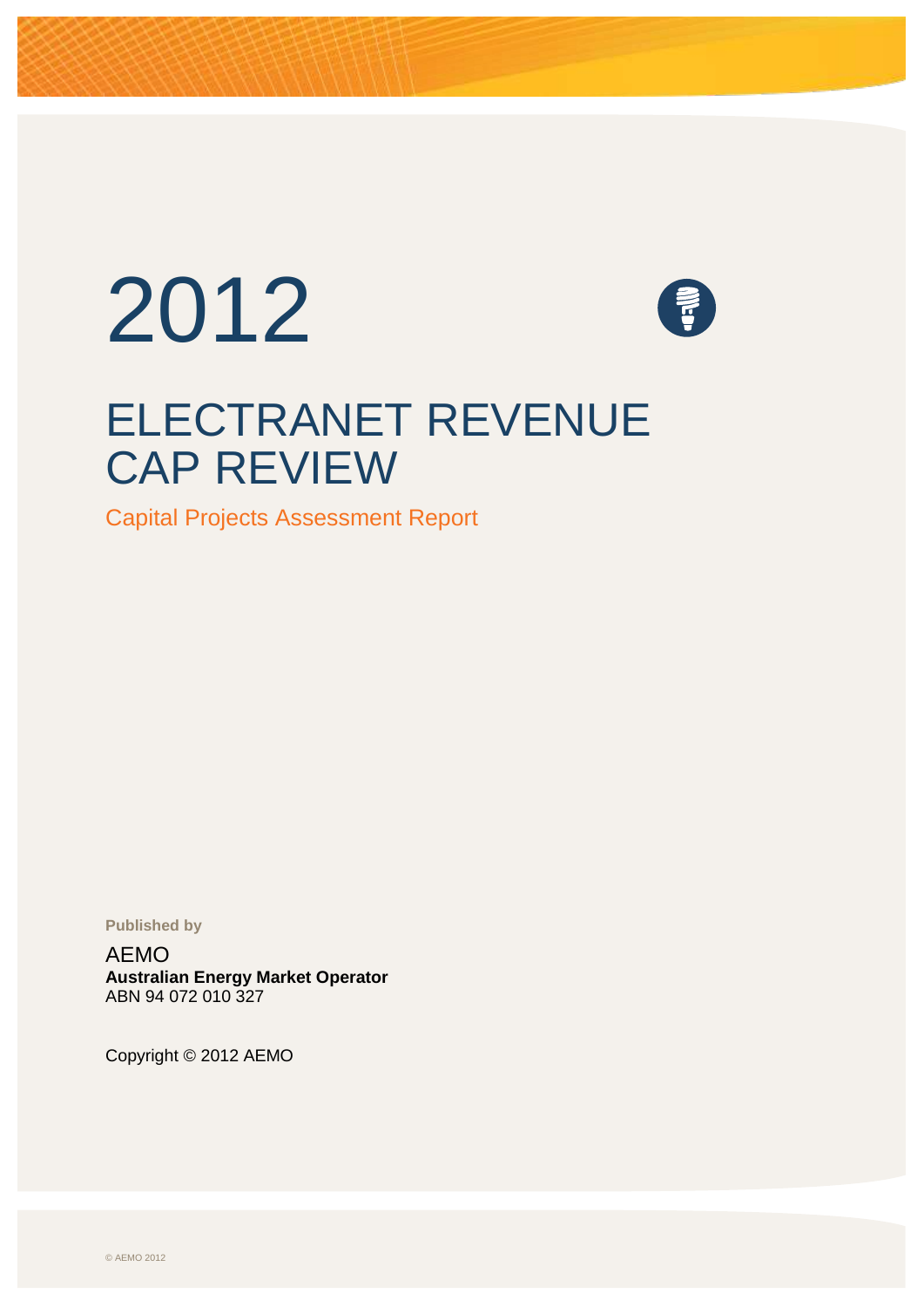**[This page is left blank intentionally]**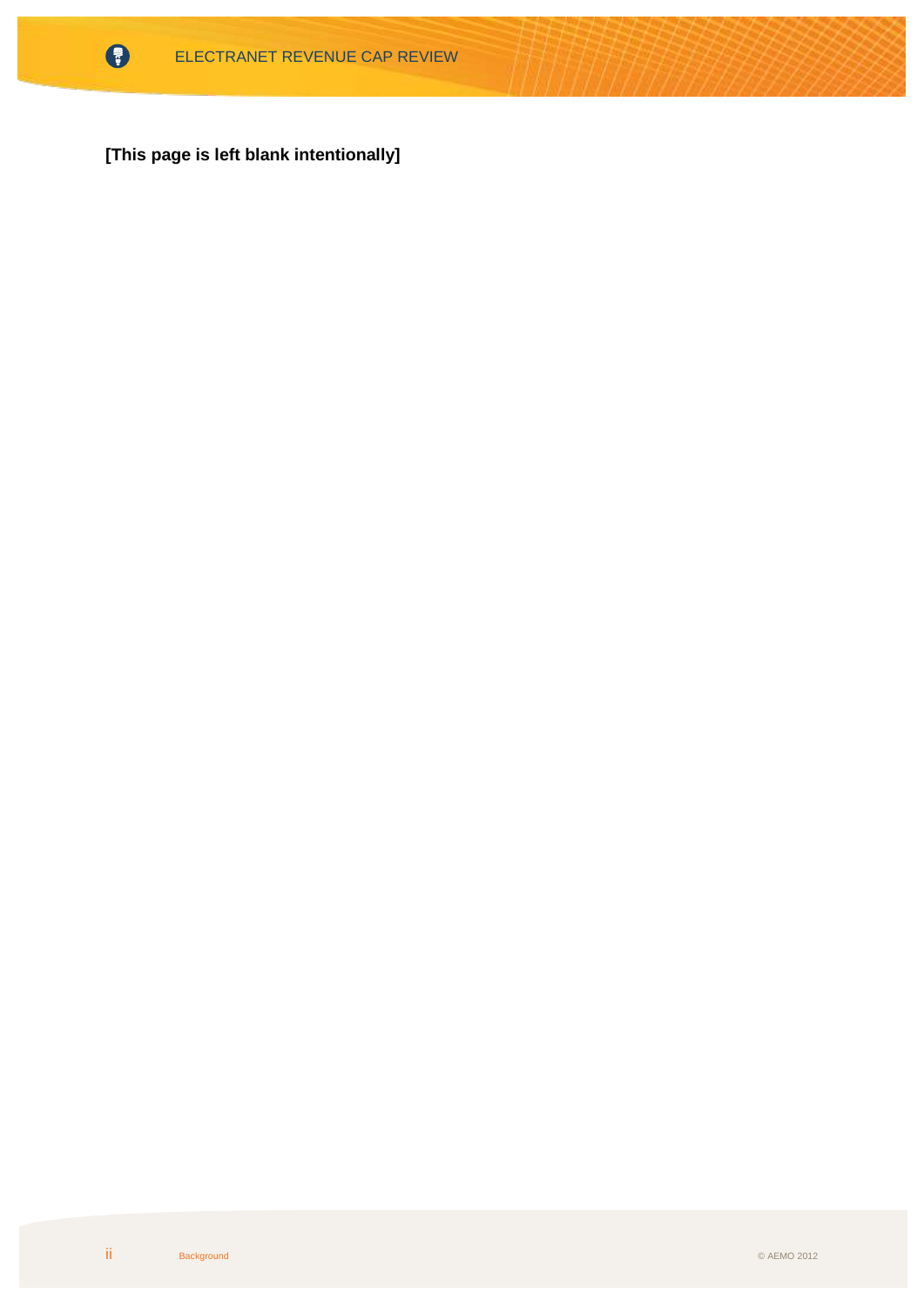# <span id="page-2-0"></span>EXECUTIVE SUMMARY

The South Australian Government requested AEMO to review ElectraNet's revenue proposal for the regulatory period 2013–14 to 2017–18. This report outlines AEMO's findings based on information provided by ElectraNet, the South Australian Electricity Transmission Code (ETC)<sup>1</sup> requirements, and the scope agreed with the South Australian Government.

This review cannot be considered a substitute for detailed planning assessments that will be conducted at the time of a Regulatory Investment Test for Transmission (RIT-T). For example, AEMO did not independently develop nonnetwork solutions, such as demand side or generation support, which may defer the need for more costly network expenditure. Further, it did not independently verify ElectraNet's transmission unit costs or the connection point load forecasts supplied for this review.

AEMO expects that the AER will use the information supplied in this report to inform ElectraNet's revenue for the regulatory period 2013–14 to 2017–18 within the limitations of the current revenue setting framework. The AER will need to determine how to use the information supplied to establish an appropriate revenue allowance that incentivises ElectraNet to pursue the most efficient long term solutions.

### **The revenue proposal review**

AEMO's revenue proposal review involved a review of network augmentations, based on the latest information received (as at 26 April 2012), including revisions made by ElectraNet following receipt of an updated connection point load forecast<sup>2</sup> and ElectraNet's interpretation of the ETC planning requirements. The conclusions from this review can change at any time if new information is supplied during the revenue reset process.

The review of network augmentations included the following:

- Shared transmission network augmentations.
- Connection asset augmentations.
- Asset management (including replacement) capex (but only when the proposed work program may impact on longer-term network developments). This was a limited review with the aim of identifying synergies between asset replacements and network augmentations.

Other parts of the review involved the South Australian transmission network's ability to meet the standards expressed in the ETC at the end of the regulatory period.

The parts of the revenue proposal AEMO did not review included:

- Operational expenditure.
- Asset management (including replacement) capex, other than in relation to longer-term network development impacts. In particular, asset condition was not reviewed.
- Any other aspects of the revenue proposal not associated with network projects.

### **Review of network augmentations**

AEMO undertook a desktop review of ElectraNet's proposed network augmentations. AEMO did not develop an independent investment plan for South Australia. As a result, AEMO's support means the assessment confirmed that a need exists, the timing is appropriate, and the option being proposed appears reasonable (within the scope of a desktop review).

<sup>1</sup> ESCOSA, available http://www.escosa.sa.gov.au/library/120217-ElectricityTransmissionCode-TC07\_0.pdf

 $2$  Referring to ETSA Utilities' 2012 connection point load forecast dated 18 April 2012 (provided to AEMO by ElectraNet on 24 April 2012).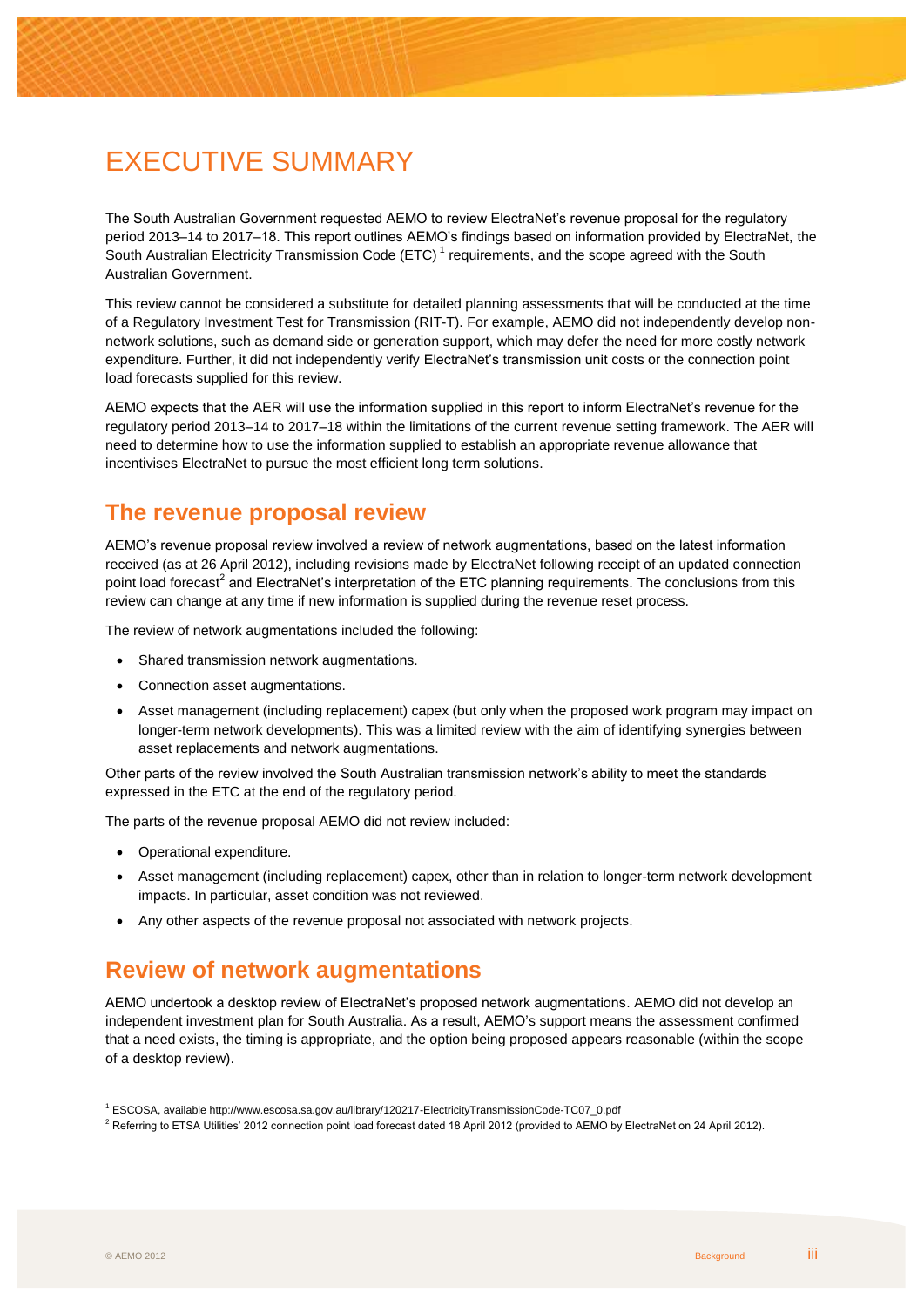G

The review of network augmentations included the following:

- Ensuring the needs assessment reflects the need to meet jurisdictional planning obligations as described in the ETC.
- The reasonableness of proposed options and other alternative options identified by ElectraNet.
- Proposed augmentation timings in relation to the load forecast information received as at 26 April 2012.
- Establishing whether ElectraNet's preferred option aligns with AEMO's National Transmission Development Plan (NTNDP).
- The reasonableness of a proposed contingent project (contingent on the need or trigger).

The parts of the network augmentation proposals AEMO did not review included:

- Cost estimates provided by ElectraNet.
- ElectraNet's and ETSA Utilities' connection point forecasts.

AEMO based this review on information provided, and while it discussed alternative options with ElectraNet, has not independently developed potentially more efficient options (for example non-network alternatives) to address the identified needs.

During the assessment process, AEMO worked closely with ElectraNet, reviewing information and seeking clarification, undertaking independent studies and sharing results with ElectraNet. ElectraNet's project list has evolved significantly through the review process.

### **Key findings from the revenue proposal review**

Key findings from AEMO's review cover the following areas:

- Compliance with the South Australian Electricity Transmission Code (ETC).
- Proposed network development projects in the ex-ante proposal.
- Strategic land and easement acquisition projects.
- Contingent projects.
- Alignment with the NTNDP.

#### **Compliance with South Australian Electricity Transmission Code**

AEMO has analysed load-driven constraints for summer 2017–18 and is satisfied that taken together, the proposed network development projects address the network limitations that are reasonably expected to emerge over the regulatory period 2013–14 to 2017–18 for compliance with the South Australian ETC and the National Electricity Rules (NER).

#### **Proposed network development projects in the ex-ante proposal**

The ex-ante project list (as at 26 April 2012) contained 31 network development projects. Of these, AEMO and ElectraNet identified 25 projects that were relevant for AEMO's review. ElectraNet advises that the remaining 6 projects are, or are expected to be, work-in-progress with an advanced status and were considered out of scope for AEMO's assessment. For a list of the 25 capital network projects addressed in this report, as well as a list of the 6 projects that were not reviewed, see Appendix A.

AEMO's assessment confirms the existence and timing of potential future network limitations identified by ElectraNet. AEMO also considers that the proposed network solutions are reasonable. AEMO has qualified that in some cases, however, a non-network solution or an alternative network solution may be more economical, and would expect that ElectraNet fully investigate these alternative options during the RIT-T stage.

For a summary of the ex-ante proposal assessment's key findings, see the attachment to this Executive Summary. For more detailed information, see Section [5.1.](#page-16-0)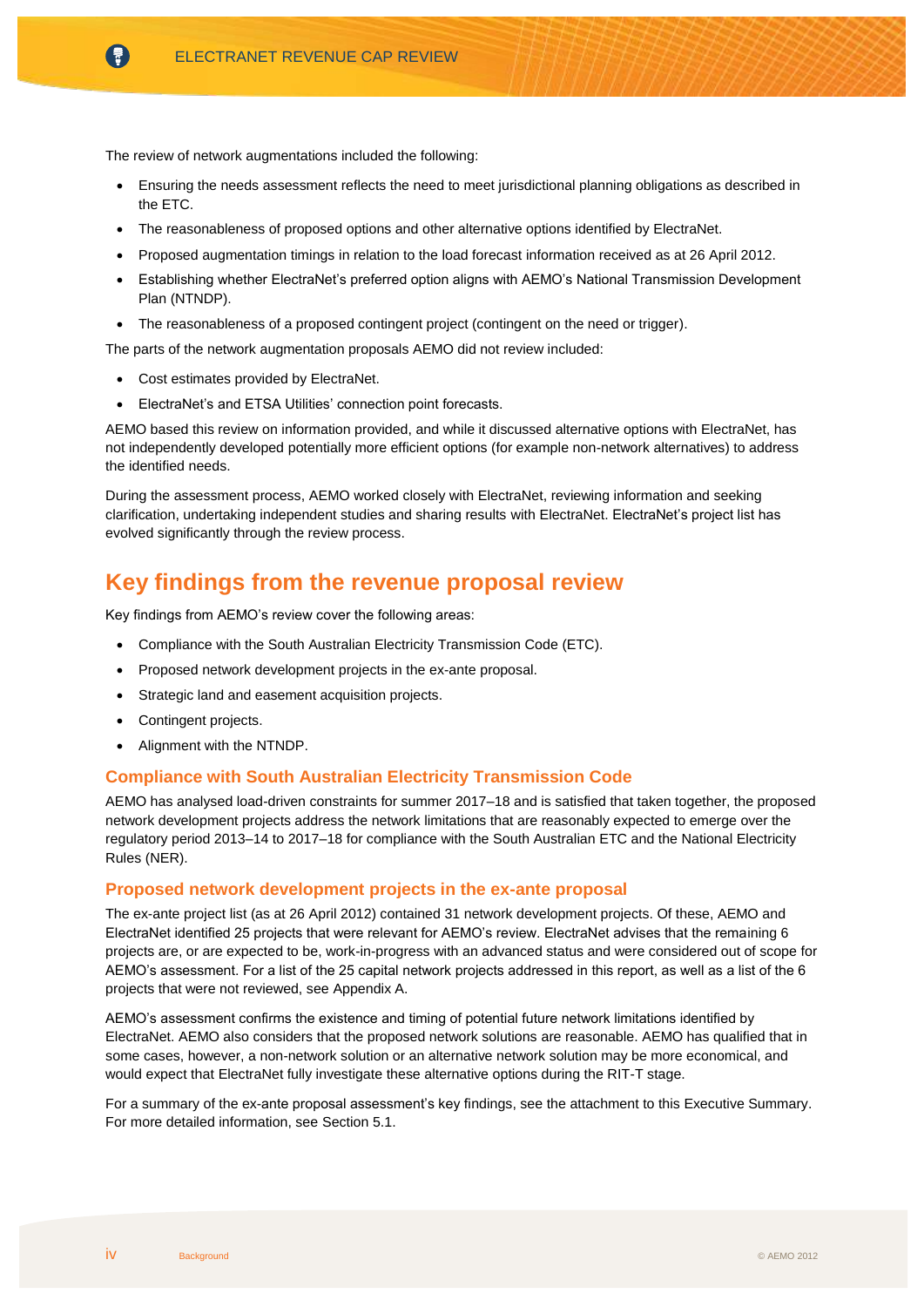#### **Strategic land and easement acquisition**

In general, AEMO supports proposals to acquire the land parcels and easement rights in the coming regulatory period that meet one or more of the following:

- The land and easement is expected to be required over the next 10 years and is linked to an identified network project.
- The land and easement is expected to be required over the next 10 to 20 years or is of strategic value, and it can be reasonably substantiated via an economic assessment that a delayed purchase may result in a higher cost or a likelihood that the land will become unavailable at a later stage.

AEMO's assessment of ElectraNet's proposed 21 strategic land and easement acquisition projects included considering their need and timing.

Confining the assessment to the extent of the proposed locations, AEMO identified 7 land parcels and easements that can reasonably be expected to be required over the next 10 years to overcome potential network limitations. AEMO supports these projects as reasonable.

The optimal timing of the remaining 14 acquisitions is considered to be mainly driven by the risks associated with a higher cost of acquiring the land or easement, or the land becoming unavailable at a later stage, which should be subject to a probabilistic or economic assessment including the probability of future network development triggers, land-use planning and property development considerations. AEMO is not in a position to comment on these factors as they are beyond the scope of the current review.

For a complete list of ElectraNet's proposal and AEMO's assessment results, see Sectio[n 5.2.](#page-25-0)

#### **Contingent projects**

AEMO generally supports ElectraNet's contingent project proposal, involving contingent projects with trigger events that are probable within the relevant regulatory period. Based on the project descriptions:

- The proposed contingent projects are considered able to cover the range of probable future development scenarios.
- The proposed contingent projects (or their more economical alternative option, serving the same purpose) are expected to be required under specific development scenarios (for example, demand growth, generation growth, and identified market benefits).

AEMO also believes contingent projects should be limited to non-load driven augmentations or triggered by significant step changes in load (rather than driven by organic load growth), and that listing contingent projects is a prudent mechanism for managing uncertainty, particularly where it may result in high-cost augmentations.

ElectraNet specified the quantum of step load in megawatts (MW) to trigger some of the proposed contingent projects. AEMO did not (and has no plans to) carry out detailed studies to verify the accuracy of the trigger values ElectraNet nominated.

For a complete list of the contingent projects proposed by ElectraNet, see Appendix B.

#### **Alignment with the National Transmission Network Development Plan**

The 2010 and 2011 NTNDPs were focussed on the future needs of the high-capacity transmission backbone rather than the need for more local transmission capability. The majority of ElectraNet's ex-ante projects are for connection augmentations, regional transmission network reactive power compensation, and security and compliance, which were not considered in those NTNDPs. The ex-ante project proposal also does not include any major projects for transmission or sub-transmission line augmentation over the regulatory period 2013–14 to 2017– 18.

The contingent projects, however, do include potential upgrades to the Victoria–South Australia (Heywood) and Victoria–South Australia (Murraylink) interconnectors, which were identified by the NTNDP. As a result, ElectraNet's proposal is considered to be consistent with the NTNDP.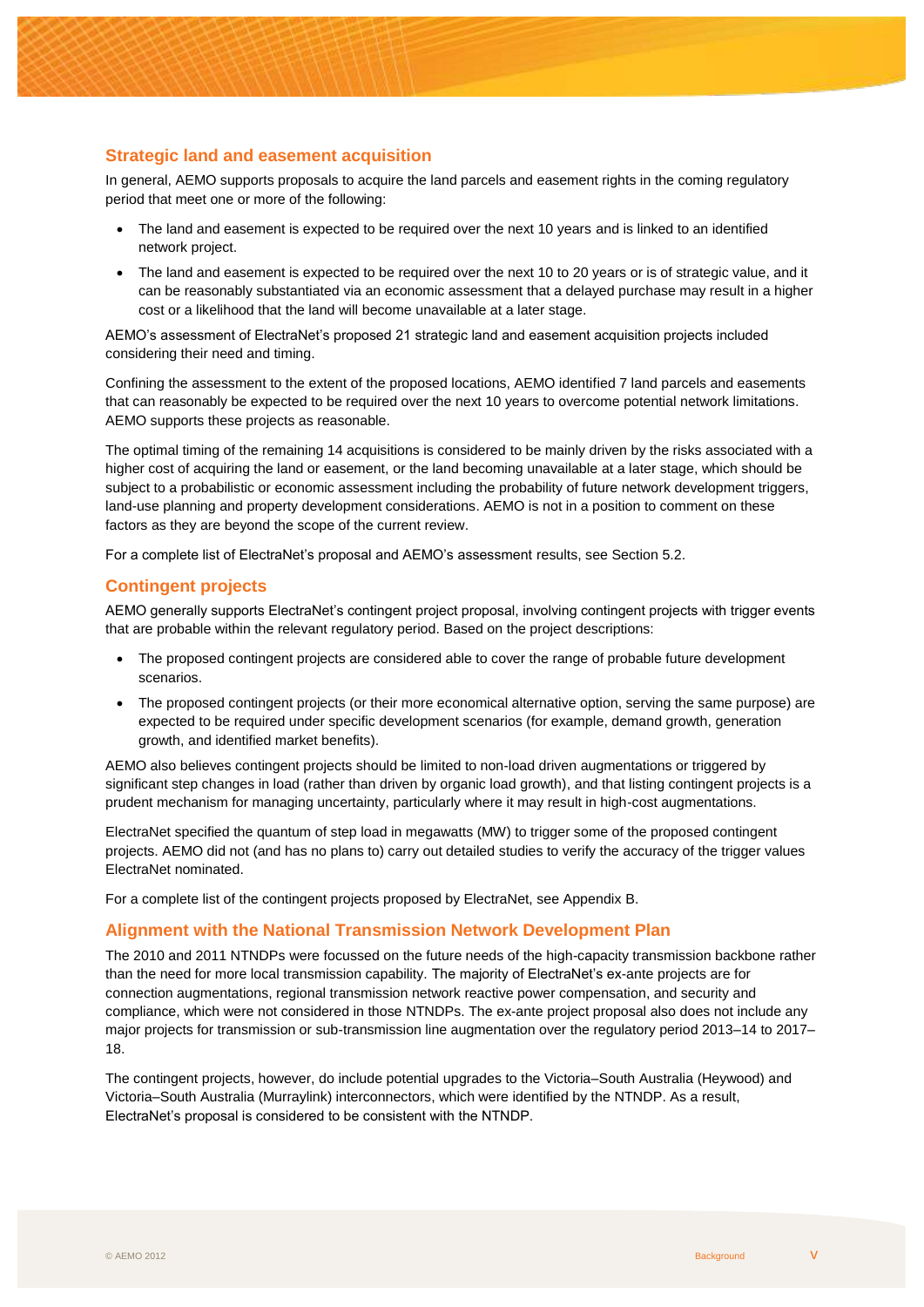### **Attachment – Findings from the ex-ante project proposal assessment**

This attachment expands on the key findings from the ex-ante project proposal assessment, which are organised into three categories:

- Connection point asset and shared transmission network augmentations.
- Security and compliance projects.
- Asset replacement.

(2)

For more detailed information, see Section [5.1.](#page-16-0)

#### **Connection point asset and shared transmission network augmentations**

#### **Eyre Peninsula region**

A supply limitation begins to emerge at Port Lincoln towards summer 2017–18. However, the limitation is only marginal at the time (1.5 MW) and significant network augmentation is not expected to be required within the regulatory period 2013–14 to 2017–18.

ElectraNet does not have a proposed project in the ex-ante list. However, it has a non-network arrangement with Port Lincoln Power Station and a potential solution to this limitation may be to extend the capacity of the support in the agreement with Port Lincoln Power Station or some demand-side management.

#### **Riverland region**

Continued ETC compliance for the Riverland region depends on the outlook for the available capacity of Murraylink given load growth and network changes in Victoria and South Australia. ElectraNet and AEMO are currently carrying out joint planning studies to identify the available capacity of Murraylink and economical solutions to Riverland region and Regional Victorian network limitations.

ElectraNet's solution to ensure ETC compliance in the revenue cap proposal involves reliance on Murraylink to the extent available, further planned incremental network augmentation in South Australia and Victoria, and, if required, more substantial network augmentation as provided for via a contingent project.

Although the ex-ante project list does not include a solution to ensure compliance with the ETC in the Riverland region over the regulatory period 2013–14 to 2017–18, AEMO considers that the included contingent project is the prudent way of addressing this emerging limitation, given the uncertainty as to the need for network augmentations or the extent to which the limitations will be economically addressed in South Australia or Victoria.

ElectraNet also proposes to install a 132 kV 15 MVAr capacitor at Monash substation for voltage support during an outage of Murraylink. The need and timing of this project is considered reasonable.

#### **Mid North region**

The ETC changes taking effect from 1 July 2013 require two connection points in the Mid North region (Baroota and Dalrymple) to be upgraded from Category 1 to Category 2 supply reliability. To meet this requirement, ElectraNet proposes to augment the transformer capacity at both substations. AEMO considers the options proposed by ElectraNet appropriate.

Potential reactive power margin shortfalls and low voltages in the vicinity of Port Pirie/Bungama and on the Yorke Peninsula may emerge as early as summer 2014–15. ElectraNet proposes to install three 132 kV capacitors (at Kadina East, Dalrymple, Hummocks) and a second Bungama transformer over the regulatory period 2013–14 to 2017–18. The proposals are considered reasonable.

Potential low voltage issues may also emerge in the Barossa area early in the regulatory period 2018–19 to 2022– 23. AEMO supports ElectraNet's proposal to carry out some preparatory works to ensure adequate reactive power support is available in time.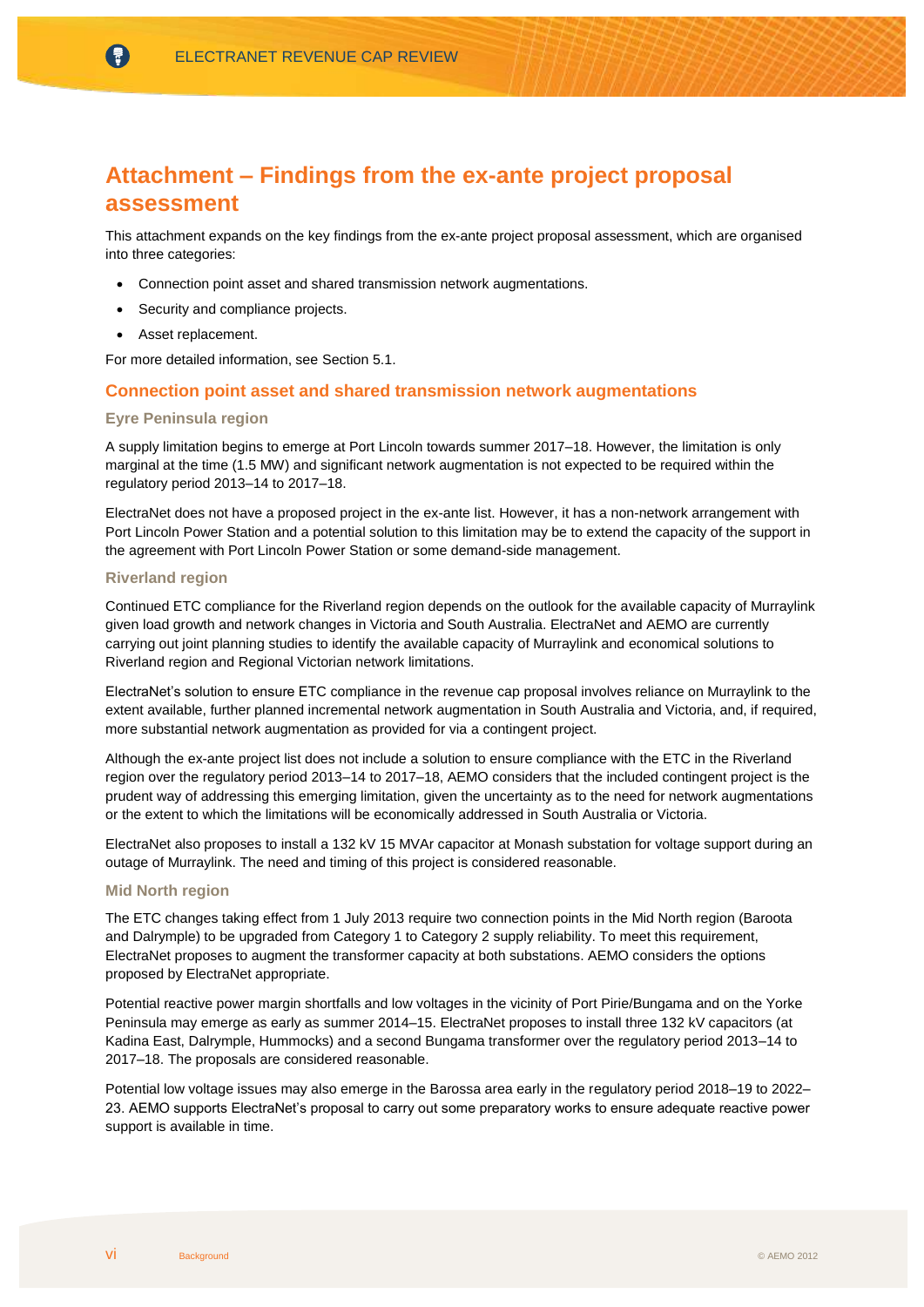#### **South East region**

The South East 275/132 kV transformer and the Keith–Snuggery 132 kV line may be constrained under peak load conditions with high import into South Australia via the Victoria–South Australia (Heywood) interconnector. This is a market benefit issue, rather than reliability issue. The limitations will be captured in the Victoria–South Australia (Heywood) Interconnector Upgrade RIT-T<sup>3</sup> currently underway, which among other options will be assessing the market benefit of decommissioning the Keith–Snuggery line and installing a third South East 275/132 kV transformer. ElectraNet has listed a reinforcement of inter-regional power transfer capability as a contingent project, which AEMO considers appropriate.

Without augmentation, potential low voltages may appear at the Penola West or Mt Gambier connection points. AEMO supports ElectraNet's proposals to install two 132 kV capacitors each at Penola West and Blanche substations to provide adequate voltage support.

#### **Upper North region**

No connection asset or shared transmission network thermal limitation was observed in the Upper North region to meet the current load forecasts.

#### **Eastern Hills region**

Without augmentation, the two existing Mount Barker 132/66 kV transformers may be overloaded during an outage of the Mount Barker South 275/66 kV transformer at times of peak load.

AEMO supports ElectraNet's proposal to install the second 275/66 kV transformer in Mount Barker South and subsequently retire the aged Mount Barker 132 kV assets.

#### **Adelaide Metro region**

A potential limitation of the Torrens Island 275/66 kV transformers supplying the Western Suburbs Network may emerge at times of low generation from local generators connected to the 66 kV sub-transmission network. To address this limitation, ElectraNet proposes to replace the existing two 150 MVA transformers with two 225 MVA transformers.

AEMO supports the inclusion of ElectraNet's proposal in its revenue proposal, on the basis of ElectraNet's interpretation of its ETC requirements<sup>4</sup> and its confirmation that this proposed project is the most economic option at this point in time. AEMO expects that, during the RIT-T process, ElectraNet will consider an option of acquiring up to 80 MW of generation support to ensure the implementation of the most economic option.

An Adelaide CBD transformer capacity limitation may emerge toward end of the regulatory period 2013–14 to 2017–18, and AEMO supports ElectraNet's proposal to install a second East Terrace transformer.

In addition, early in the regulatory period 2018–19 to 2022–23 (around the summer of 2020–21), limitations may emerge involving the existing Northfield and Magill substation 275/66 kV transformers and the distribution network. ElectraNet proposes to establish a new 275/66 kV injection point at Yatala Vale North. AEMO considers this proposal reasonable.

#### **Main Grid**

Depending on the outcome of the Victoria–South Australia (Heywood) Interconnector Upgrade RIT-T currently underway, and any changes in the capacity of existing South Australian generating plant, there is a potential supply shortfall to meet South Australian peak demand (without new generation entry) later in the regulatory period 2013– 14 to 2017–18. Potential new loads beyond those in the forecast (for example in the Eyre Peninsula region discussed in a current RIT-T<sup>5</sup>) will exacerbate the situation, which is a key area needing close attention.

<sup>3</sup> AEMO, available http://www.aemo.com.au/en/Electricity/Planning/Regulatory-Investment-Tests-for-Transmission-RITTs/Heywood-Interconnector-RIT-T.

<sup>4</sup> ElectraNet's interpretation of the ETC requires a network support contract with this generation in order to rely on its availability.

<sup>5</sup> ElectraNet, available <http://www.electranet.com.au/assets/Uploads/EyrePeninsulaPSCRFinal23Feb-2012.pdf>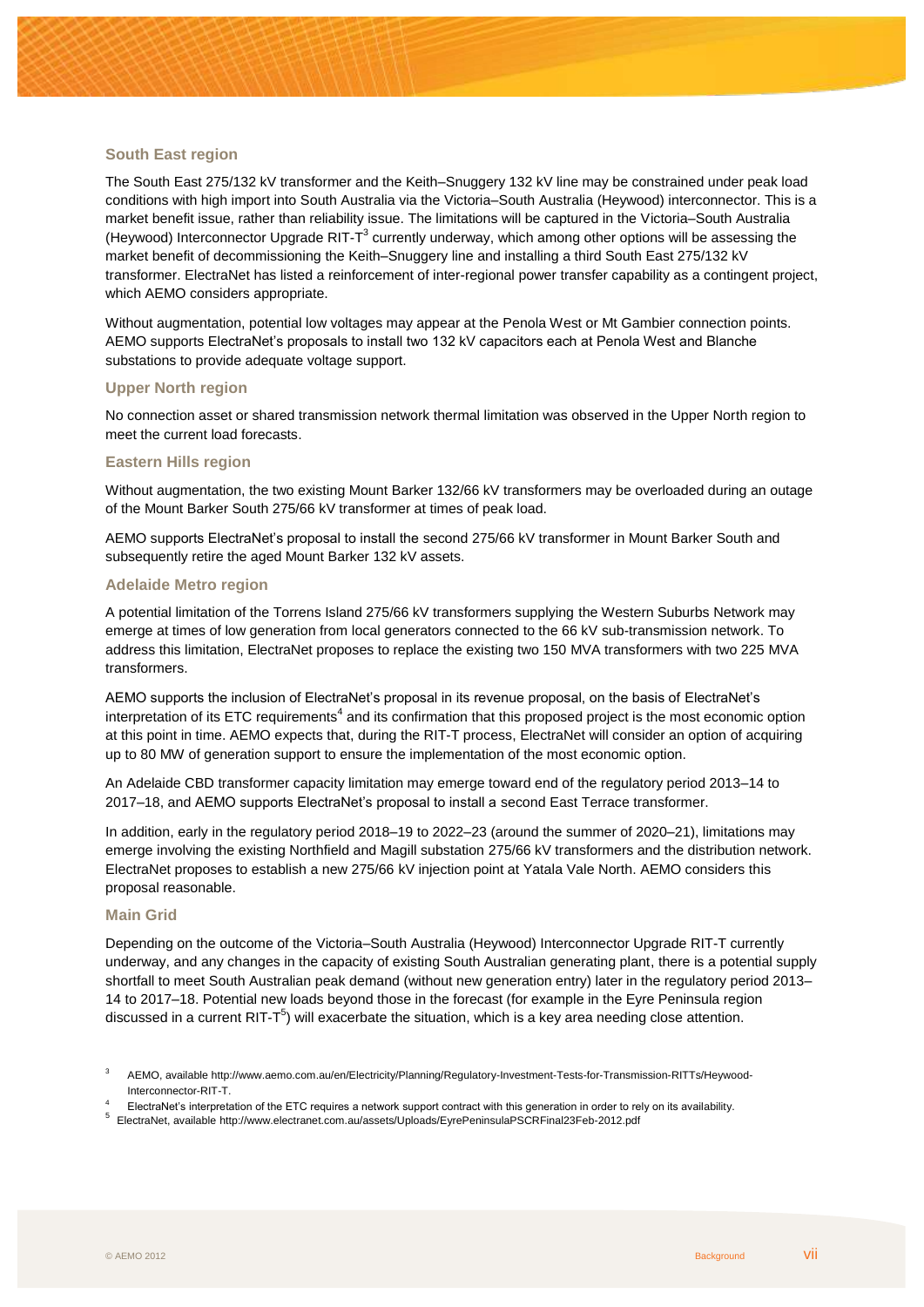In addition, ElectraNet proposes to install more weather stations to facilitate real-time rating of critical lines. AEMO supports the proposal in principle as this potentially represents a cost-effective approach to maximise the utilisation of existing transmission lines.

ElectraNet also proposes to install control equipment to automate the switching of 275 kV and 132 kV capacitors and reactors between the Heywood and Davenport substations. A properly designed and implemented control system is expected to be able to relieve or remove the existing voltage stability constraints that limit the level of the Victoria–South Australia (Heywood) interconnector power transfer into South Australia, minimizing the risk of the supply shortfall in South Australia. AEMO therefore supports the proposal, and encourages ElectraNet to carry out detailed studies to ensure the effectiveness of the proposed control scheme.

AEMO also supports the provision in ElectraNet's contingent project proposal to reinforce inter-regional transfer capability when the need arises.

#### **Security and compliance projects**

(1

ElectraNet's capital project proposal includes installing integrated control schemes across the 275 kV and 132 kV networks to ensure compliance with the NER's 'next contingency' security requirements and to allow greater use of the network under system normal conditions, as well as providing the opportunity to undertake network maintenance as required.

AEMO considers it reasonable to implement integrated control schemes to ensure compliance with network security requirements and to minimise pre-contingency (second contingency) load shedding in line with ETC requirements. AEMO notes that issues confronting each region may vary and, as a result, the effectiveness of control schemes will depend on their proper design, based on detailed investigation of the limitation (for example, overloading and reactive power support deficiencies) that may appear under multiple outage conditions in the relevant regions. Specific control scheme design details were not available for AEMO's assessment, and are beyond the scope of this review.

In addition to the integrated control schemes, ElectraNet's ex-ante proposal includes several other projects for security and compliance purposes, such as control scheme implementation, the installation of additional circuit breakers, and various engineering solutions to secure maintenance windows and for reliability and security improvements. In the absence of detailed scheme designs, AEMO supports the proposals in principle.

#### **Asset replacement**

ElectraNet's ex-ante project proposal includes six network asset replacement projects, which also address augmentation needs, four of which were assessed by AEMO. The remaining two were not assessed due to their advanced work-in-progress status (advised by ElectraNet). The replacement program considers asset condition, and near-time and long-term transformer capacity requirements. AEMO considers the replacement proposals reasonable.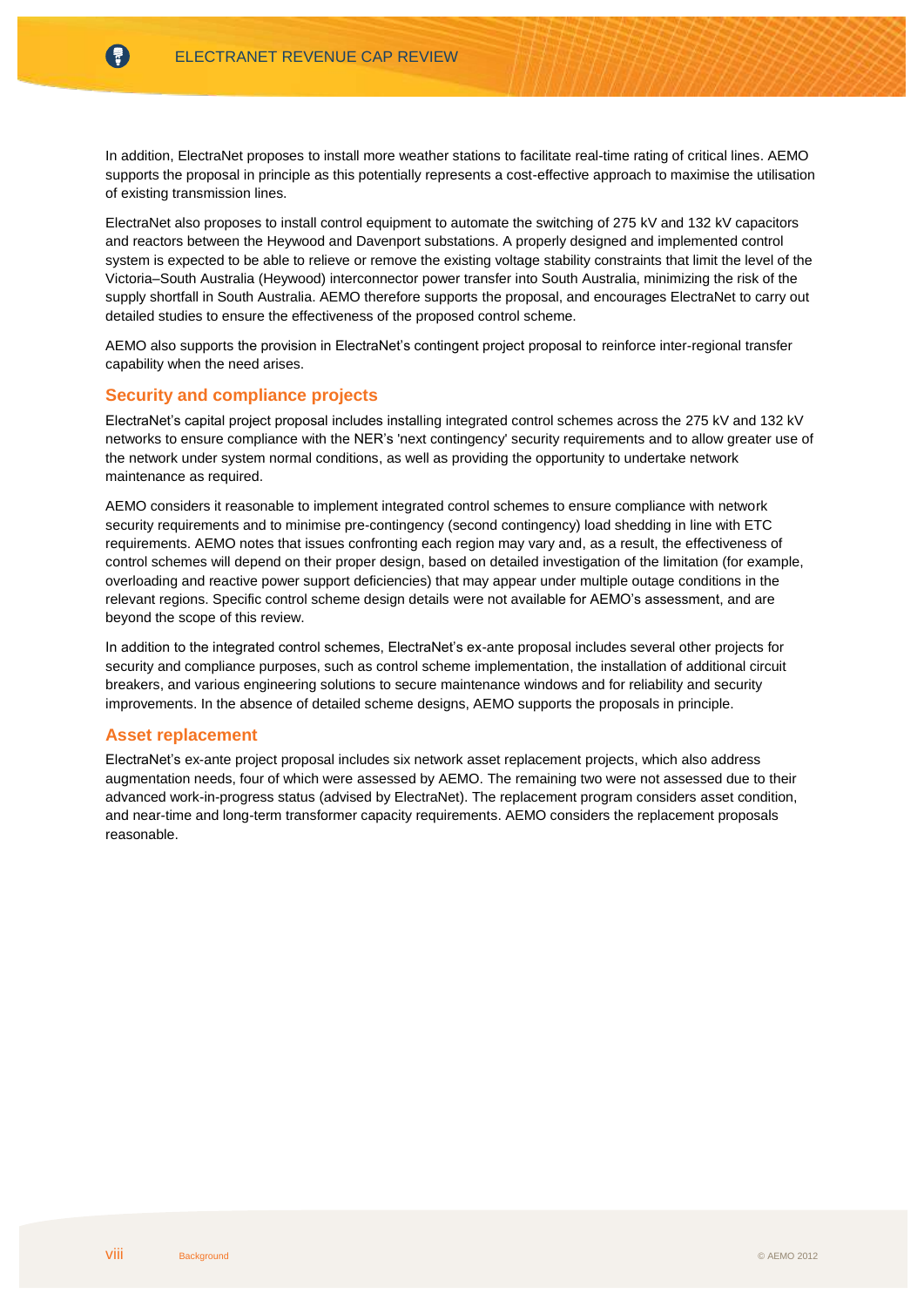# **CONTENTS**

| <b>EXECUTIVE SUMMARY</b>                                                                                                                                                                                                                                                                       | Ш                                                              |
|------------------------------------------------------------------------------------------------------------------------------------------------------------------------------------------------------------------------------------------------------------------------------------------------|----------------------------------------------------------------|
| <b>CHAPTER 1 - BACKGROUND</b>                                                                                                                                                                                                                                                                  | 1                                                              |
| <b>CHAPTER 2 - THE SCOPE OF THE REVIEW</b>                                                                                                                                                                                                                                                     | $\overline{2}$                                                 |
| <b>CHAPTER 3 - GENERAL ASSUMPTIONS</b>                                                                                                                                                                                                                                                         | 3                                                              |
| <b>CHAPTER 4 - METHODOLOGY</b>                                                                                                                                                                                                                                                                 | 5                                                              |
| <b>CHAPTER 5 - NETWORK DEVELOPMENT</b>                                                                                                                                                                                                                                                         | $\overline{\mathbf{7}}$                                        |
| 5.1<br>Capital network projects<br>5.1.1 Connection asset and shared transmission network augmentation<br>5.1.2 Reactive power compensation<br>5.1.3 Security and compliance<br>5.1.4 Asset replacement<br>Strategic land and easement acquisition<br>5.2<br>5.3<br><b>Contingent projects</b> | $\overline{7}$<br>$\overline{7}$<br>12<br>13<br>15<br>16<br>17 |
| <b>CHAPTER 6 - ALIGNMENT WITH THE NTNDP</b>                                                                                                                                                                                                                                                    | 18                                                             |
| <b>CHAPTER 7 - REVIEW LIMITATIONS</b>                                                                                                                                                                                                                                                          | 19                                                             |
| <b>CHAPTER 8 - CONCLUSIONS</b>                                                                                                                                                                                                                                                                 | 20                                                             |
| <b>APPENDIX A - NETWORK PROJECT LISTS</b>                                                                                                                                                                                                                                                      | 1                                                              |
| <b>APPENDIX B - SUMMARY OF CONTINGENT PROJECTS</b><br><b>PROPOSED BY ELECTRANET</b>                                                                                                                                                                                                            | $\overline{\mathbf{7}}$                                        |
| <b>APPENDIX C - ALTERNATIVE OPTIONS</b>                                                                                                                                                                                                                                                        | 13                                                             |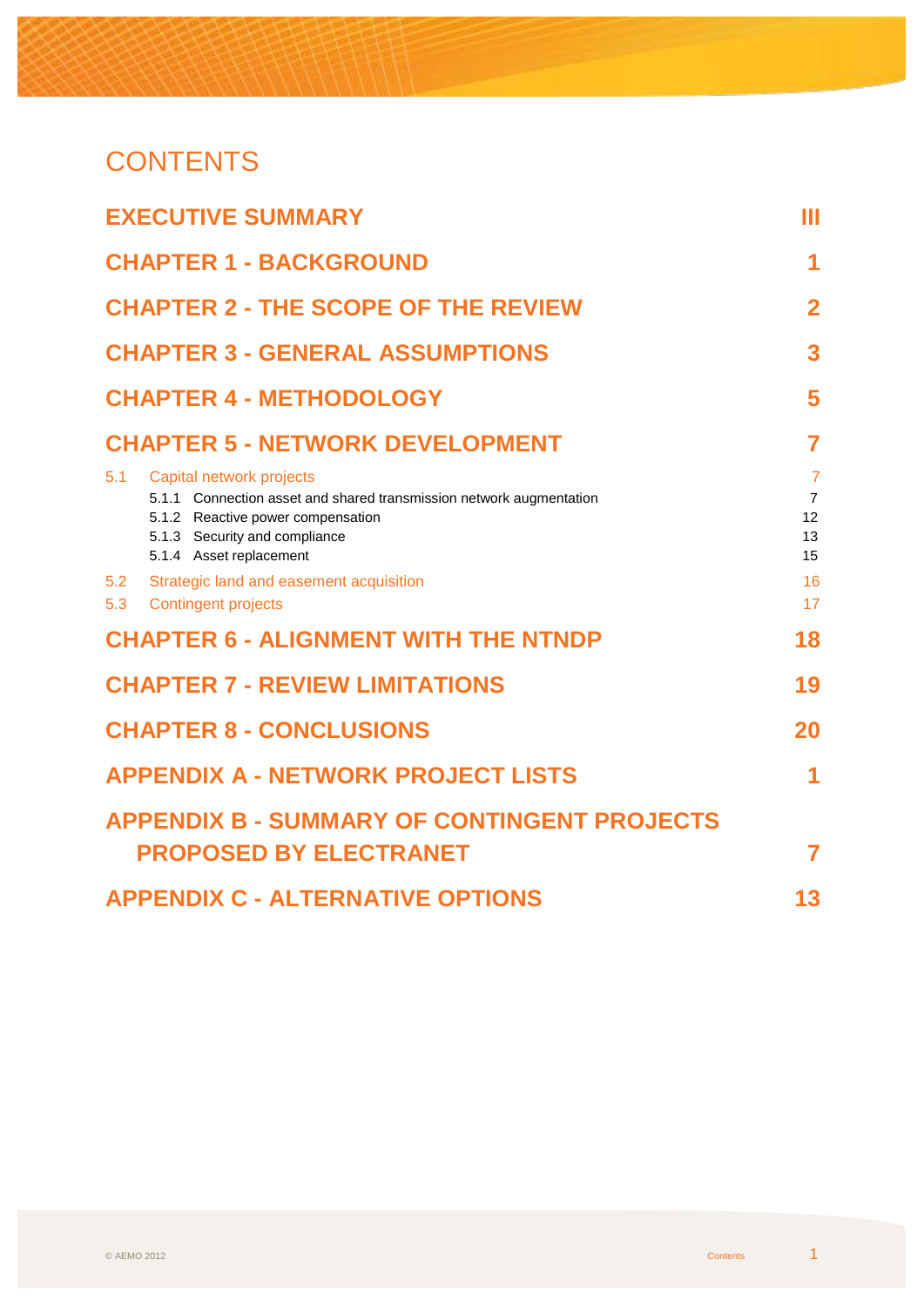# TABLES

| Table 3-1 — Projects assumed to be proceeding in the current regulatory period ending in 2012-13              | 4  |
|---------------------------------------------------------------------------------------------------------------|----|
| Table 5-1 — Dependence of South East transformer and Keith-Snuggery line loading on system condition          | 9  |
| Table 5-2 — Summary of capital program network projects and targeted limitations in the Adelaide Metro region | 10 |
| Table A 1 - Summary of capital network projects assessed by AEMO (augmentation)                               | 2  |
| Table A 2 — Summary of capital network projects assessed by AEMO (connection)                                 | 3  |
| Table A 3 — Summary of capital network projects assessed by AEMO (replacement)                                | 4  |
| Table A 4 — Summary of capital network projects assessed by AEMO (security/compliance)                        | 5  |
| Table A 5 — Summary of Capital Network Projects not assessed by AEMO due to advanced status advised by        |    |
| ElectraNet                                                                                                    | 6  |
| Table B 1 — Summary of contingent projects proposed by ElectraNet                                             | 8  |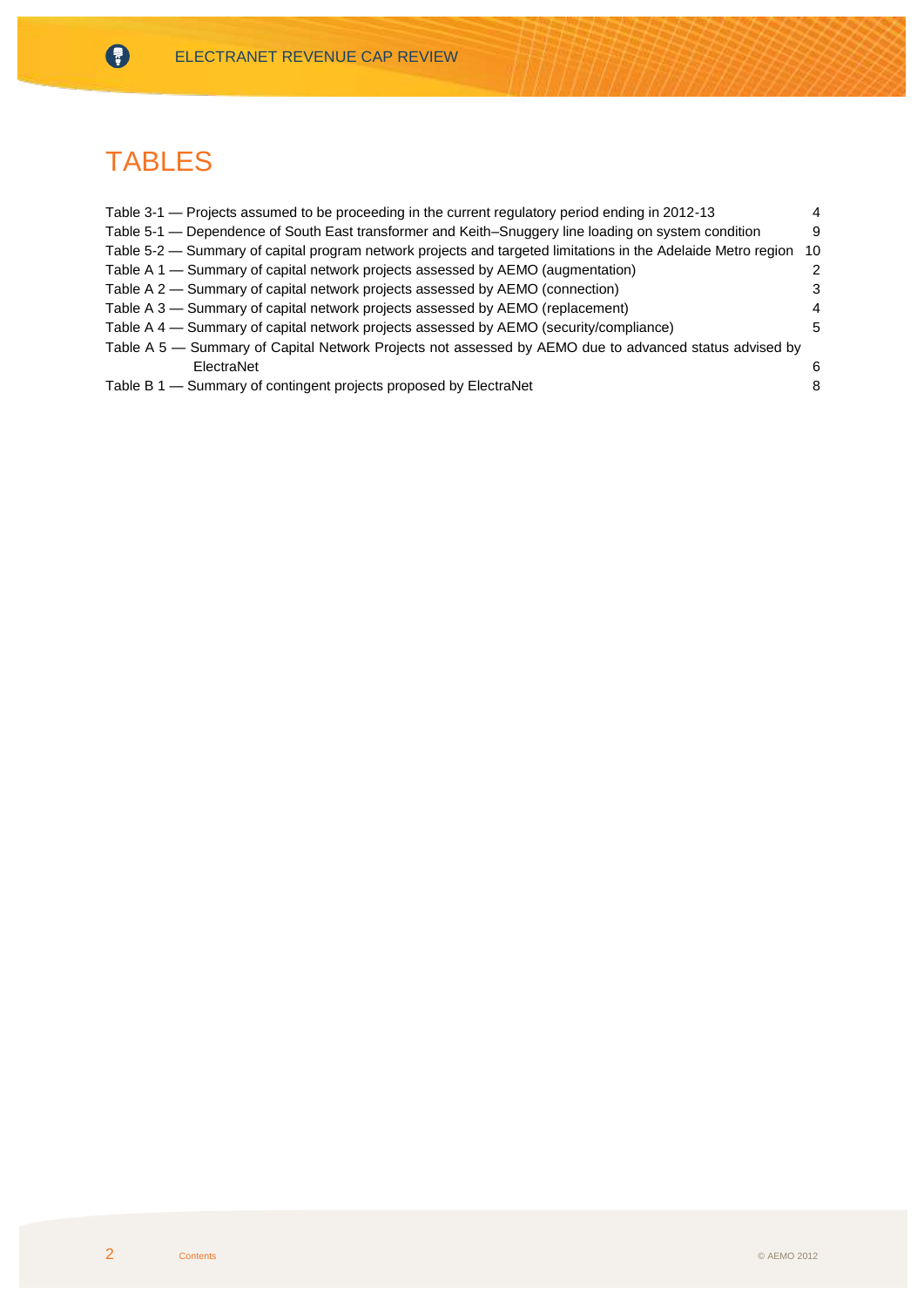# <span id="page-10-0"></span>CHAPTER 1 - BACKGROUND

AEMO was approached by ElectraNet in September 2011 to assist with the preparation of its Revenue Proposal for the regulatory period 2013–14 to 2017–18 due for submission to the Australian Energy Regulator (AER) by 31 May 2012. In November 2011, AEMO was formally requested by the Energy Division of the South Australian Government's Department for Transport Energy and Infrastructure to independently review ElectraNet's revenue proposal, with a focus on its augmentation plans.

AEMO's assessment process has involved a close engagement with ElectraNet involving progressively reviewing the information provided, seeking clarification where necessary, carrying out independent studies, and discussing the outcomes with ElectraNet. ElectraNet's project list has evolved significantly throughout the review process.

This assessment relates to the latest information received as at 26 April 2012, including revisions made by ElectraNet following receipt of an updated connection point load forecast.<sup>6</sup>

<sup>6</sup> Referring to ETSA Utilities' 2012 connection point load forecast dated 18 April 2012 (provided to AEMO by ElectraNet on 24 April 2012)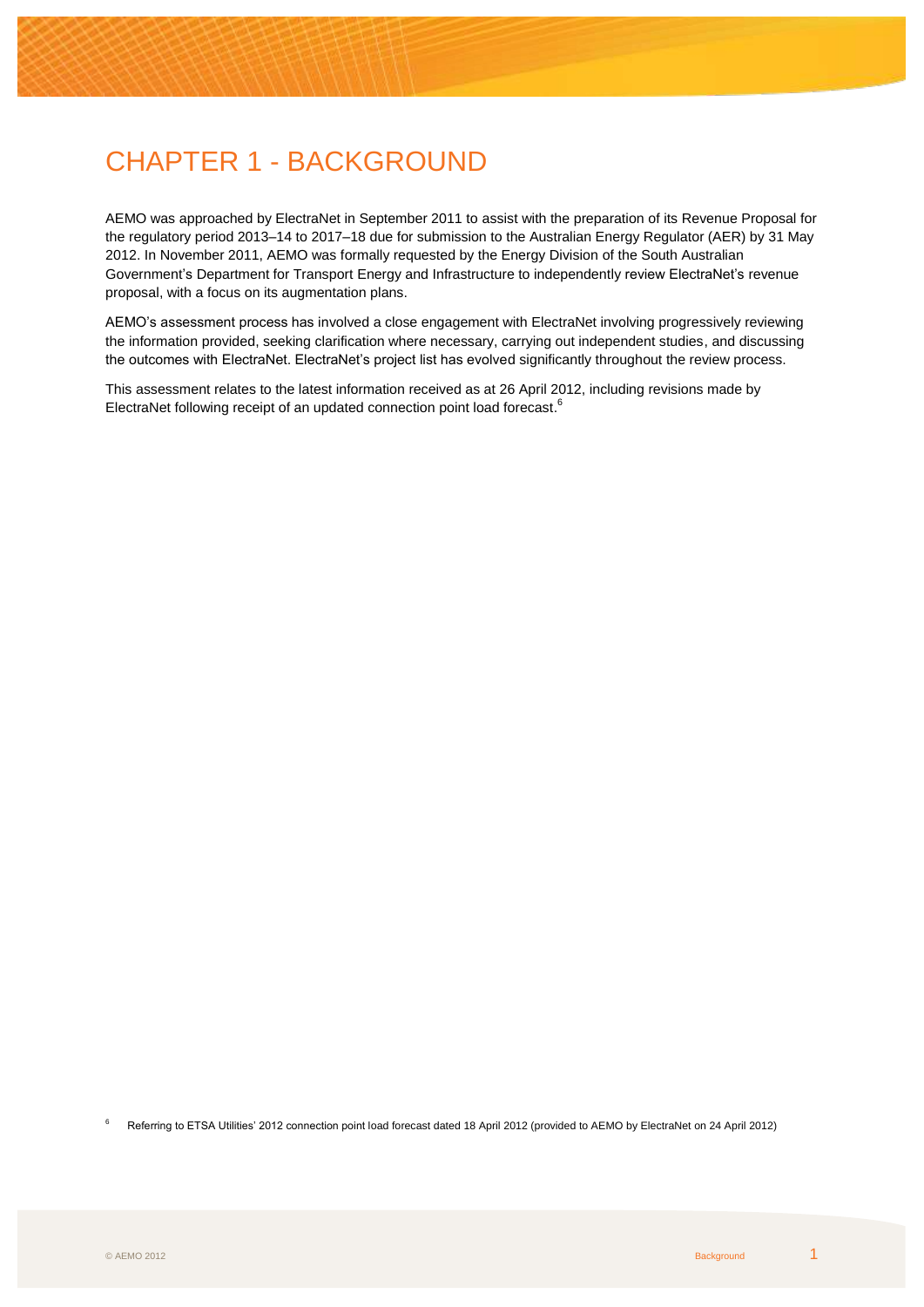# <span id="page-11-0"></span>CHAPTER 2 - THE SCOPE OF THE REVIEW

AEMO's assessment consisted of a desktop review of ElectraNet's proposed network augmentations, not a development of its own investment plan. The assessment generally focussed on the following:

- The validity of the individual augmentation capex projects proposed by ElectraNet.
- $\bullet$  Considering whether the South Australian transmission network meets the requirements set out in the ETC<sup>7</sup> for summer 2017–18 (the final year of the regulatory period 2013–14 to 2017–18).

The review of the validity of the individual augmentation projects proposed by ElectraNet included the following:

- Shared transmission network augmentations.
- Connection asset augmentations.
- Asset management (including replacement) capex (but only when the proposed work program may impact on longer-term network developments). This was a limited review with the aim of identifying synergies between asset replacements and network augmentations.

The parts of the revenue proposal AEMO did not review included:

Operational expenditure.

2

- Asset management (including replacement) projects, other than in relation to longer-term network development impacts. In particular, asset condition was not reviewed.
- Cost estimates provided by ElectraNet.
- ElectraNet's and ETSA Utilities' connection point forecasts.
- Any other aspects of the revenue proposal not associated with network projects

With respect to the proposed network augmentations, AEMO has indicated support when it has assessed the need exists, the timing is appropriate, and the option being proposed appears reasonable within the scope of a desktop review.

AEMO based its review on information provided, and while it discussed alternative options with ElectraNet through the review, AEMO has not independently developed potentially more efficient options (for example non-network alternatives) that may eventually be available to address the identified needs.

<sup>7</sup> ESCOSA, available http://www.escosa.sa.gov.au/library/110628-ElectricityTransmissionCode\_ETC07.pdf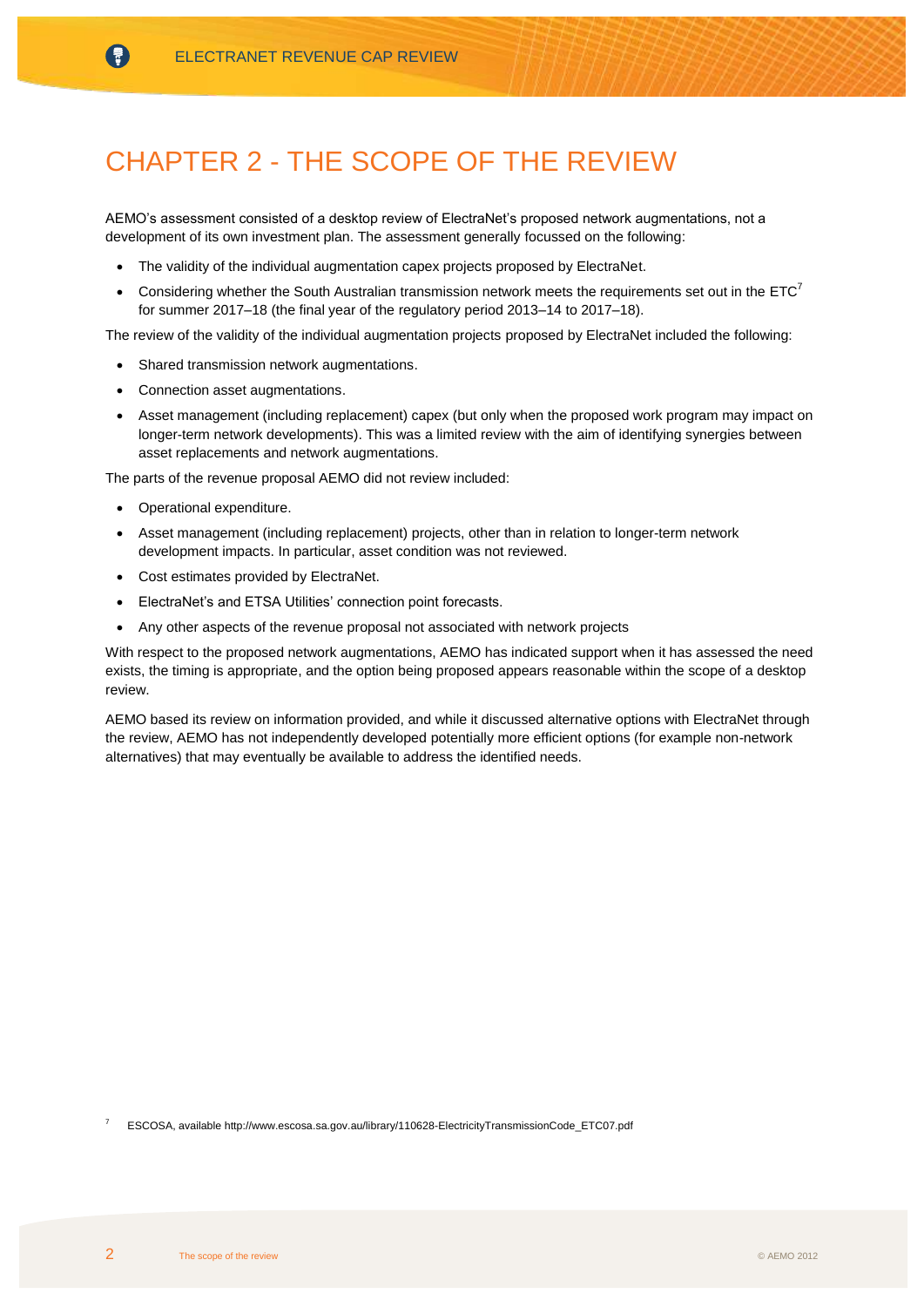# <span id="page-12-0"></span>CHAPTER 3 - GENERAL ASSUMPTIONS

This chapter provides information about the general assumptions underlying this review. Assumptions unique to a specific project or established for a particular purpose, however, may not be included here, but are detailed in conjunction with the project discussion in Chapter 5.

#### **Ratings**

Transmission line and transformer ratings are as per the rating advice provided by ElectraNet in the PSS/E load flow base cases, for the purpose of the revenue proposal review. $^8$ 

Summer thermal ratings were used to identify thermal limitations because the South Australian electricity transmission network is highly loaded at times of peak summer demand. In line with ElectraNet's practice, for transmission lines, summer continuous ratings are used to identify thermal limitations. For single transformer substations, normal cyclic rating is used to identify thermal limitations. For substations with more than one transformer, the long-term emergency cyclic rating is used following an outage of a parallel transformer (where emergency cyclic rating is not available, normal cyclic rating will be used).

#### **Demand level**

In general, for connection point asset and regional network augmentation analysis, load(s) in the relevant connection point/region are set at the regional peak based on the connection point load forecast (undiversified). For Main Grid 275 kV network investigations, loads are modelled at levels consistent with the demand at the time of the state-wide summer peak demand in South Australia (diversified). Accordingly, load flow cases are modelled with the following load forecast information:

- Connection point load forecast under a medium growth scenario.<sup>9</sup>
- State-wide 10% probability of exceedence (POE) summer maximum demand in South Australia under a medium growth scenario (as per the 2011 South Australia Supply and Demand Outlook (SASDO)).<sup>10</sup>

#### **Interconnector flow assumptions**

- Victoria–South Australia (Heywood) up to 460 MW import into South Australia.
- Murraylink up to 40 MW import into South Australia.<sup>11</sup>

#### **Wind farm availability**

- Wind farm output at 0% or 3% of installed capacity.<sup>12</sup>
- Reactive power output as per the generation performance standards.

#### **Network assumptions**

[Table 3-1](#page-13-0) lists projects assumed to be proceeding within the current regulatory period ending in 2012–13 (as per discussions with ElectraNet).

- <sup>8</sup> ElectraNet advised that all ElectraNet's transformer ratings are defined at secondary terminal; The rating of existing Kanmantoo transformer provided in ElectraNet's base case is 5 MVA which was updated to the loadable winding capacity of 3 MVA based on the project summary subsequently provided by ElectraNet.
- <sup>9</sup> ElectraNet supplied to AEMO the revised connection point load forecast prepared by ETSA Utilities (dated 18 April 2012) on 24 April 2012. Prior to 24 April 2012, AEMO carried out all studies based on the connection point load forecast published in 2011 SAAPR. Subsequent to the receipt of ETSA utilities' 2012 connection point load forecast, the need and timing of those affected proposals were revisited based on the updated load forecast. The assessment results of this report are therefore consistent with the most recent load forecast information as at 26 April 2012.
- 10 <http://www.aemo.com.au/planning/SASDO2011/documents/SASDO2011.pdf> ; Table 2-6.
- <sup>11</sup> Transfer into South Australia required to avoid 132 kV circuit overloading in the Riverland region in summer 2017–18.
- $12$  Output of wind farms located in the subject local area to be studied are set to zero, while wind farms external to the subject local area are set to 3%.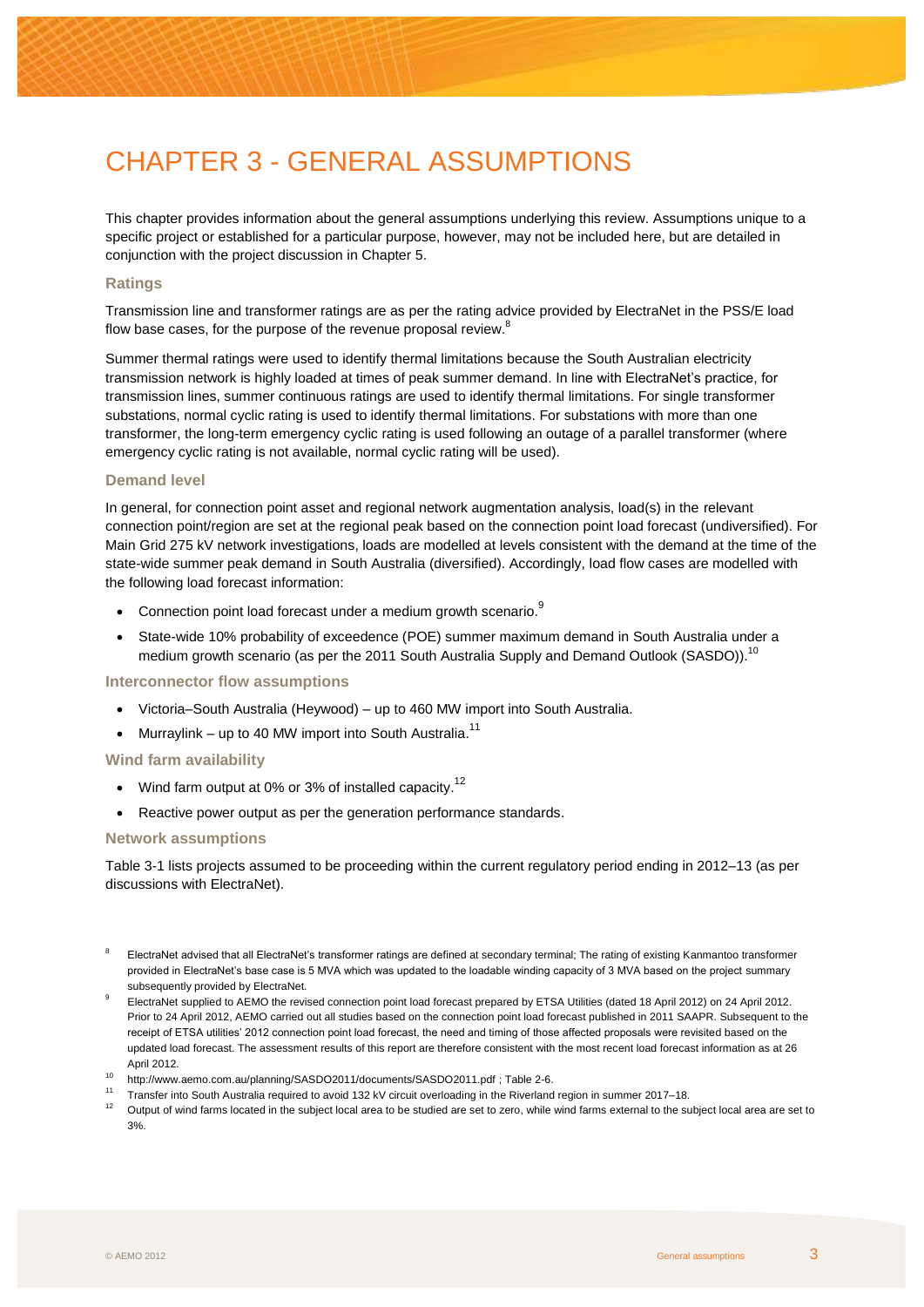| <b>Project</b>                                                                                                                    | <b>Commissioning</b><br>date | <b>Status</b> |
|-----------------------------------------------------------------------------------------------------------------------------------|------------------------------|---------------|
| Tungkillo 275 kV 100 MVAr Capacitor Bank                                                                                          | 2012                         | Committed.    |
| Whyalla Terminal Substation Replacement                                                                                           | 2013                         | Committed.    |
| Ardrossan West 132 kV Substation Rebuild and 2 x 25 MVA Transformer<br>Capacity Increase (including $1 \times 15$ MVAr capacitor) | 2012                         | Committed.    |
| Cultana 275/132 kV Augmentation                                                                                                   | 2014                         | Committed.    |
| Wudinna 2 x 25 MVA 132/66 kV Transformer Reinforcement                                                                            | 2012                         | Committed.    |
| <b>Dorrien Third Transformer</b>                                                                                                  | 2012                         | Committed.    |
| Munno Para New 275/66 kV Connection Point                                                                                         | 2014                         | Committed.    |
| Davenport 275 kV 50MVAr Reactor Stage 2                                                                                           | 2012                         | Committed.    |
| Kincraig 132 kV 1 x 15 MVAr Capacitor                                                                                             | 2012                         | Committed.    |
| Hummocks 132/33 kV Transformer Upgrade                                                                                            | 2013                         | Committed.    |

#### <span id="page-13-0"></span>**Table 3-1 — Projects assumed to be proceeding in the current regulatory period ending in 2012-13**

#### **Generation assumptions**

0

The 2011 SASDO generation information was used. As a result, AEMO's load flow studies assume all existing generation is available and no new generation is commissioned for the regulatory period 2013–14 to 2017–18. The possibility of existing generation not being in service, however, is considered from an operational perspective.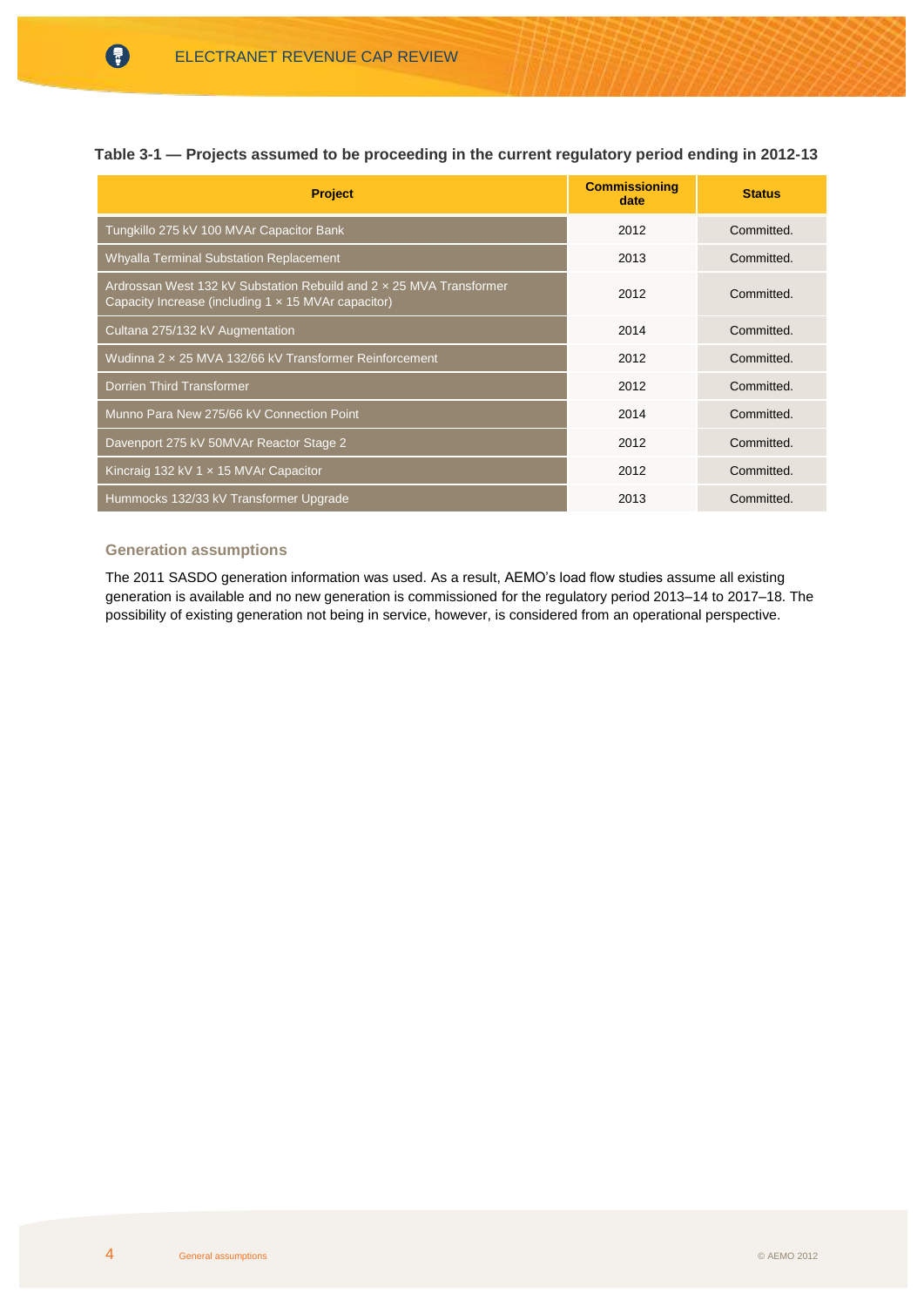### <span id="page-14-0"></span>CHAPTER 4 - METHODOLOGY

AEMO's assessment process involved working with ElectraNet to progressively review information, seek clarification where necessary, carry out independent studies, and discuss the outcomes.

ElectraNet provided load flow base cases including the ratings of the relevant network elements to assist AEMO's assessment. AEMO reviewed and modified these load flow base cases where necessary to enable the modelling of appropriate scenarios to suit the load flow study purpose.

The load flow studies involved three stages:

- Load flow studies to identify limitations.
- Load flow studies to assess the adequacy of the projects ElectraNet proposed to overcome the limitations.
- Load flow studies to identify other likely alternative options for ElectraNet's consideration.

Two types of load flow studies were carried out for the purpose of assessing ElectraNet's proposal in line with the review scope:

• A contingency analysis (N-1) was carried out for the assessment of shared transmission network and connection asset supply adequacy, and voltage quality (magnitude).

Transformer and transmission line loadings are to be maintained within the ratings discussed in Chapter 3, and the following voltage levels are to be maintained:

- Voltages of 0.95 p.u to 1.05 p.u under system normal conditions.
- Voltages of 0.90 p.u to 1.10 p.u under N-1 contingency conditions.
- Reactive Power-Voltage  $(QV)$  analysis was carried out to calculate the reactive margins at key 275 kV and 132 kV substations, and selective 33 kV connection points. Reactive power margins are to be maintained within NER requirements (1% of fault level in megavolt-amperes (MVA)). Fault levels reported in the 2011 South Australian Annual Planning report (SAAPR) are used as the basis for calculating the fault level margin requirement. As the proposed ex-ante projects' likely contribution to fault level increases is marginal, fault levels for the 2015 planning year are adopted to calculate reactive margin requirements for the 2016, 2017 and 2018 planning years.

#### **Adelaide (ADE) Metro region assessment load flow case set up**

To assess the ADE Metro region's transmission network, the undiversified load flow base case provided by ElectraNet was modified in the following ways:

- Demand in the ADE Metro region is equivalent to the ADE Metro regional peak.
- Total demand in South Australia is equal to the South Australian 10% POE summer maximum demand (medium growth scenario).
- South Australia is importing approximately 460 MW via the Heywood interconnector and approximately 40 MW via the Murraylink interconnector (with the dummy generators modelled in ElectraNet's original base case removed).

#### **Regional network and connection point assessment**

In general, the undiversified load flow cases were used to assess the regional network. Dummy generators were installed at Torrens Island to model new entry generation and provide necessary additional generation capacity to achieve a supply-demand balance.

<sup>&</sup>lt;sup>13</sup> AEMO assessed the likely impact of the proposed ex ante projects on the fault level at substations of concern prior to carrying out reactive margin review. It was found that no material fault level increase would expect to occur in years from 2016 to 2018 at the substations of interest, such that it would impact on the need or otherwise an augmentation for purpose of reactive margin improvement.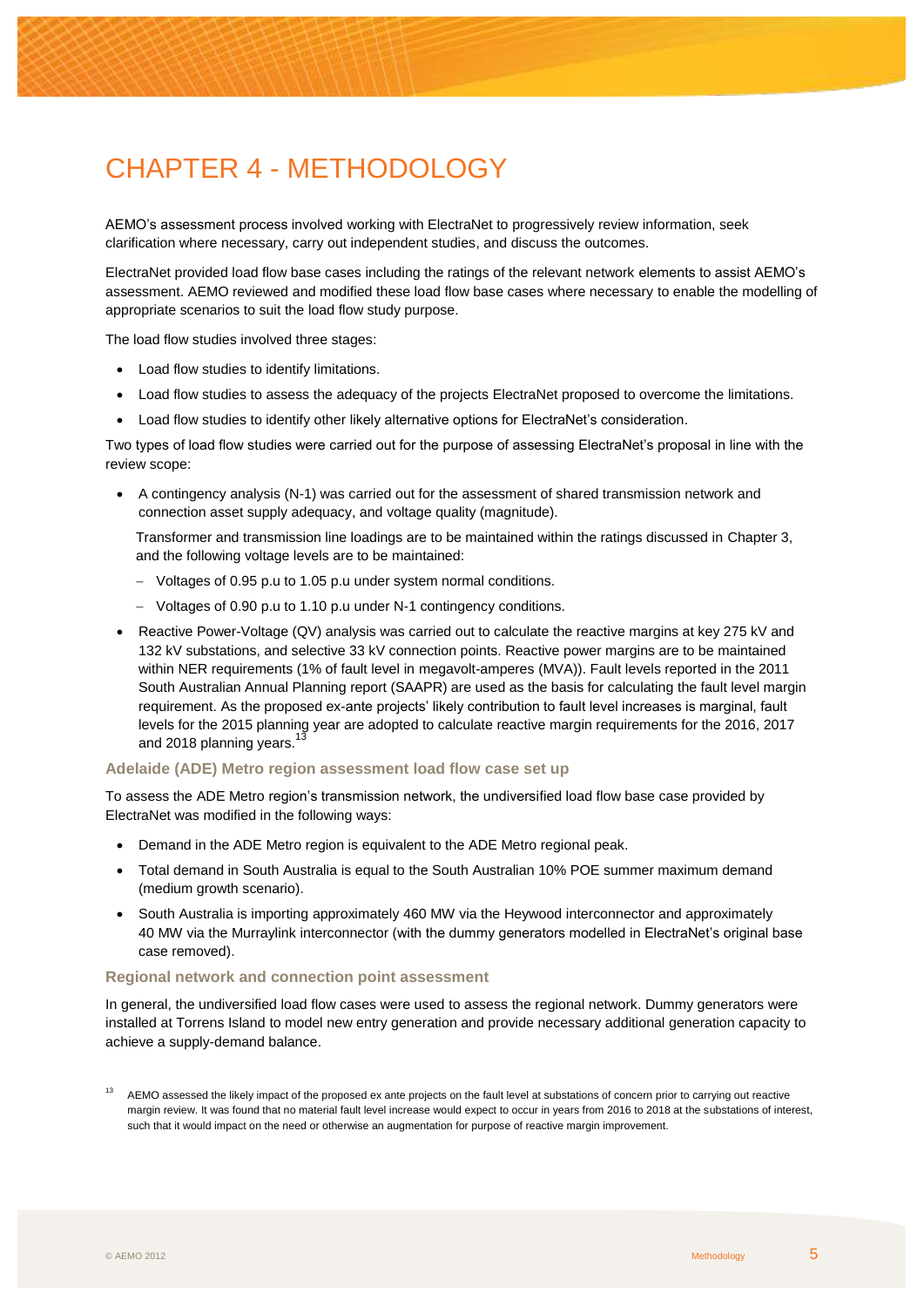0

#### **Reactive power compensation in the vicinity of Davenport**

The undiversified load flow base case provided by ElectraNet was modified to assess the reactive power support requirement in the vicinity of Davenport in the following ways:

- The demand at both the Eyre Peninsula and the Upper North regions are set equal to the regional peak.
- Total demand in South Australia is equal to the South Australian 10% POE summer maximum demand (medium growth scenario).
- South Australia is importing approximately 460 MW via the Heywood interconnector and approximately 40 MW via the Murraylink interconnector (with the dummy generators modelled in ElectraNet's original base case removed).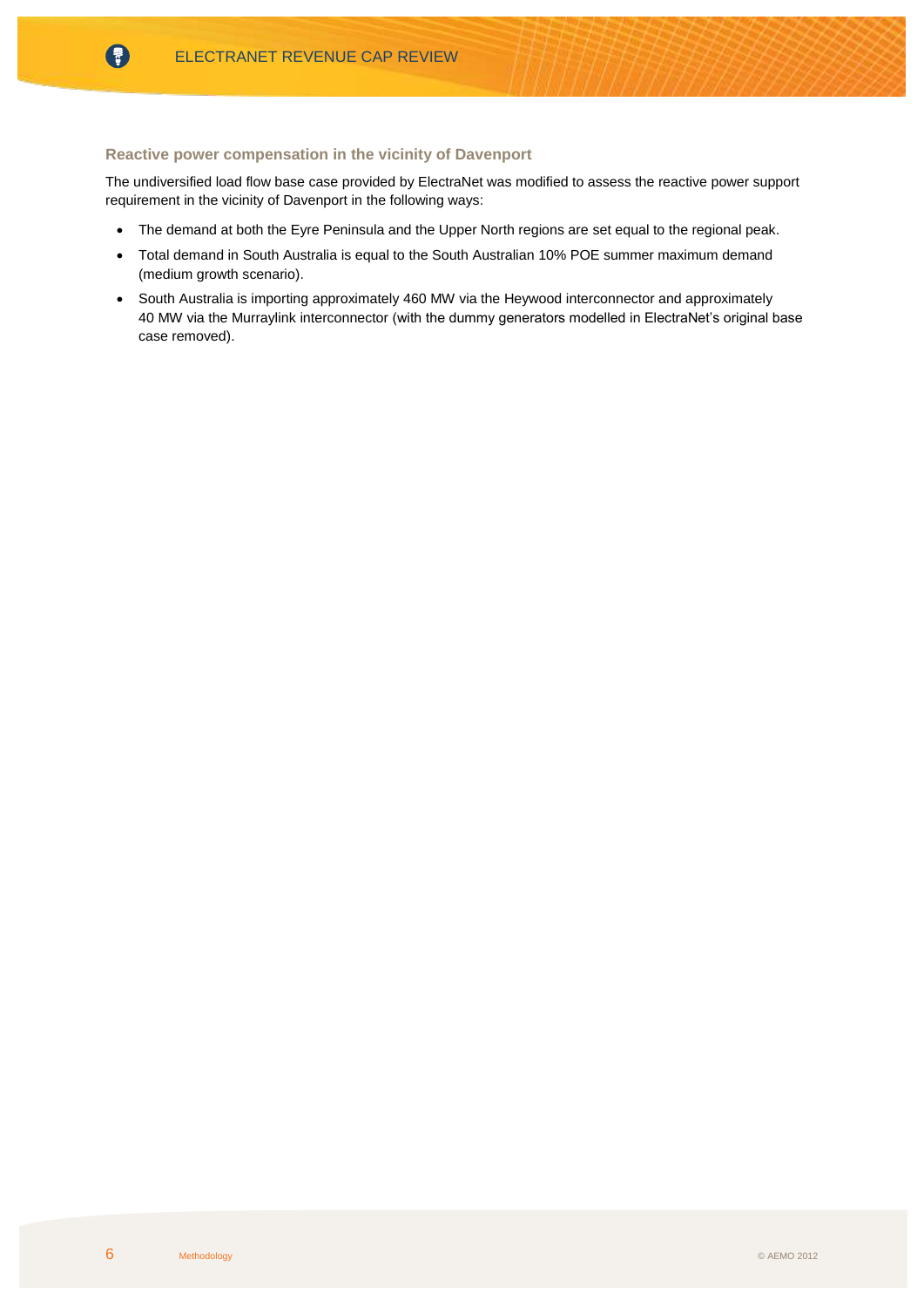# <span id="page-16-1"></span>CHAPTER 5 - NETWORK DEVELOPMENT

### <span id="page-16-0"></span>5.1 **Network capital projects**

The ex-ante project list (as at 26 April 2012) contained 31 network development projects. Of these, AEMO and ElectraNet identified 25 projects that were relevant for AEMO's review. ElectraNet advises that the remaining 6 projects are, or are expected to be, work-in-progress with an advanced status and were considered out of scope for AEMO's assessment. For a list of the 25 capital network projects addressed in this report, as well as a list of the 6 projects that were not reviewed, see Appendix A

#### <span id="page-16-2"></span>**5.1.1 Connection asset and shared transmission network augmentation**

This section discusses connection asset and shared transmission network thermal limitations and the capital network projects proposed by ElectraNet to eliminate these limitations. Issues related to reactive power support, asset replacement and security and compliance are discussed in Sectio[n 5.1.2](#page-21-0) and Section [5.1.3,](#page-22-0) respectively.

#### **Eyre Peninsula region**

A supply limitation begins to emerge at Port Lincoln towards summer 2017–18. However, the limitation is only marginal at the time (1.5 MW) and significant network augmentation is not expected to be required within the regulatory period 2013–14 to 2017–18.

ElectraNet does not have a proposed project in the ex-ante list. However, it has a non-network arrangement with Port Lincoln Power Station and a potential solution to this limitation may be to extend the capacity of the support in the agreement with Port Lincoln Power Station or some demand-side management.

Other observations include the following:

#### **Potential Lower Eyre Peninsula 132 kV network thermal limitation.**

 During peak load in the Eyre Peninsula region, the 132 kV line between Cultana (Whyalla) and Middleback may be overloaded under system normal conditions, without sufficient generation support from Port Lincoln generators and the wind farms on the Eyre Peninsula. This limitation needs to be managed by generation support from Port Lincoln, which has been the ongoing operational practice. The total generation support required to avoid overloading the Whyalla–Middleback line is approximately 40 MW in summer 2017–18.

#### **Potential Cultana 275/132 kV transformer capacity limitations.**

• The remaining Cultana 275/132 kV transformer may be overloaded during the outage of the parallel transformer, depending on the level of generation support available. The required generation support to avoid this overloading will grow to approximately 40 MW in summer 2017–18 (which is below the 49 MW maximum output level of the existing generation support contracted by ElectraNet). In the absence of generation support, the Cultana 275/132 kV transformer could be severely overloaded following an outage of the parallel transformer. AEMO notes that ElectraNet included contingent projects to overcome this potential limitation.

#### **Potential Port Lincoln connection transformer capacity limitation.**

• The N-1 supply capacity of the existing Port Lincoln transformers is approximately 60 MW. Based on the medium growth load forecast, the existing Port Lincoln transformer capacity will be sufficient for the regulatory period 2013–14 to 2017–18.

#### **Port Lincoln support related issue.**

 Load flow studies show that under peak load, two Port Lincoln units must be online, one of which must be Port Lincoln Unit 3. Otherwise, an unplanned outage of the step-up transformer connecting Port Lincoln Unit 1 and Unit 2 may lead to voltage collapse of the Eyre Peninsula 132 kV system.

To manage this situation, ElectraNet will be implementing a control scheme as part of the proposed project to review the voltage control scheme for the Eyre Peninsula region network (see the proposed project in Section [5.1.3](#page-22-0) – Reference A4-018).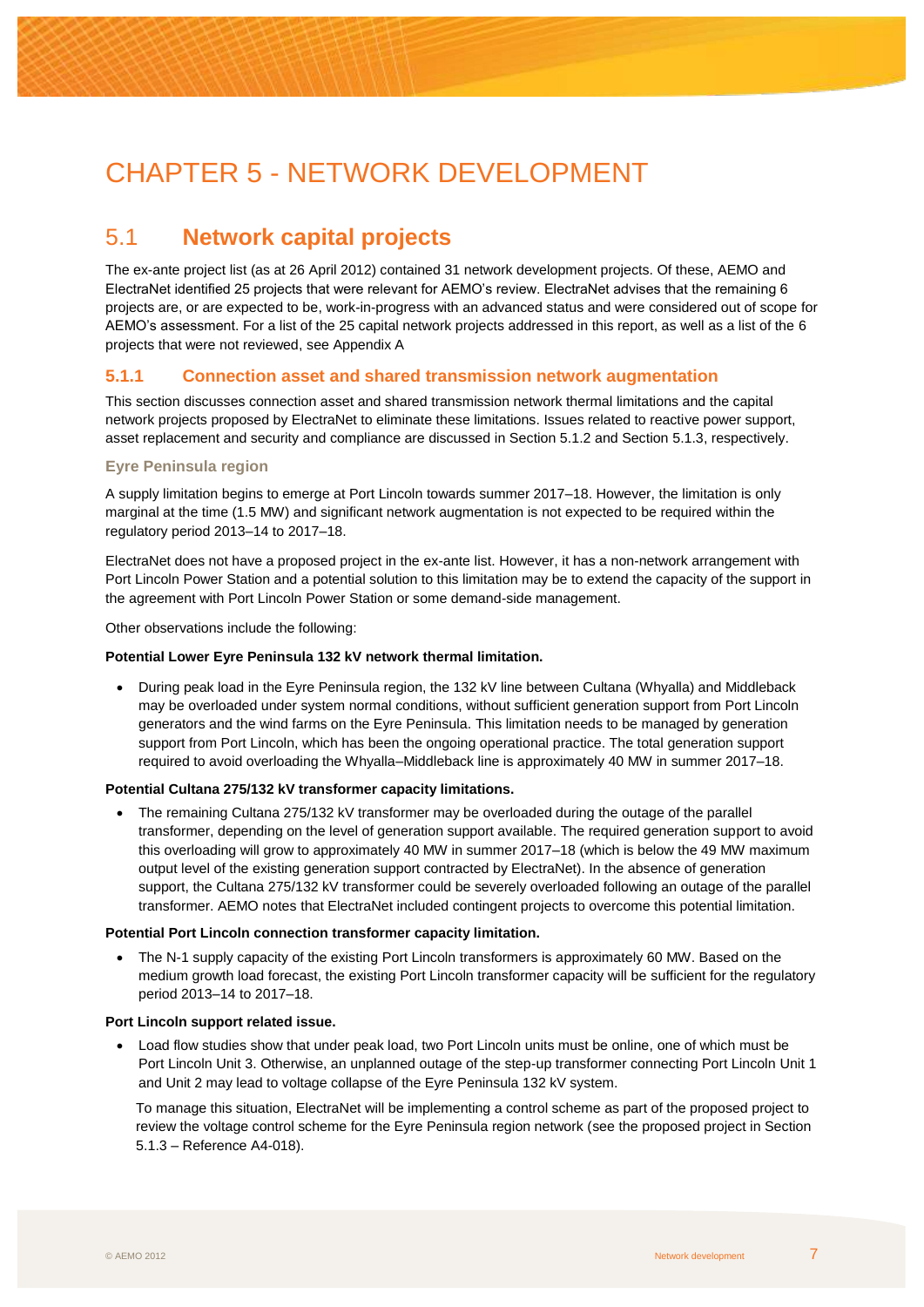#### **Riverland region**

(?)

AEMO's assessment shows that at times of peak demand in the Riverland region, South Australia needs to rely on import from Victoria via Murraylink to meet the ETC reliability requirement in the Riverland region of South Australia. Currently, the import requirement is approximately 30 MW, and is predicted to increase to approximately 40 MW in summer 2017–18 and to approximately 50 MW within the next 10 years. This is consistent with the import requirement reported in the 2011 SAAPR.<sup>14</sup>

AEMO's preliminary studies carried out in mid-2011 showed that at times of high summer demand in Victoria, the regional Victorian transmission network will experience limitations too, limiting exports to South Australia via Murraylink to zero and causing post-contingent load shedding in regional Victoria, though under favourable operating conditions, the Victorian transmission network may be able to provide the required support.

The need and timing for augmenting the Riverland region network depends on the support available via Murraylink at times of Riverland region peak demand. ElectraNet and AEMO are currently carrying out joint planning studies to identify the outlook for the available capacity of Murraylink at times of Riverland region peak demand given load growth and network changes in Victoria and South Australia. The joint planning studies will also identify economical solutions to Riverland region and regional Victoria network limitations.

AEMO notes that ElectraNet has included a contingent project for reinforcing the Riverland region network. Given the uncertainty as to the need for network augmentations or the extent to which the limitations will be economically addressed in South Australia or Victoria, AEMO considers that the included contingent project is the prudent way of addressing this emerging limitation.

#### **Mid North region**

Without augmentation, the 132 kV Snowtown–Hummocks line may be overloaded during the outage of the 132 kV Waterloo–Hummocks line by approximately 5% to 10%, and vice versa. The network overloading is expected to occur in summer 2015–16. Preliminary studies carried out by AEMO show that a load reduction of approximately 6 MW in the Yorke Peninsula will be able to eliminate the overloading observed during the regulatory period 2013– 14 to 2017–18.

ElectraNet advises that the Hummocks transformer replacement project, due for completion in 2012, will remove this limitation by bringing the line to its design rating of 105 MVA. ElectraNet also proposed a contingent project (Yorke Peninsula Reinforcement) to address the line limitation that may appear again early in the regulatory period 2018–19 to 2022–23.

ElectraNet proposes two connection augmentation projects in the Mid North region:

- Install one new 25 MVA 132/33 kV transformer and reuse the existing 10 MVA 132/33 kV transformer (at Baroota) (2017).<sup>15</sup>
- Install a second 25 MVA 132/33 kV transformer (at Dalrymple) and complete the mesh bus (2016).

The Baroota transformer capacity needs to be upgraded from Category 1 to Category 2 by 1 December 2017 to meet ETC supply reliability requirements. Other options considered by ElectraNet are summarised in Appendix C (reference A4-001). The option proposed by ElectraNet is considered reasonable.

Currently there is only one transformer at the Dalrymple substation. To meet ETC supply reliability requirements, another transformer needs to be installed to upgrade the Dalrymple connection point from Category 1 to Category 2 by 1 December 2016.

<sup>14</sup> http://www.electranet.com.au/assets/Uploads/2011-Annual-Planning-Report.pdf

<sup>15</sup> This is an updated project scope confirmed with ElectraNet but different from the project description given in Appendix A (Project reference A4- 001), which provides for the replacement of the existing transformer also. AEMO expects that ElectraNet will update the project description by the time it is issued in its revenue cap application.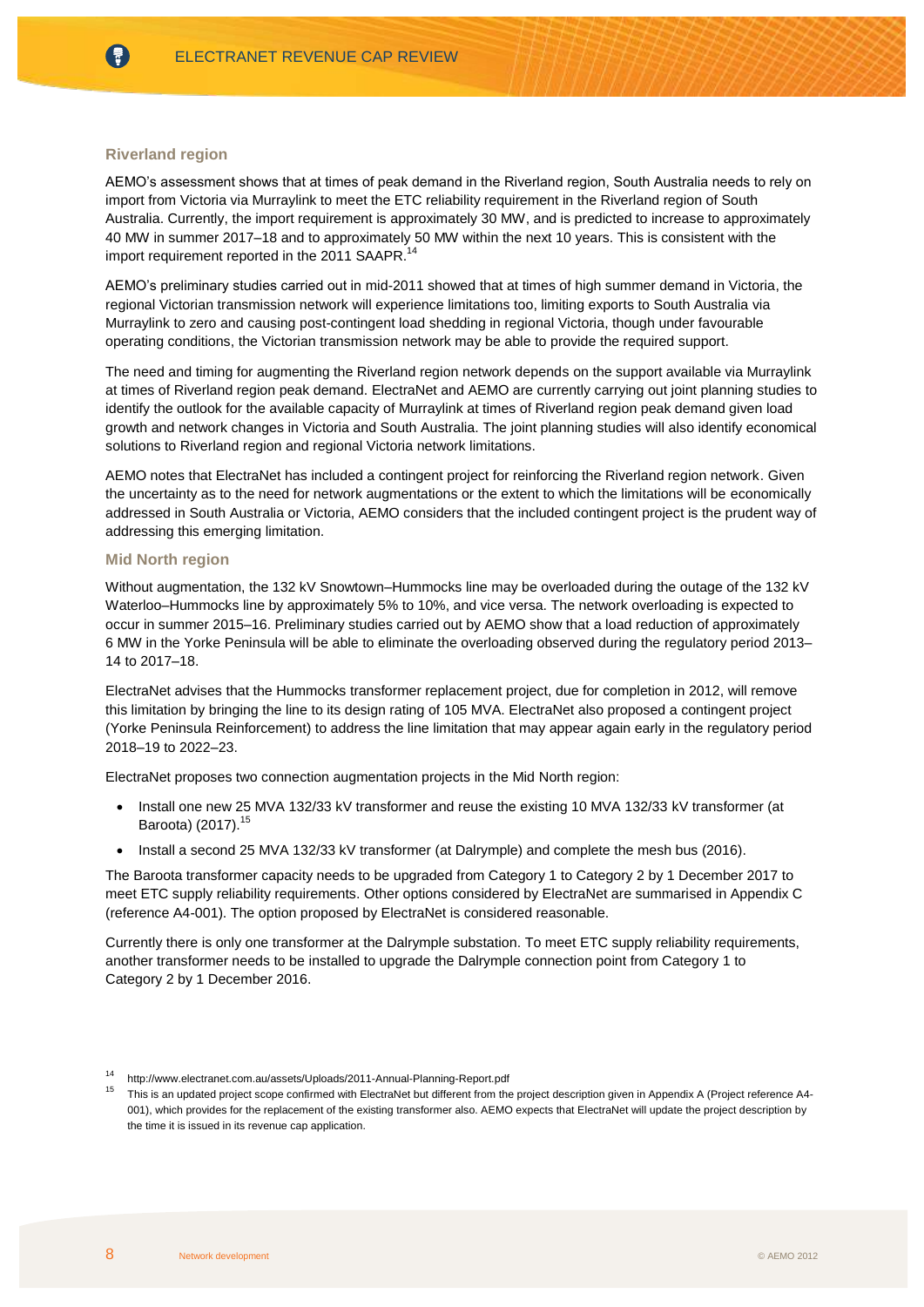#### **South East Region**

There are a number of potential constraints in the South East region:

#### **The Snuggery Rural transformer.**

• The Snuggery Rural 132/33 kV transformer capacity will be exceeded from summer 2018–19. While this is beyond the regulatory period 2013–14 to 2017–18, AEMO encourages ElectraNet to explore solutions to ensure the Snuggery Rural connection point supply will continue to meet ETC supply reliability requirements.

**The Keith–Snuggery 132 kV line and South East 275/132 kV transformer.**

- At times of South East region peak demand, with high import (up to 460 MW) via the Victoria–South Australia (Heywood) interconnector in the Victoria to South Australia direction, and:
	- High South East generation, particularly from the Ladbroke Grove Power Station, the Keith–Snuggery 132 kV line may be slightly overloaded (5%) during an outage of the Kincraig–Penola 132 kV line.
	- Low South East generation, the remaining South East 275/132 kV transformer may be overloaded during the outage of the other transformer. The level of overloading depends on both the South East generation level and the level of import into South Australia via the Victoria–South Australia (Heywood) interconnector.

[Table 5-1](#page-18-0) lists results demonstrating the dependence of the Keith–Snuggery line loading and the South East 275/132 kV transformer loading on the Heywood interconnector power flows and South East region generation.

#### <span id="page-18-0"></span>**Table 5-1 — Dependence of South East transformer and Keith–Snuggery line loading on system condition**

| <b>South East</b><br>generation<br>assumption            | <b>Victoria to South Australia flow</b><br>via the Heywood interconnector                 | <b>Keith-Snuggery line</b><br>loading (during the<br>outage of Kincraig-<br><b>Penola West line)</b> | <b>South East Transformer</b><br>loading (during the<br>outage of the other one) |
|----------------------------------------------------------|-------------------------------------------------------------------------------------------|------------------------------------------------------------------------------------------------------|----------------------------------------------------------------------------------|
| Ladbroke: $2 \times 35$ MW<br>Snuggery: $3 \times 17$ MW | 460 MW (reduce to about 430 MW)<br>to eliminate Keith - Snuggery<br>overloading)          | 105%                                                                                                 | 70%                                                                              |
| Ladbroke: $1 \times 35$ MW<br>Snuggery: $3 \times 17$ MW | 460 MW                                                                                    | 97%                                                                                                  | 85%                                                                              |
| Ladbroke: $0$<br>Snuggery: $3 \times 17$ MW              | 460 MW                                                                                    | 88%                                                                                                  | 100%                                                                             |
| $L$ adbroke: 0<br>Snuggery: 0                            | 460 MW (reduce to about 180 MW<br>to eliminate the South East<br>transformer overloading) | 71%                                                                                                  | 122%                                                                             |

From the load flow simulation results listed i[n Table 5-1,](#page-18-0) the South East 275/132 kV transformer and the Keith– Snuggery 132 kV line may be constrained under peak load condition with high import into South Australia via the Victoria–South Australia (Heywood) interconnector. This is a market benefit issue, rather than reliability issue. The limitations will be captured in the Victoria–South Australia (Heywood) Interconnector Upgrade RIT-T<sup>16</sup> currently underway, which among other options, will be assessing the market benefit from decommissioning the Keith– Snuggery line and installing a third South East 275/132 kV transformer.

#### **Upper North region**

No connection asset or shared transmission network thermal limitation was observed in the Upper North region.

<sup>16</sup> http://www.aemo.com.au/en/Electricity/Planning/Regulatory-Investment-Tests-for-Transmission-RITTs/Heywood-Interconnector-RIT-T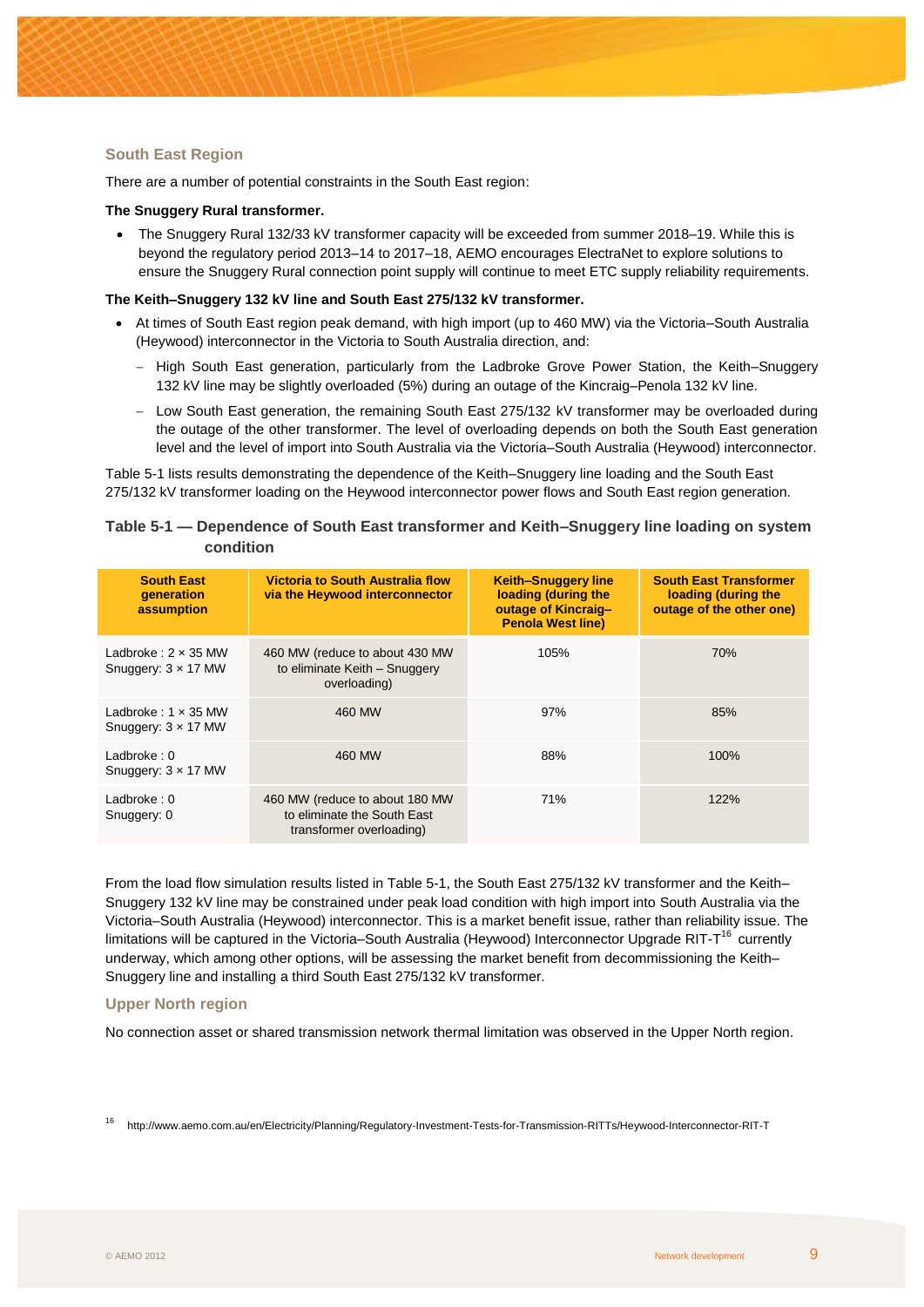The capability of the existing Davenport–Olympic Dam 275 kV line for supporting load growth in the Olympic Dam area was not assessed in detail by AEMO, due to load growth uncertainties. However, high level load flow studies show that the network supplying the Olympic Dam area needs to be augmented before load supplied from the Davenport 275 kV bus exceeds 200 MW, starting with reactive support, preferably in the Olympic Dam area.

A question that arises generally when there is a step increase in load that would trigger network augmentation is whether the provision of these works should constitute a prescribed service funded by regulated customers or a negotiated service funded by the proponent of the load increase. AEMO believes that this should be considered when the augmentation trigger eventuates and, if it is to be a prescribed service, the case clearly set out in the RIT T process.

At this stage, AEMO supports the provision in ElectraNet's contingent project proposal to accommodate potential step increases in load in the Upper North, with ownership and funding issues to be considered at the RIT-T stage.

#### **Eastern Hills region**

G

The two existing Mount Barker 132/66 kV transformers may be overloaded during an outage of the Mount Barker South 275/66 kV transformer at times of peak load in the Eastern Hills region, without augmentation.

ElectraNet proposes one capital project to overcome this limitation:

• Install a second 225 MVA, 275/66 kV transformer at Mount Barker South, and retire the aged 132 KV assets at Mount Barker from service (in 2016).

The proposed option is considered reasonable. Other alternative options considered by ElectraNet are summarised in Appendix C (reference A4-002).

#### **Adelaide Metro region**

ElectraNet proposes three capital projects to overcome the potential limitations in the Adelaide Metro network. [Table 5-2](#page-19-0) summarises the relationship between each capital project and targeted limitation.

#### <span id="page-19-0"></span>**Table 5-2 — Summary of capital program network projects and targeted limitations in the Adelaide Metro region**

| <b>Project description</b>                                                                                                                                                             | <b>Commissioning</b><br>date | <b>Targeted limitation</b>                                                                                                                           |
|----------------------------------------------------------------------------------------------------------------------------------------------------------------------------------------|------------------------------|------------------------------------------------------------------------------------------------------------------------------------------------------|
| Replace the two 150 MVA 275/66 kV transformers at<br>Torrens Island with two 225 MVA units                                                                                             | 2015                         | Western Suburbs transformer capacity limitation                                                                                                      |
| Install a second 225 MVA275/66 kV transformer at<br>East Terrace substation supplying into ACR; change<br>protection settings on the Magill to East Terrace 275<br>kV cable to 450 MVA | 2017                         | Adelaide CBD supply capacity limitation                                                                                                              |
| Establish a new 275/66 kV injection point at Yatala<br>Vale North with a 1 x 225 MVA transformer                                                                                       | 2021                         | Thermal limitations of the 275/66 kV<br>transformers supplying Adelaide Metro East<br>region; Thermal limitations in ETSA Utilities 66<br>kV network |

ElectraNet considered a range of options which can be found in Appendix C (reference A4-003, reference A4-004, and reference A4-005). Each proposed project is considered adequate to remove the limitation it targets.

Details related to each limitation are as follows:

#### **Western Suburbs transformer capacity limitation**

 Load flow analysis shows that when the 66 kV generators (Osbourne, Quarantine and Dry Creek) in the Western Suburbs are not generating at times of peak load in the Adelaide Metro region, an outage of one of the existing 275/132 kV transformers (at Torrens Island A, Lefevre or Kilburn) may overload the remaining Torrens Island transformers from summer 2015–16.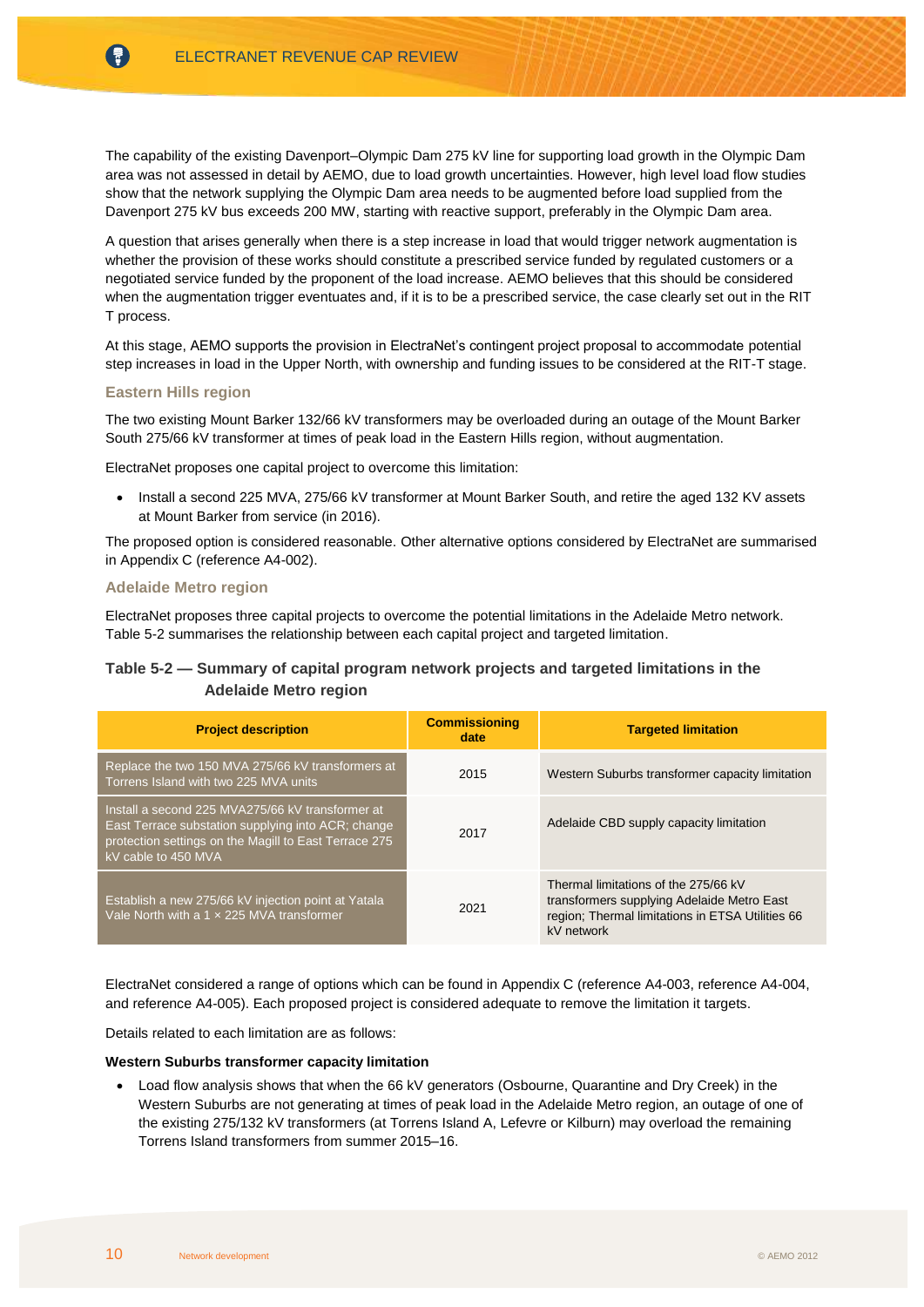- ElectraNet proposes replacing the two existing 150 MVA 275/66 kV transformers at Torrens Island Power Station with two 225 MVA transformers. Load flow studies showed that the proposed projects will provide adequate transformer capacity supplying the Western Suburbs, even if all the generation connected to the Western Suburbs 66 kV network is out of service at times of peak demand.
- It is worth noting that with up to approximately 80 MW of support from the Osborne Cogen or Quarantine Power Station (or both), this transformer overloading may not occur with the existing transformer capacity over the regulatory period 2013–14 to 2017–18. Given the installed generation capacity located within the 66 kV Western Suburbs network, there is a significant chance that this project could be deferred by a generation support solution. AEMO supports the inclusion of the proposed transformer project within ElectraNet's revenue proposal on the basis of ElectraNet's interpretation of its ETC requirements<sup>17</sup> and confirmation that the proposed project is the most economic option at this point of time.
- AEMO expects that, during the RIT-T process, ElectraNet will consider an option of acquiring up to approximately 80 MW of generation support to ensure the implementation of the most economic option.

#### **Adelaide CBD supply limitation**

• The existing East Terrace 275/66 kV transformer may be overloaded in summer 2017–18 during an outage of the Torrens Island Power Station–City West 275 kV cable or the CityWest 275/66 kV transformer supplying the Adelaide CBD. ElectraNet proposes installing a second East Terrace 275/66 kV transformer in 2017. AEMO understands that ElectraNet is exploring a non-network option to defer the timing of this project. As the outcome is unknown at this stage, it is considered reasonable to include the project as capital program project.

#### **Eastern Suburbs supply limitation**

• Load flow assessment shows that in summer 2021–22, outage of one of the 275/66 kV Northfield transformers may overload the remaining transformers and loss of one of the two Magill 275/66 kV transformers supplying the Eastern Suburbs may overload the other transformer. AEMO also noted the distribution network limitations in the same time frame reported in ETSA Utilities' study report provided by ElectraNet. ElectraNet proposes to establish a new 275/66 kV injection point at Yatala Vale North with one 225 MVA transformer. ElectraNet's proposal is considered appropriate.

#### **Other findings**

 At times of peak demand in the ADE Metro region, particularly in the Western Suburbs, one of the two existing Torrens Island Power Station New Osborne 66 kV lines may be overloaded during an outage of the other line, depending on the generation from the Quarantine and Osborne Power Stations. The 66 kV line overloading may arise due to a need to transfer power from the Torrens Island Power Station 66 kV bus to the New Osborne Power Station 66 kV bus. To avoid the overloading, a certain level of generation needs to be maintained at Osborne Power Station, which varies with the output level at Quarantine. Lower generation from Quarantine Power Station contributes to reducing the loading of the 66 kV line. This limitation, which can be managed by generation dispatch, is currently managed by National Electricity Market Dispatch Engine (NEMDE) constraint equations. ElectraNet also proposes to defer the network augmentation required to overcome this limitation by operational measures under certain operating conditions. The approach is considered appropriate.

#### **Main Grid network**

ElectraNet's capital program includes two ex-ante projects that can be included with the connection asset and shared transmission network augmentations category:

• Installing additional weather stations across the network, and operating circuits as required in real time (2013) - 2018; Reference A4-006).

 $17$  ElectraNet's interpretation of the ETC requires a network support contract with this generation in order to rely on its availability.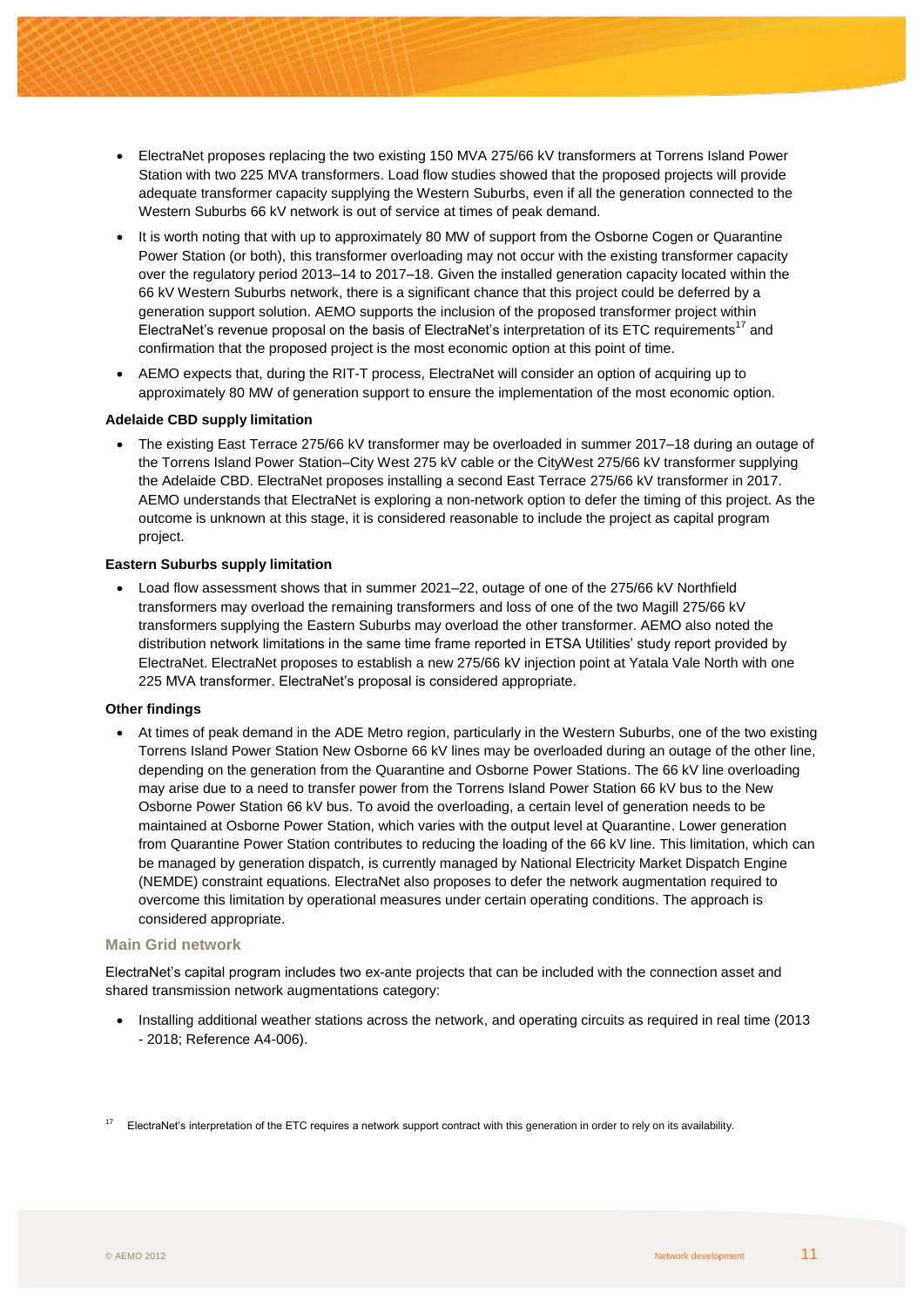AEMO considers that the real time rating of transmission lines to harness increased thermal capacity and effective control schemes to avoid voltage collapse both represent an effective way to improve existing network capacity utilisation. AEMO supports the proposals in principle.

• Installing all control equipment necessary to automate the switching of both 132 kV and 275 kV connected capacitors and reactors at substations between Heywood and Davenport, creating a wide-area control scheme to ensure maximum available import and export is always available. Additionally, the operation of 275/132 kV inter-bus or connection point transformer on-load tap-changers (OLTC), critical to wide-area control, are also to be automated (2017; Reference A4-007).

Depending on the outcome of the Victoria–South Australia (Heywood) Interconnector Upgrade RIT-T currently underway, and any changes in the capacity of existing South Australian generating plant, there is a potential supply shortfall in South Australia to meet South Australian peak demand (without new generation entry) later in the regulatory period 2013–14 to 2017–18. Potential new loads beyond those in the forecast, for example, potential load in the Eyre Peninsula region discussed in a current RIT-T<sup>18</sup>, will exacerbate the situation. A properly designed control system is expected to be able to relieve or remove the existing voltage stability issues limiting the level of Victoria–South Australia (Heywood) interconnector power transfers in the Victoria to South Australia direction, minimising the risk of supply shortfall in South Australia. This control system is not a part of the options in the Victoria–South Australia (Heywood) Interconnector Upgrade RIT-T. However, the final outcome of this RIT-T may have some impact on the detailed scope of the control system, noting that the control system design details and project scope are not available for AEMO's assessment.

#### <span id="page-21-0"></span>**5.1.2 Reactive power compensation**

#### **Riverland region**

G

ElectraNet proposes implementing the following project for reactive power support in the Riverland region:

• Install one 15 MVAr point-on-wave (POW) switched capacitor bank at the Monash substation (2017; Reference A4-008). The alternative options can be found in Appendix C.

AEMO's load flow studies confirmed the need for this capacitor to maintain the voltage at the Berri connection point to be above 0.9 p.u. for an unplanned outage of Murraylink. AEMO understood that this is the technical obligation placed on ElectraNet by the Connection Agreement with ETSA Utilities. AEMO also noted ElectraNet's advice that this capacitor will be able to contribute to increasing exports to Victoria via Murraylink during periods of non-peak demand in South Australia by approximately 10 MW, providing potential market benefits. AEMO considers the proposal appropriate.

#### **Mid North region**

Reactive power margin shortfalls and low voltages in the vicinity of Port Pirie/Bungama and on the Yorke Peninsula may emerge in the regulatory period 2013–14 to 2017–18. ElectraNet proposes the following ex-ante network projects for overcoming the observed limitations:

- Install one 15 MVAr 132 kV POW switched capacitor bank at Kadina East substation (2014; Reference A4-009).
- Install one 8 MVAr 132 kV POW switched capacitor bank at Dalrymple substation (2016; Reference A4-010).
- Install a second 200 MVA 275/132 kV transformer at Bungama Substation (2015; Reference A4-011).
- Install one 15 MVAr 132 kV POW switched capacitor bank at Hummocks (2016; Reference A4-012).

The alternative options can be found in Appendix C. The projects proposed by ElectraNet are adequate to provide the required reactive support.

<sup>18</sup> <http://www.electranet.com.au/assets/Uploads/EyrePeninsulaPSCRFinal23Feb-2012.pdf>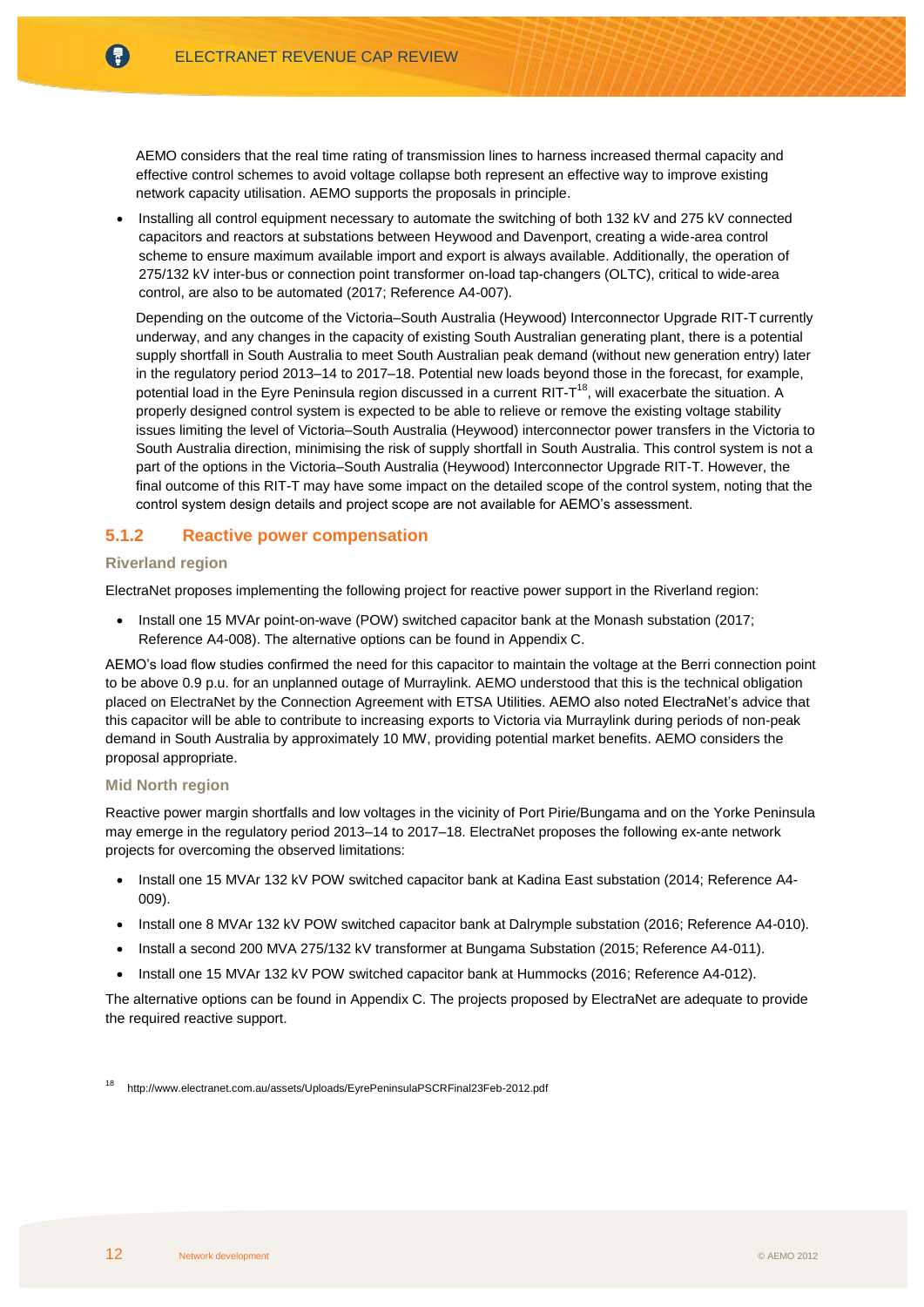AEMO discussed with ElectraNet an alternative option to install two 15 MVAr capacitor banks at Bungama instead of installing a second Bungama 275/132 kV transformer. ElectraNet advised that the transformer option is the leastcost technically-compliant option.

AEMO also noted that in 2020–21, low voltage may appear in the Barossa Valley area during the outage of the existing Templers West transformer. ElectraNet includes one project in its capital program for overcoming this potential limitation:

• Install one 12 MVAr POW switched capacitor bank at Roseworthy substation (2020; Reference A4-013).

The alternative options can be found in Appendix C. AEMO noted that, rather than Roseworthy, the most effective reactive power support should be located in Dorrien. However, it was understood from ElectraNet that the capacitor cannot be installed at the Dorrien substation due to a site constraint. No study of the Dorrien substation's site condition was carried out by AEMO. AEMO also questioned the need to include this project in the regulatory period 2013–14 to 2017–18. ElectraNet advised that, based on project lead time requirements, some preliminary works need to be carried out toward the end of the regulatory period 2013–14 to 2017–18. AEMO considers ElectraNet's proposal reasonable.

#### **South East region**

Without augmentation, the Penola West connection points may experience low voltage during an unplanned outage of the South East–Penola West line, and the Mt Gambier and Blanche connection points may experience low voltages during an unplanned outage of the South East–Mt Gambier line. ElectraNet proposes two projects for voltage support:

- Install one 15 MVAr 132 kV POW switched capacitor at Penola West substation (2015; Reference A4-014).
- Install one 15 MVAr 132 kV POW switched capacitor at Blanche substation (2017; Reference A4-015).

The alternative options can be found in Appendix C. The proposed options are considered reasonable.

#### <span id="page-22-0"></span>**5.1.3 Security and compliance**

ElectraNet's capital project proposal includes six projects for security and compliance purposes. These projects range from control scheme implementation, various engineering solutions to secure maintenance windows, and for reliability/security improvements. AEMO considers the following proposals supportable in principle:

**Install an integrated control scheme in strategic network locations that will ensure compliance with the 'next contingency' security requirements of the NER, and allow a higher utilisation of the network under system normal conditions, as well as providing the opportunity to perform network maintenance as required (2017; Reference A4-016).**

- AEMO carried out high-level load flow studies in some regions to assist the assessment of the proposed control schemes. Based on the assessment, it is considered reasonable to implement integrated control schemes to ensure compliance with the network security requirement and to minimise pre-contingency (second contingency) load shedding as required by the ETC.
- AEMO notes that issues confronting each region may vary. As a result, the effectiveness of control schemes depends on their proper design based on detailed investigation of the limitations (for example, network overloading and reactive power support deficiencies) that may appear under N-1-1 conditions in individual regions. Design details of the proposed control schemes are not available for AEMO's assessment, and do not form part of this review.

#### **High-level load flow study observations**

#### **South East region**

 Load flow studies show that under a prior outage of the South East 275/132 kV transformer, or a critical 132 kV line in the South East region, a second outage of a critical transmission element in the South East region may lead to significant overloading, low voltage or voltage collapse in the South East region's network.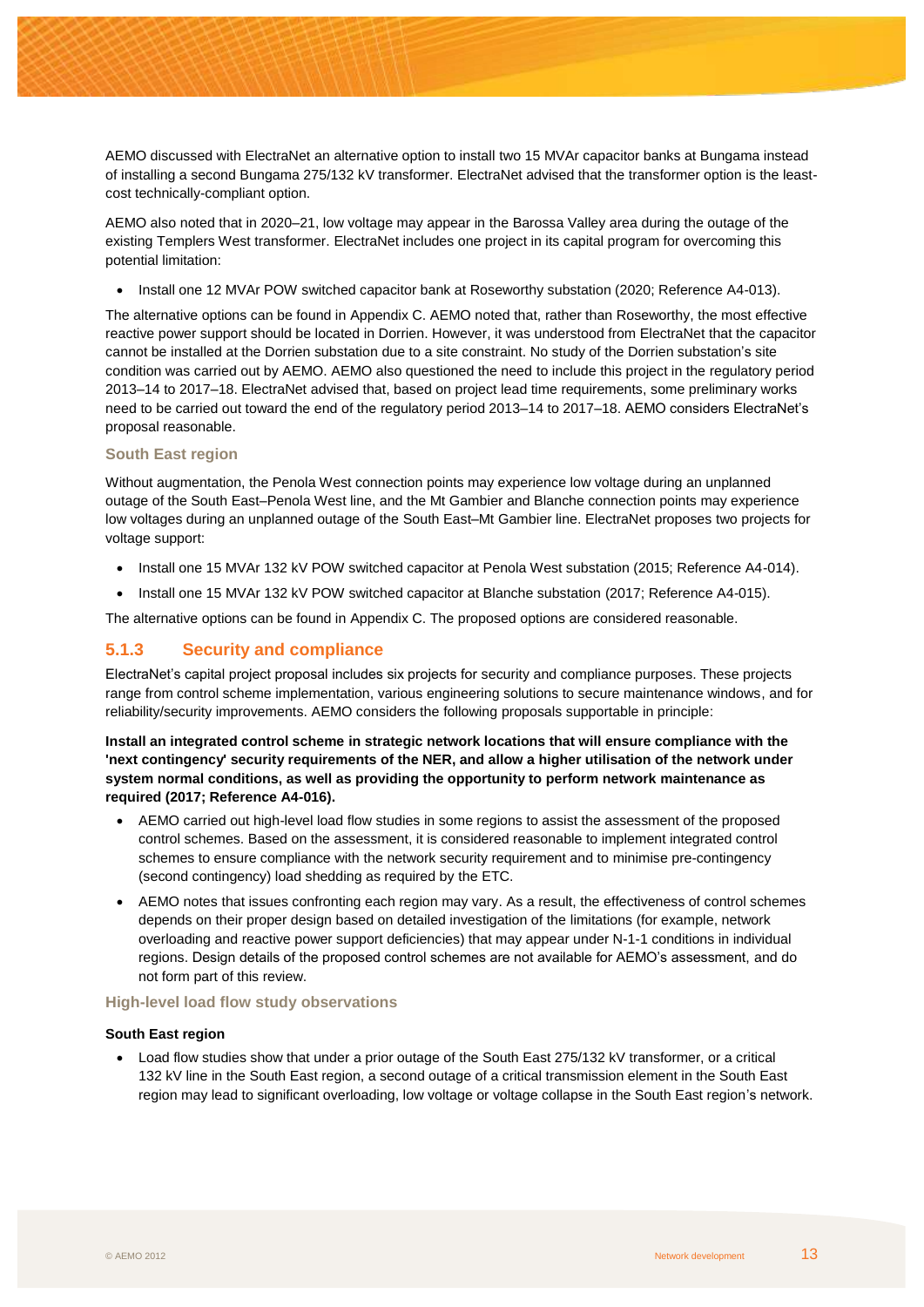The proposal to implement properly designed under-voltage load shedding schemes and/or network server schemes is considered reasonable to ensure network security and to minimise a pre-contingency load shedding requirement.

#### **Eastern Hills region**

(?)

- Load flow studies carried out by AEMO showed that under the prior outage of a Para or Cherry Gardens 275/132 kV transformer, the outage of another transmission element (275/132 kV transformer or 132 kV line) in the Eastern Hills region or (at certain times) the South East region, may lead to significant overloading, low voltage and/or voltage collapse in the Eastern Hills region.
- The proposal to implement properly designed under-voltage load shedding schemes and/or network server schemes is considered reasonable to ensure network security and to minimise a pre-contingency load shedding requirement.

#### **Adelaide Metro region**

- Load flow studies carried out by AEMO show that a contingency during a prior outage (N-1-1 condition) of a critical element (275/66 kV transformer and/or 275 kV line) may result in significant overloading in both ElectraNet's and ETSA's network. Installation of an effective control system for load shedding, load transfer, or a distribution network configuration for maintaining network security and minimising pre-contingency load shedding is considered to be in line with good electricity industry practice.
- The load flow studies showed, however, that under a contingency during a prior outage (N-1-1), low voltage may occur at buses other than where the tripped or overloaded element (transformer or line) are connected. For example, studies show that a trip of a Parafield Gardens West 275/66 kV transformer, when the other Parafield Gardens West 275/132 kV transformer was on prior outage causes low voltages at some locations deeper in the 66 kV network (Virginia, Paralowie, Direk and HNA) but not at Parafield Gardens West or Para 66 kV buses. This essentially complicates the design of an effective load shedding/integrated control scheme, requiring the need for comprehensive simulation studies to ensure the effectiveness of any schemes to be implemented.

#### **Riverland region**

 The proposed control scheme includes a Murraylink run-forward scheme, the feasibility of which is still being investigated under the joint planning studies being carried out by AEMO and ElectraNet. It is expected that ElectraNet will take into consideration the joint planning study results when finalizing the control scheme for the Riverland region.

#### **Implement a range of engineering solutions to improve supply reliability and to expand outage windows available to perform necessary network maintenance (2013-2018; Reference A4-017).**

- ElectraNet advises that this project is proposed for securing maintenance outage windows for a number of radial supply networks and for improving the reliability of the radial supplies. The issue involves several regions.
- Part of the scope of this project is the purchase of three 2 MVA mobile generators (including step-up transformers and other auxiliaries), and a 3.3/19 kV transformer.
- Other scopes of work comprising the engineering solution vary from site-to-site. In some cases it will be the installation of a short stub bus to allow the connection of a portable generator or mobile transformer, in other cases it will involve installing additional disconnectors and/or circuit breakers to facilitate the maintenance of a site on a radial supply network without completely turning the supply off to customers.
- The targeted connection points include Dalrymple, Wudinna, Kadina East, Woomera, Leigh Creek South, and Florieton SWER, all being supplied via radial lines. It is expected that implementation of the proposed projects will help to improve the supply reliability to these connection points.
- AEMO noted the ETC requirement for ElectraNet to use best endeavours to minimise the duration of interruption. Therefore, AEMO considers the proposal supportable in principle. AEMO however notes the following:
	- The non-compliance with ETC reliability standards (without implementing the engineering solutions) is subject to interpretation.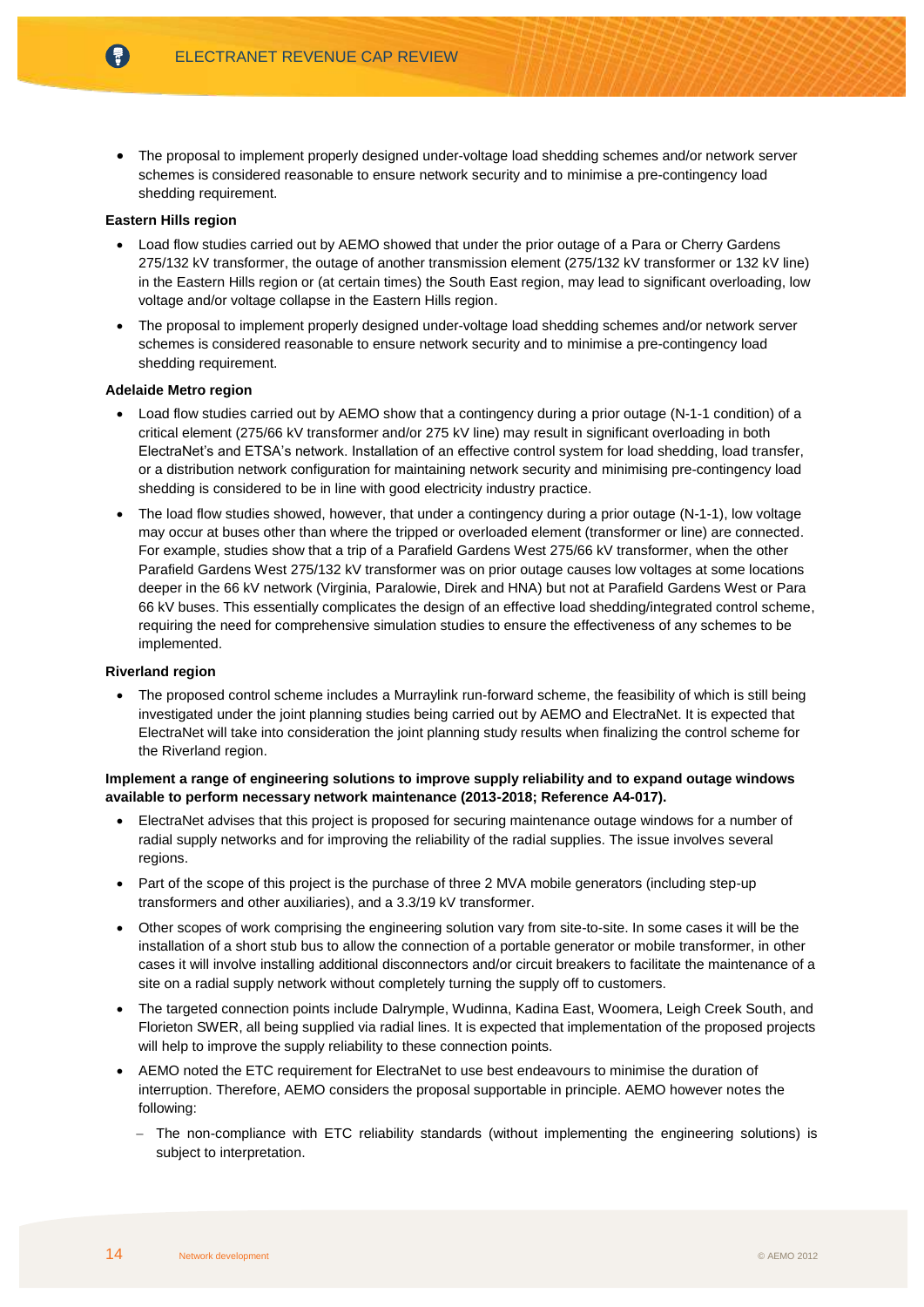- The implementation of the engineering solutions is subject to ETSA's agreement to also implement the necessary scope of works in ETSA Utilities' network.
- Details vary with solution design (for example, mobile generator size, step-up transformers, and the interfacing design).

**Revise the voltage control scheme presently implemented on the Eyre Peninsula, review and update the line-drop compensation settings at Cultana and Whyalla, and introduce the automated switching of reactive plant at Port Lincoln and Yadnarie (2014; Reference A4-018).**

- The existing control scheme needs to be reviewed after the Cultana reinforcement project, which among other things includes breaking the 132 kV mesh between the Eyre Peninsula region and the Upper North region. Design details of the proposed control schemes are not available for AEMO's assessment, and do not form part of this review.
- ElectraNet also advised that this project includes implementing a control scheme to prevent likely voltage collapse on the Eyre Peninsula in the event of an unplanned outage of the step-up transformer connecting Port Lincoln Unit 1 and Unit 2.

#### **Revise the voltage control scheme presently implemented in the Upper North, review and update the linedrop compensation settings at Davenport, and introduce the automated switching of reactive plant at Leigh Creek Coalfield and at Woomera (2014; Reference A4-019).**

 Similar to the Eyre Peninsula proposal, the existing control scheme needs to be reviewed and revised after the Cultana reinforcement project, which among other things includes breaking the 132 kV mesh between the Eyre Peninsula region and the Upper North region. Design details of the proposed control schemes are not available for AEMO's assessment, and do not form part of this review.

#### **Complete Tailem Bend substation diameters to ensure compliance with ElectraNet policy (2015; Reference A4-020).**

• The Tailem Bend 275 kV substation is one of the key nodal substations located on the Victoria–South Australia (Heywood) interconnector flow path. However, the substation only has two 275 kV diameters with a single circuit breaker between the two South East–Tailem Bend 275 kV circuits, which is not considered to be in line with good electricity industry practice. ElectraNet's proposal is considered reasonable, however, the project timing is considered to be subjective. AEMO's support also considers the potential benefit of the proposal with respect to minimizing the risks of supply shortfall in South Australia (discussed in [5.1.1\)](#page-16-2).

#### **Complete South East substation diameters to ensure compliance with the ElectraNet policy (2015; Reference A4-021).**

 The South East 275 kV substation is one of the key nodal substations located on the Victoria–South Australia (Heywood) interconnector flow path. However, both the 275 kV South East–Heywood lines and the South East 275/132 kV transformers are single breaker switched, which is not considered to be in-line with good electricity industry practice. ElectraNet's proposal is considered reasonable, however the project timing is considered to be subjective. AEMO's support also considers the potential benefit of the proposal with respect to minimizing the risks of supply shortfall in South Australia (discussed in [5.1.1\)](#page-16-2).

#### <span id="page-24-0"></span>**5.1.4 Asset replacement**

ElectraNet's capital project proposal includes six network asset replacement projects, which also addresses the network augmentation with additional capacity. Among them four are assessed by AEMO. The remaining two were not assessed due to advanced work-in-progress status advised by ElectraNet.

AEMO assessed four replacement projects:

- Rebuild Kincraig as a breaker-and-half 132 kV substation with two new 60 MVA 132/33 kV transformers (2017; Reference A4-022).
- Rebuild the existing Kanmantoo substation on an adjacent site with 2 x 10 MVA 132/33 kV transformers (2015; Reference A4-023).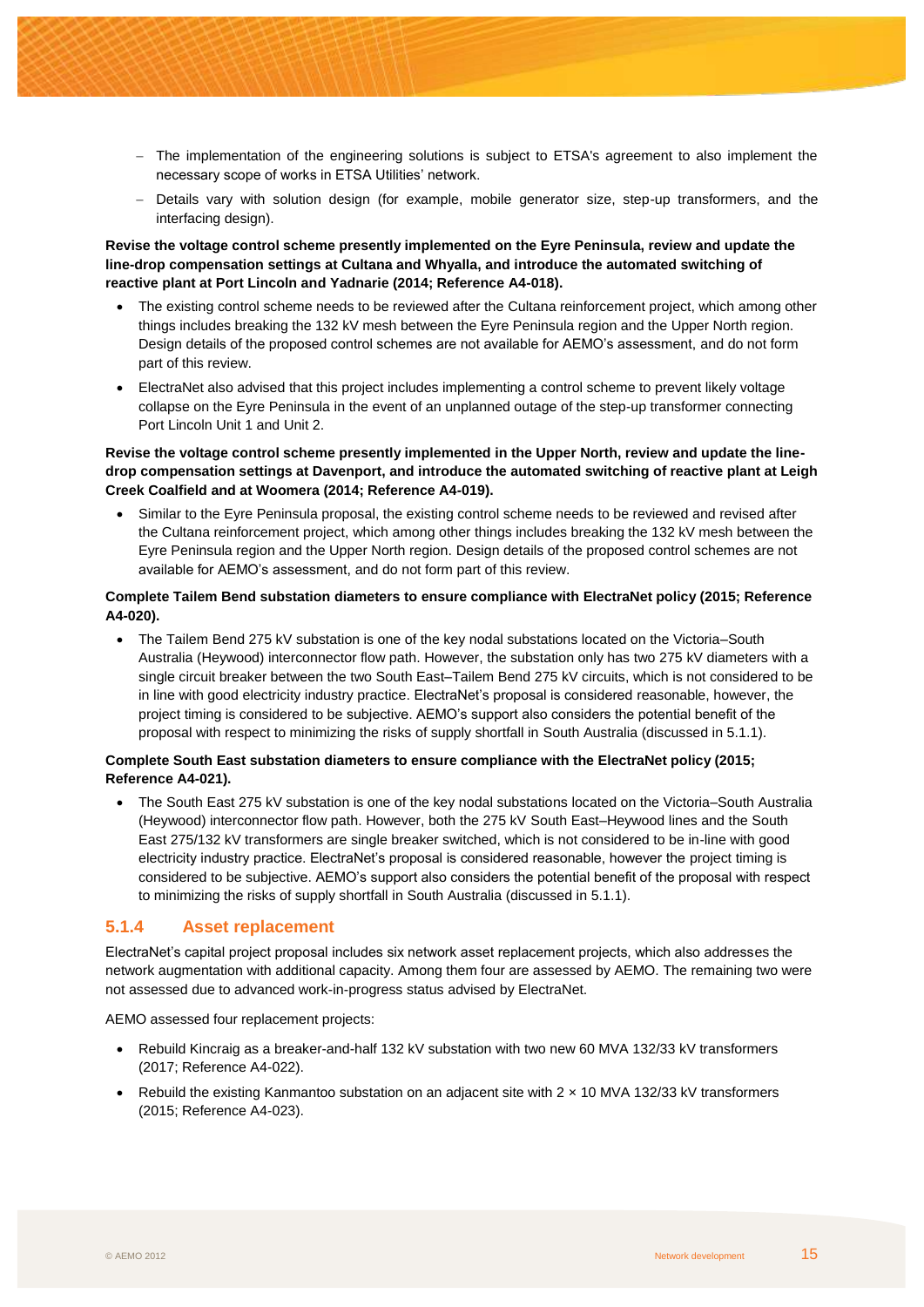- Rebuild Keith as a 132 kV mesh bus substation with two new 60 MVA 132/33 kV transformers (2019; Reference A4-024).
- Rebuild Mount Gambier on a new site as a mesh bus 132 kV substation with two new 60 MVA 132/33 kV transformers (2020–21; Reference A4-025).

The alternative options can be found in Appendix C.

(1

The replacement program considers asset condition and forecast transformer capacities to meet ETC requirements. The replacement proposals are considered reasonable.

Further details related to the Kanmantoo rebuild are as follows:

• Kanmantoo is currently a Category 1 connection point. AEMO noted the proposed project will provide Kanmantoo with Category 2 capability. ElectraNet advised that it has examined the incremental cost involved in the installation of the second transformer at this location in the course of the scheduled substation replacement works which amounts to \$3 million. ElectraNet has undertaken a high level net present value analysis of the economic benefits of the additional capacity using the economic model and assumptions (adopted by AEMO in its advice to ESCOSA on the review of the ETC in 2010), and the analysis indicates the additional expenditure will realise lifetime benefits in excess of \$11 million.

### <span id="page-25-0"></span>5.2 **Strategic land and easement acquisition**

ElectraNet's capital program includes 21 strategic land and easement acquisition projects. Confining assessment to the extent of the reasonableness of the proposed locations, AEMO carried out a high-level assessment based on the information provided by ElectraNet and the load forecast published in the 2011 SAAPR and 2011 SASDO. AEMO's assessment results are as follows:

- All land and easement acquisition projects proposed by ElectraNet are considered of strategic value.
- The need and timing of the proposed projects vary from project to project.

AEMO has categorised the land and easement acquisition projects proposed by ElectraNet into two categories:

- **Group 1** includes land parcels and easements that may be required over the next 10 years to overcome potential network limitations.
- **Group 2** includes land parcels and easements that are not expected to be required over the next 10 years to overcome potential network limitations.

#### **Group 1 projects include the following:**

- Fleurieu Peninsula Reinforcement Land and Easement Acquisition.
- Eyre Peninsula Reinforcement Land and Easement Acquisition.
- Yorke Peninsula Reinforcement Land and Easement Acquisition.
- Riverland Reinforcement Land and Easement Acquisition.
- Kadina East to Hummocks Land and Easement Acquisition.
- Angas Creek Substation Replacement Land Acquisition.
- South East to Mount Gambier to Snuggery Easement Expansion.

#### **Group 2 projects include the following:**

- Mount Barker South Triple Circuit Easement Expansion.
- Cultana to Stony Point Land and Easement Acquisition.
- Snuggery Substation Replacement Land Acquisition.
- Torrens Island C Switching Station Land and Easement Acquisition.
- Morphett Vale East/Cherry Gardens/Happy Valley Easement Expansion.
- Tepko Substation Land Acquisition.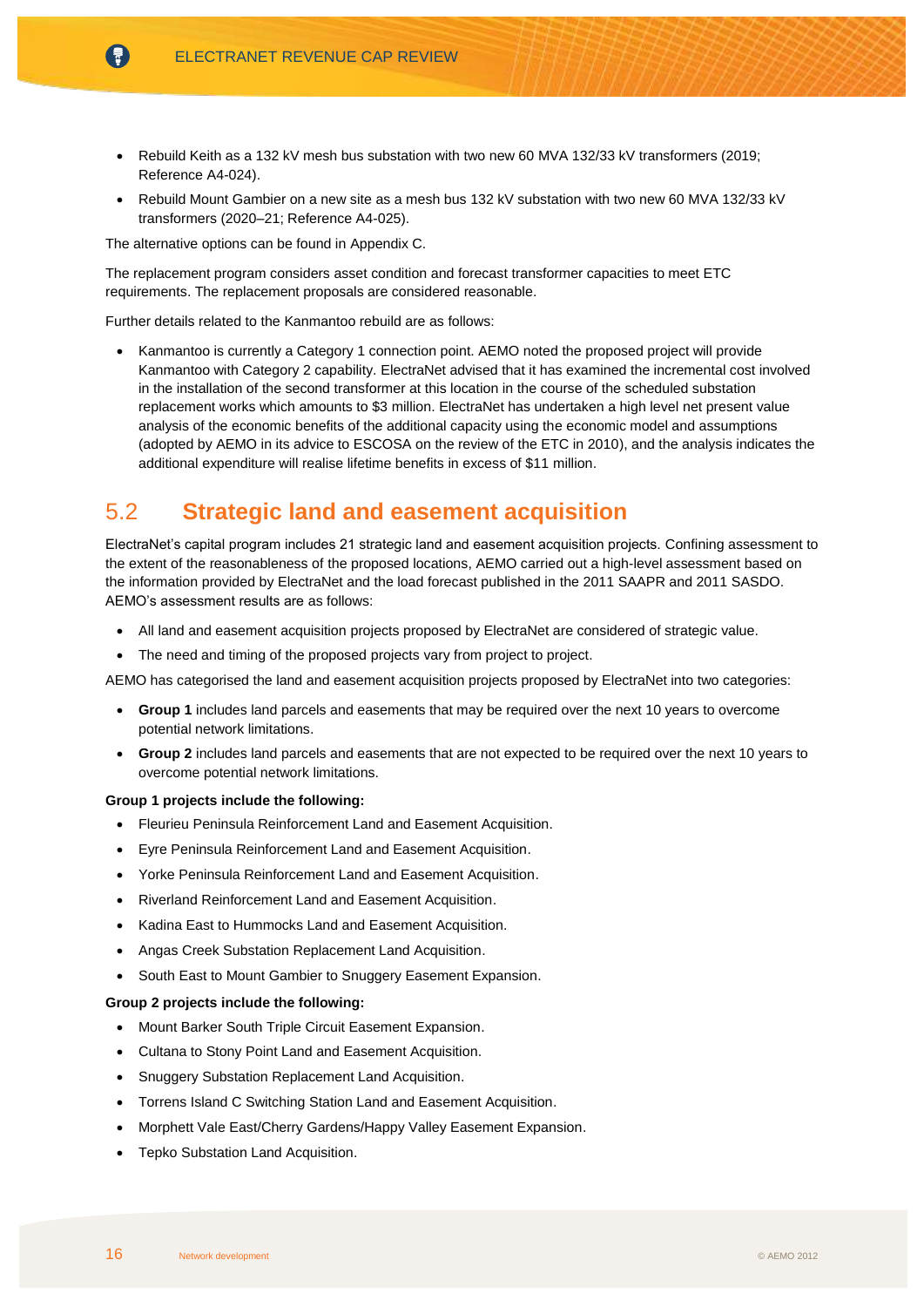- Wilmington Substation Land Acquisition.
- Lincoln Gap Land Acquisition.
- Fourth Northern Suburbs Substation Land Acquisition.
- Jamestown Substation Land Acquisition.
- Para to Tungkillo Easement Expansion.
- Mallala to Para Easement Expansion.
- Templers to Para Easement Expansion.
- Mallala to Templers West Land and Easement Acquisition.

AEMO considers the projects in Group 2 are of strategic value for long-term network development. However, at this stage their optimal timing is considered to be mainly driven by the risks associated with land and easements being unavailable and cost escalation, should the acquisition be deferred. AEMO notes ElectraNet's explanation that these land parcels and easement rights may become unavailable or more costly should the purchase be delayed beyond the regulatory period 2013–14 to 2017–18. AEMO is not in a position to comment on these projects without carrying out detailed land-use planning and real estate property market-type investigations, which is beyond the scope of AEMO's review.

AEMO supports the proposal to acquire the strategic land parcels and easement rights in the coming regulatory period that meet one or more of the following:

- The land and easement is expected to be required over the next 10 years and is linked to an identified network project.
- The land and easement is expected to be required over the next 10 to 20 years or is of strategic value, and it can be reasonably substantiated via an economic assessment that a delayed purchase may result in a higher cost or a likelihood that the land will become unavailability at a later stage.

In line with these criteria, AEMO considers the inclusion of projects in Group 1 in the revenue proposal for the regulatory period 2013–14 to 2017–18 to be reasonable. However, AEMO is not in a position to comment on the remaining projects as the economic and land availability analysis is beyond the scope of the current review.

### <span id="page-26-0"></span>5.3 **Contingent projects**

ElectraNet's contingent project proposal contains 29 projects. For a complete list of these projects, see Appendix B.

AEMO's review of contingent projects was different to the review of the ex-ante projects, with the ex-ante projects required to meet a higher standard, due to a revenue allowance being made at this stage. Contingent projects are subject to further justification. As a result, AEMO has limited its review to the question of whether there are sufficient projects identified to enable ElectraNet to respond to changing future conditions.

AEMO also discussed the specification of the trigger event with ElectraNet to ensure it is as clear and specific as possible. AEMO notes that ElectraNet specified the quantum of step load to trigger some of the proposed contingent projects. AEMO supports this approach but no detailed studies were carried out to verify the accuracy of these values.

Based on the project descriptions, these projects are considered able to cover the range of probable future development scenarios. The proposed projects (or more economical alternative options serving the same purpose) are also expected to be required under the specific development scenarios (demand growth, generation growth, and identified market benefits).

AEMO supports ElectraNet's contingent project proposal, and considers that listing contingent projects is a prudent mechanism for managing uncertainty, particularly where it may result in high-cost augmentations.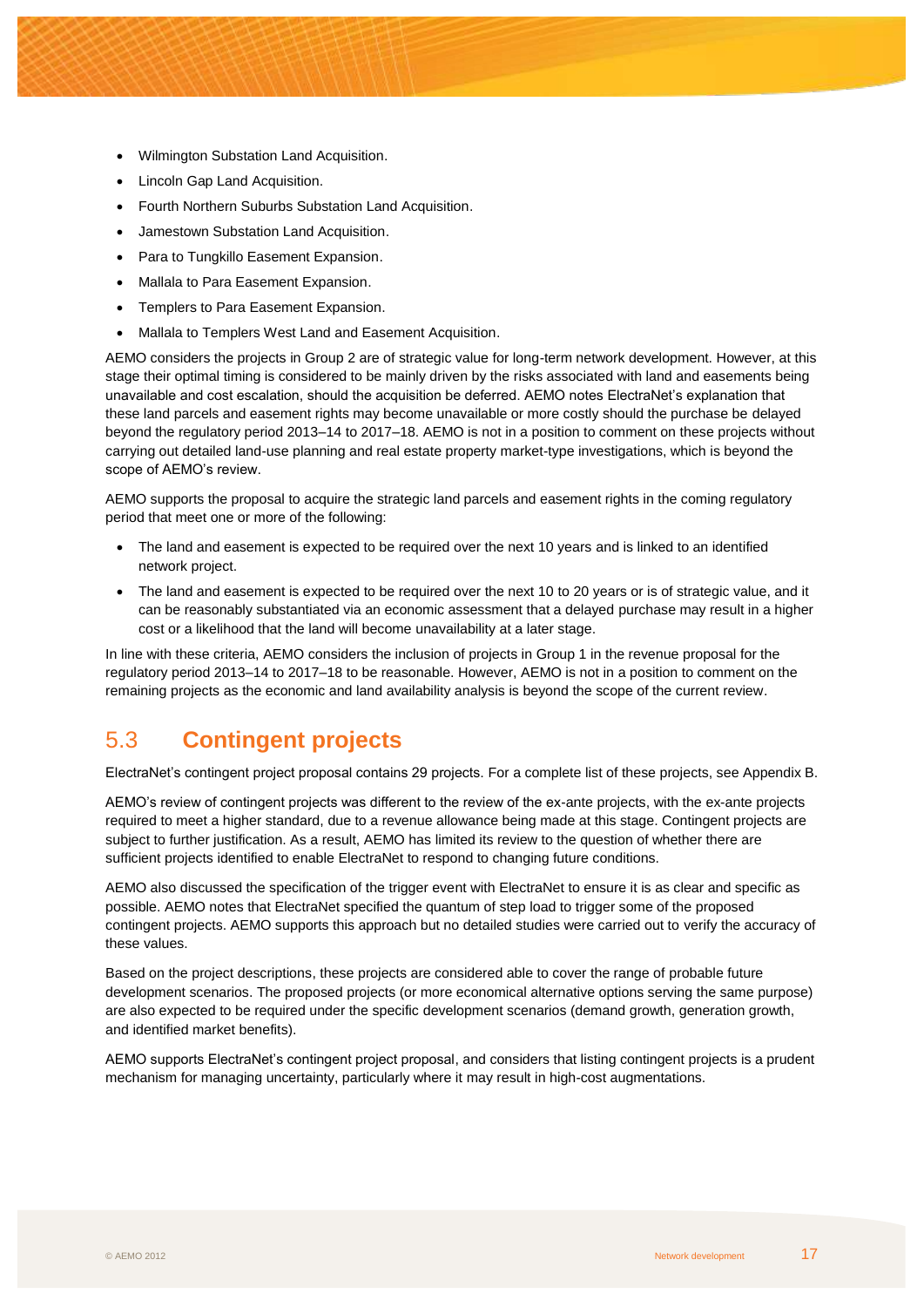8

### <span id="page-27-0"></span>CHAPTER 6 - ALIGNMENT WITH THE NTNDP

The majority of ElectraNet's ex-ante projects are for connection augmentations, regional transmission network reactive power compensation, and security and compliance, which are outside the NTNDP's scope. The ex-ante project proposal also does not include any major projects for transmission or sub-transmission line augmentation over the regulatory period 2013–14 to 2017–18.

The contingent projects, however, do include potential upgrades to the Victoria–South Australia (Heywood) and Victoria–South Australia (Murraylink) interconnectors, which were identified by the NTNDP. As a result, ElectraNet's proposal is considered to be consistent with the NTNDP.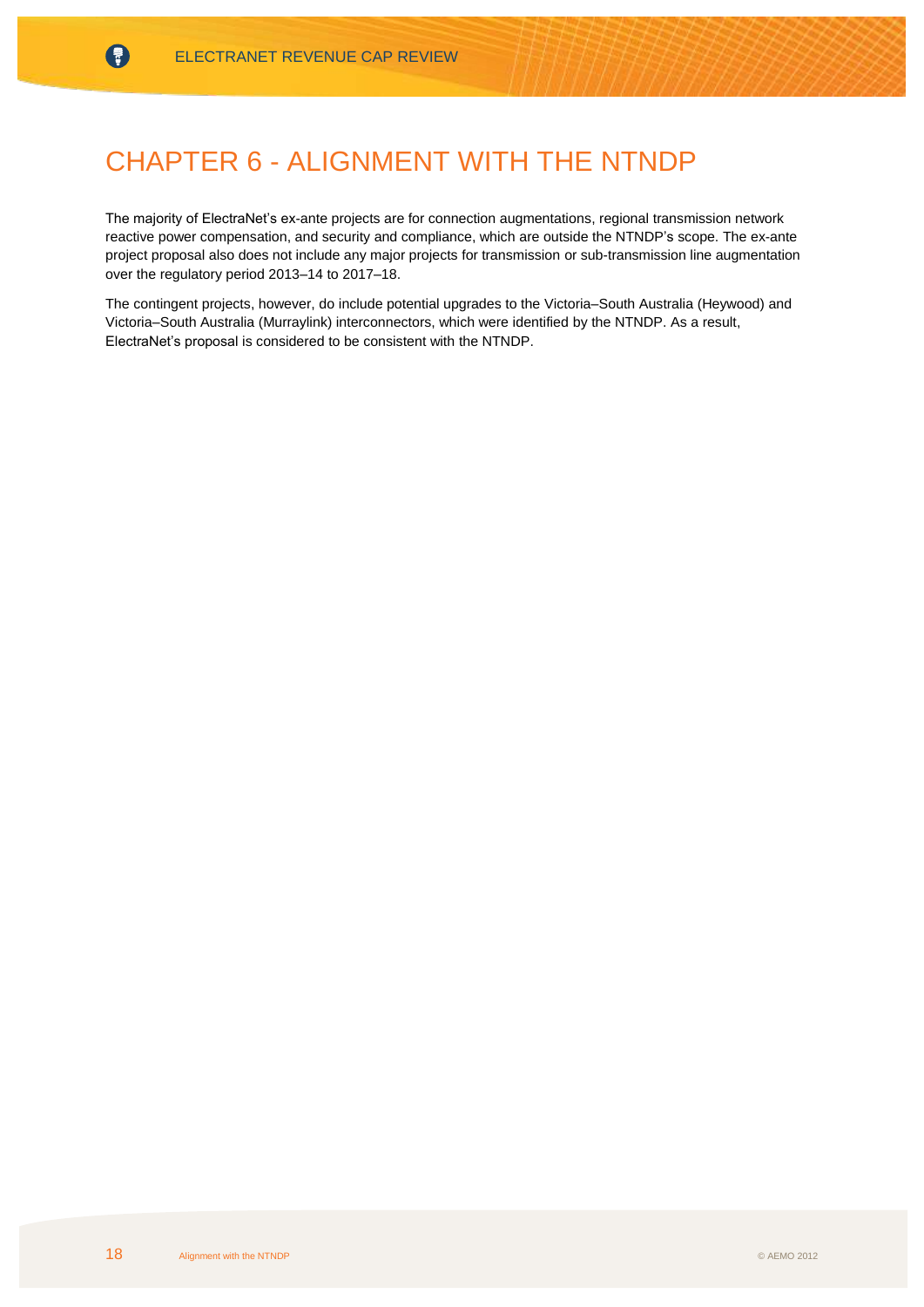# <span id="page-28-0"></span>CHAPTER 7 - REVIEW LIMITATIONS

- AEMO's review only addressed a part of the projects constituting ElectraNet's revenue proposal (as described in the Executive Summary and Section [5.1\)](#page-16-0).
- An assessment of ElectraNet's cost estimates is beyond the scope of AEMO's review. As a result, in assessing the option analysis by ElectraNet, AEMO limited its review to whether or not reasonable technically-compliant options have been looked into by ElectraNet. Of the options investigated at this point of time, AEMO assumes that ElectraNet has selected the most economic option.
- While AEMO may comment on the potential market benefit of a project proposed by ElectraNet, no market benefits analysis was carried out by AEMO for the purpose of this review.
- In assessing the replacement (with augmentation) projects addressed in this report, AEMO presumed the asset condition is as per ElectraNet's description. AEMO did not independently assess asset conditions.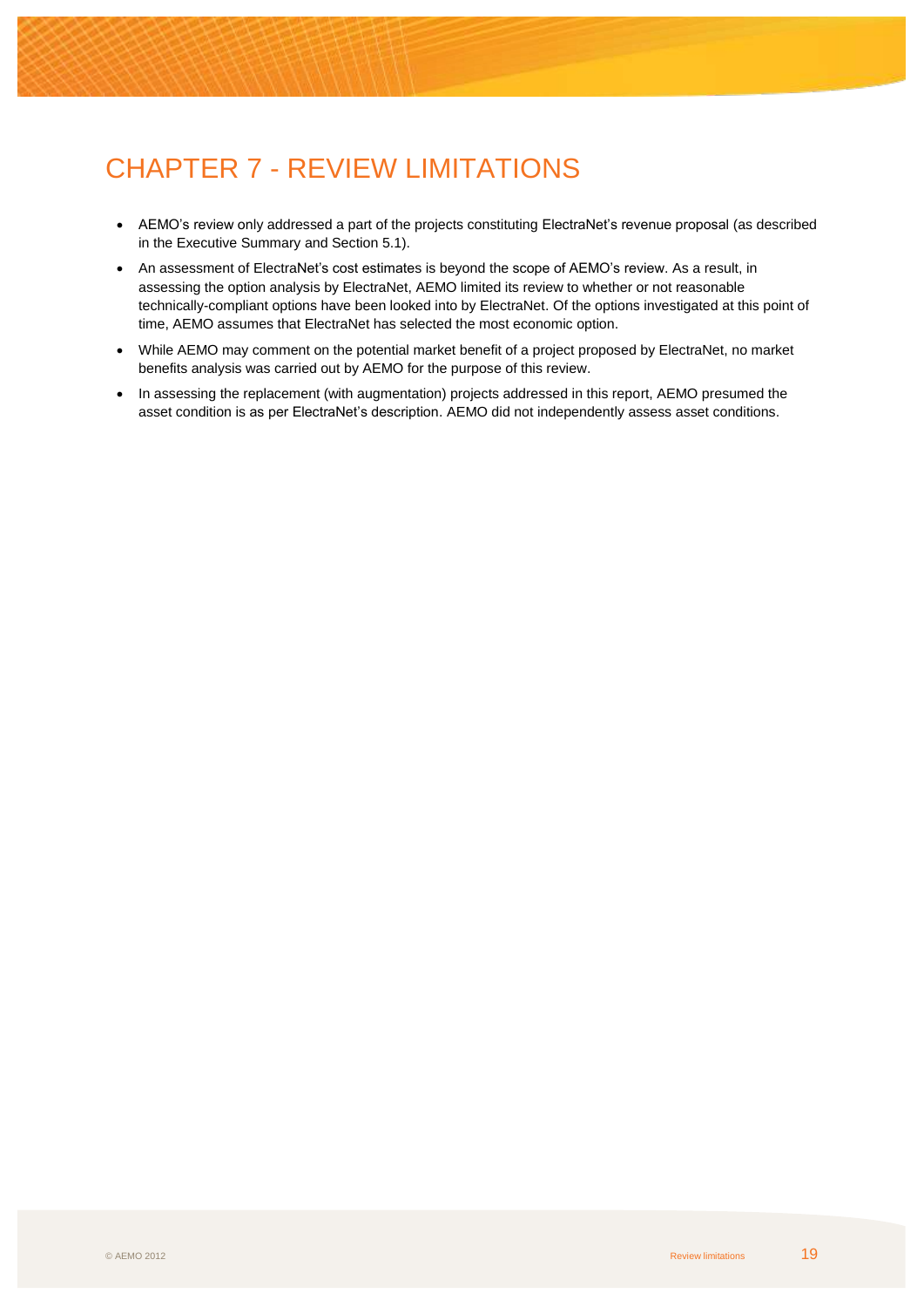(?)

### <span id="page-29-0"></span>CHAPTER 8 - CONCLUSIONS

In general, AEMO is satisfied that taken together, ElectraNet's proposed capital program (as at 26 April 2012) constitutes a reasonable development program to overcome the potential network limitations that are reasonably expected to emerge over the regulatory period 2013–14 to 2017–18, for compliance with the South Australian ETC.

AEMO notes the significant likelihood that the timings of some projects may be deferred by potential non-network solutions, though at this stage network solutions are the only known certain solutions that can ensure compliance with the ETC. AEMO would expect that ElectraNet will carry out a thorough investigation of these non-network solutions when carrying out RIT-Ts for these projects.

The strategic land and easement acquisitions proposed by ElectraNet are of strategic value. AEMO identified 7 land parcels and easements that can reasonably be expected to be required over the next 10 years to overcome potential network limitations. The optimal timing of the remaining 14 acquisitions is considered to be mainly driven by the risks associated with a higher cost or the land becoming unavailable from a delayed purchase, which should be subject to a probabilistic or economic assessment including the probability of future network development triggers, land-use planning and property development considerations. AEMO is not in a position to comment on these factors as they are beyond the scope of the current review.

Based on the project descriptions, the contingent projects proposed by ElectraNet are considered able to cover the range of probable future development scenarios. The proposed projects (or more economical alternative options serving the same purpose) are also expected to be required under the specific development scenarios (demand growth, generation growth, and identified market benefits). AEMO notes that ElectraNet specified the quantum of step load to trigger some of the proposed contingent projects. AEMO supports this approach but no detailed studies were carried out to verify the accuracy of these values.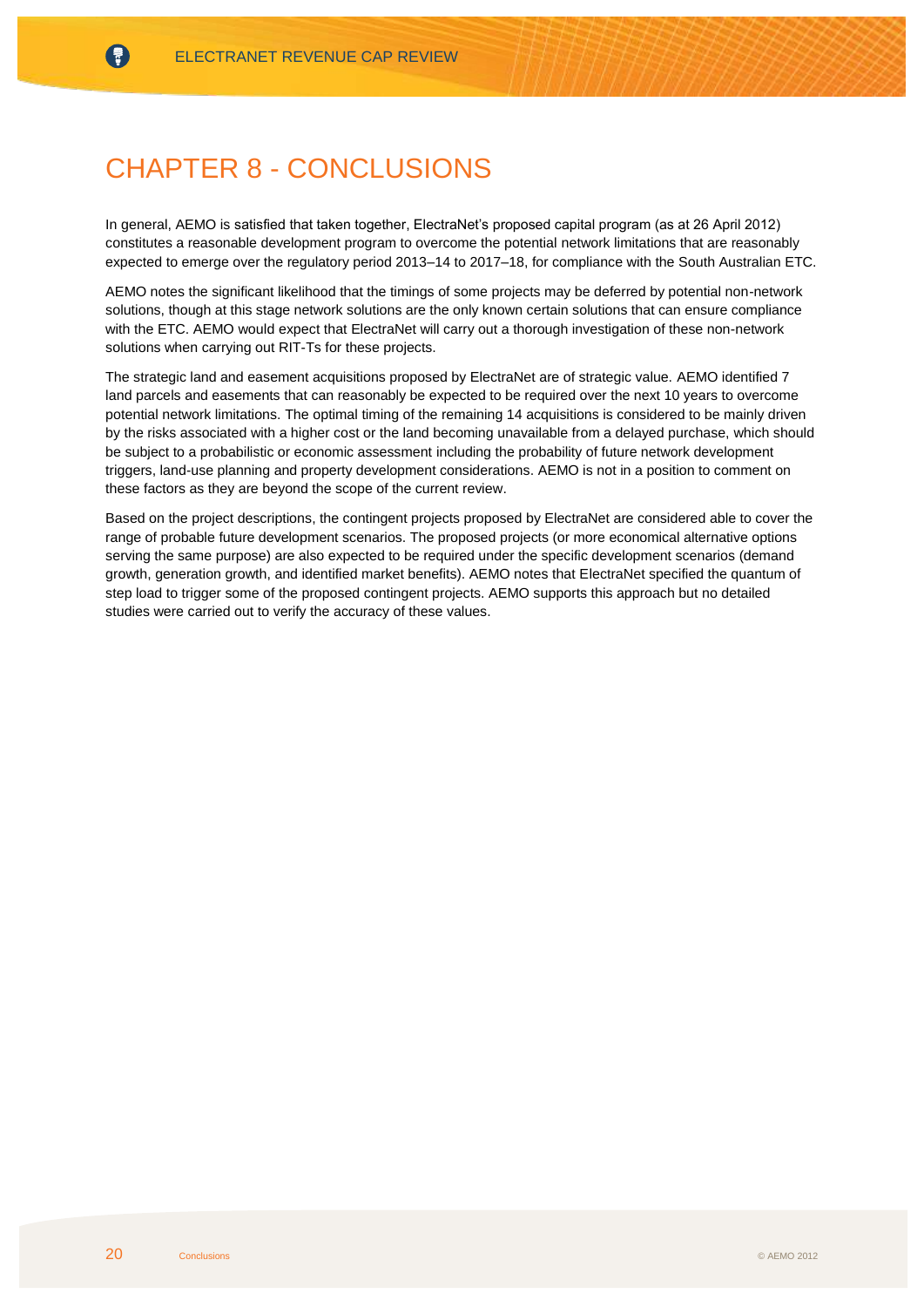# <span id="page-30-0"></span>APPENDIX A - NETWORK PROJECT LISTS

This appendix contains network project lists provided by ElectraNet (as at 26 April 2012) for the purposes of this review.

The lists are categorised according to the project type. For information about alternative options to the projects listed, see Appendix C (using the project reference numbers listed against each project).

The information obtained from ElectraNet evolved through the review process and even as at 26 April 2012 it was still a work in progress. The project and limitation descriptions in this appendix are directly quoted from ElectraNet's project list with table notes added by AEMO where necessary for clarification. AEMO expects that ElectraNet will continue to refine the descriptions up to their submission to the AER. As a result, some of the descriptions presented in this report may differ from those in ElectraNet's revenue cap proposal.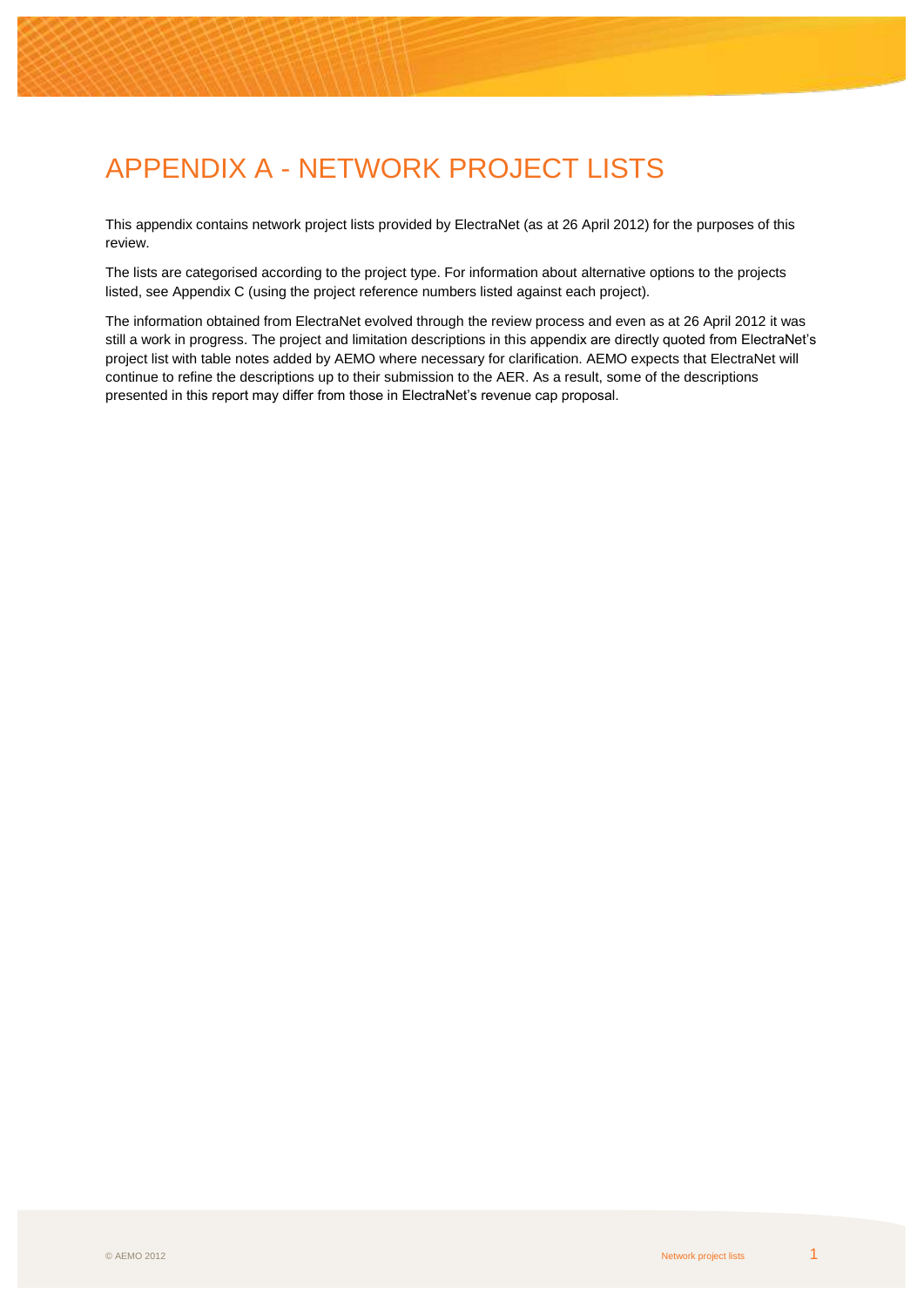### **Table A 1 — Summary of capital network projects assessed by AEMO (augmentation)**

<span id="page-31-0"></span>

| <b>Project</b><br><b>Timing</b> | <b>Limitation (by ElectraNet)</b>                                                                                                                                                                                                                                                              | <b>Project description (by ElectraNet)</b>                                                                                                                                                                                                                                                                                                                                                                                                                                 | <b>Project reference</b><br>(by AEMO) |
|---------------------------------|------------------------------------------------------------------------------------------------------------------------------------------------------------------------------------------------------------------------------------------------------------------------------------------------|----------------------------------------------------------------------------------------------------------------------------------------------------------------------------------------------------------------------------------------------------------------------------------------------------------------------------------------------------------------------------------------------------------------------------------------------------------------------------|---------------------------------------|
| 2014                            | Inadequate voltage at Kadina East for the loss of the 275/132 kV transformer at<br>Bungama or the Hummocks to Waterloo 132 kV transmission line.                                                                                                                                               | Install 1 x 15 Mvar PoW switched capacitor bank at Kadina East<br>substation.                                                                                                                                                                                                                                                                                                                                                                                              | A4-009                                |
| 2015                            | Inadequate voltage in the vicinity of Port Pirie for the loss of the Bungama<br>200 MV.A 275/132 kV transformer.                                                                                                                                                                               | Install a second 200 MV.A 275/132 kV transformer at Bungama<br>Substation.                                                                                                                                                                                                                                                                                                                                                                                                 | A4-011                                |
| 2017                            | Thermal overload of the Baroota transformer under N conditions; substation<br>infrastructure is at the end of its technical life. <sup>a</sup>                                                                                                                                                 | Replace Baroota substation; install 2 x 25 MV.A 132/33 kV transformers<br>at Baroota substation (ETC category change). <sup>b</sup>                                                                                                                                                                                                                                                                                                                                        | A4-001                                |
| 2017                            | Inadequate reactive margins at Monash/Berri substations for the loss of<br>Murraylink interconnector. <sup>c</sup>                                                                                                                                                                             | Install 1 x 15 Mvar PoW switched capacitor bank at Monash substation.                                                                                                                                                                                                                                                                                                                                                                                                      | A4-008                                |
| 2016                            | Inadequate reactive margin at Dalrymple for the loss of the 275/132 kV<br>transformer at Bungama or the Hummocks to Waterloo 132 kV transmission line;<br>ETC change requires Dalrymple to be raised to a Category 2 reliability level.                                                        | Install 1 x 8 Mvar PoW switched capacitor bank at Dalrymple substation;<br>install a second 25 MV.A 132/33 kV transformer and complete the mesh<br>bus.                                                                                                                                                                                                                                                                                                                    | A4-010                                |
| 2015                            | An unplanned outage of 275/66 kV transformer at Kilburn, Torrens Island or Le<br>Fevre results in thermal overload of remaining units.                                                                                                                                                         | Replace the two 150 MV.A 275/66 kV transformers at Torrens Island<br>with two 225 MV.A units. <sup>d</sup>                                                                                                                                                                                                                                                                                                                                                                 | A4-003                                |
| 2017                            | This work is required to maximise the opportunity to import and export power<br>efficiently in the NEM, optimising constraints and utilising the existing network<br>topology whilst managing system voltages, by coordinating all available reactive<br>plant and voltage control facilities. | Install all control equipment necessary to automate the switching of both<br>132 kV and 275 kV connected capacitors and reactors at substations<br>between Heywood and Davenport, creating a wide area control scheme<br>to ensure maximum available import and export is always available;<br>Additionally, the operation of 275/132 kV inter-bus or connection point<br>transformer OLTCs, critical to such wide area control, are also to be<br>automated. <sup>e</sup> | A4-007                                |
| 2013-2018                       | High penetration of wind generation in South Australia results in periods of<br>constraint when utilising static line ratings.                                                                                                                                                                 | Install additional weather stations across the network and operate<br>circuits as required in real-time.                                                                                                                                                                                                                                                                                                                                                                   | A4-006                                |
| 2015                            | De-commissioning Keith to Snuggery and Tailem Bend to Keith #1 line will lead<br>to low voltages following the loss of the South East to Penola West 132 kV<br>circuit. <sup>f</sup>                                                                                                           | Install 1 x 15 Mvar, PoW switched, 132 kV capacitor bank at Penola<br>West substation.                                                                                                                                                                                                                                                                                                                                                                                     | A4-014                                |
| 2016                            | Voltage constraints at Dalrymple and Kadina East on the Yorke Peninsula for the Install a 15 Mvar capacitor bank at Hummocks substation.<br>outage of the Bungama to Hummocks 132 kV circuit.                                                                                                  |                                                                                                                                                                                                                                                                                                                                                                                                                                                                            | A4-012                                |
| 2017                            | De-commissioning Keith to Snuggery and Tailem Bend to Keith #1 line will lead<br>to low voltages following the loss of the South East to Penola West 132 kV<br>circuit. <sup>9</sup>                                                                                                           | Install 1 x 15 Mvar, PoW switched, 132 kV capacitor bank at Blanche<br>substation.                                                                                                                                                                                                                                                                                                                                                                                         | A4-015                                |
| 2020                            | Inadequate reactive margins at Dorrien and Roseworthy connection points after<br>the loss of Templers 275/132 kV transformer. <sup>h</sup>                                                                                                                                                     | Install 1 x 12 Mvar PoW switched capacitor bank at Roseworthy<br>substation.                                                                                                                                                                                                                                                                                                                                                                                               | A4-013                                |

E

 $\overline{M}$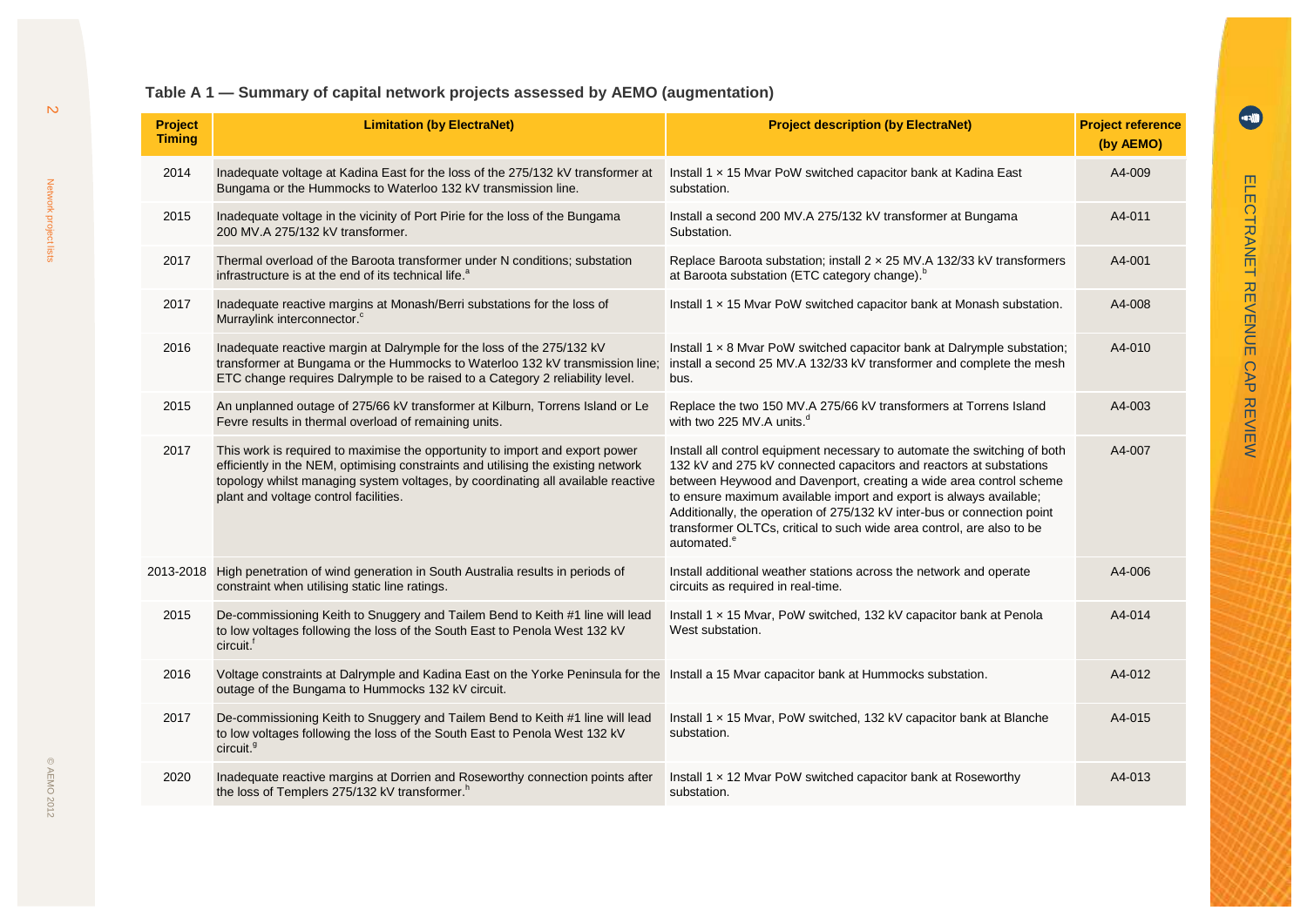| <b>Project</b><br><b>Timing</b>                                                                                                                                      | <b>Limitation (by ElectraNet)</b>                                                                          | <b>Project description (by ElectraNet)</b> | <b>Project reference</b><br>(by AEMO) |
|----------------------------------------------------------------------------------------------------------------------------------------------------------------------|------------------------------------------------------------------------------------------------------------|--------------------------------------------|---------------------------------------|
| AEMO Notes:                                                                                                                                                          |                                                                                                            |                                            |                                       |
|                                                                                                                                                                      | a. The main driver is to upgrate Baroota from Category 1 to Category 2 for compliance with ETC requirement |                                            |                                       |
| b. The correct scope is ' Install one new 25 MVA and reuse the existing 10 MVA until the time it is necessary to augment the site to $2 \times 25$ MVA transformers' |                                                                                                            |                                            |                                       |
| c. limitation is low voltage, not reactive margin shortfall                                                                                                          |                                                                                                            |                                            |                                       |
| d. Generation support option may defer the timing of this project                                                                                                    |                                                                                                            |                                            |                                       |
| e. The need is reasonable. Control scheme details are not available for AEMO's assessment. Neither is AEMO in the position to look into this level of details        |                                                                                                            |                                            |                                       |
| f. The limitations are not related to the decommissioning projects                                                                                                   |                                                                                                            |                                            |                                       |
| g. The limitations are not related to the decommissioning projects and the contingency is South East to Mt Gambier 132kV line                                        |                                                                                                            |                                            |                                       |
| h. The potential limitation is low voltage, not reactive margin shortfall                                                                                            |                                                                                                            |                                            |                                       |

### **Table A 2 — Summary of capital network projects assessed by AEMO (connection)**

<span id="page-32-0"></span>

| <b>Project</b><br><b>Timing</b> | <b>Limitation</b>                                                                                                      | <b>Recommended solution</b>                                                                                                                                                          | <b>Project</b><br>reference<br>(by AEMO) |
|---------------------------------|------------------------------------------------------------------------------------------------------------------------|--------------------------------------------------------------------------------------------------------------------------------------------------------------------------------------|------------------------------------------|
| 2016                            | Mount Barker 132/66 kV transformers unable to meet ETC service<br>standards under the outage of 275/66 kV transformer. | Install a 2nd 225 MV.A, 275/66 kV transformer at Mount Barker South;<br>retire aged 132 KV assets at Mount Barker from service.                                                      | A4-002                                   |
| 2017                            | Outage of the City West cable or outage of the ACR transformer at City<br>West overloads the East Terrace transformer. | Install a 2nd 225 MV.A 275/66 kV transformer at East Terrace<br>substation supplying into ACR; change protection settings on the<br>Magill to East Terrace 275 kV cable to 450 MV.A. | A4-004                                   |
| 2021                            | Thermal and voltage limitations in the ETSA Utilities' 66 kV network<br>supplying the North Eastern suburbs.           | Establish a new 275/66 kV injection point at Yatala Vale North with a 1<br>x 225 MV.A transformer.                                                                                   | A4-005                                   |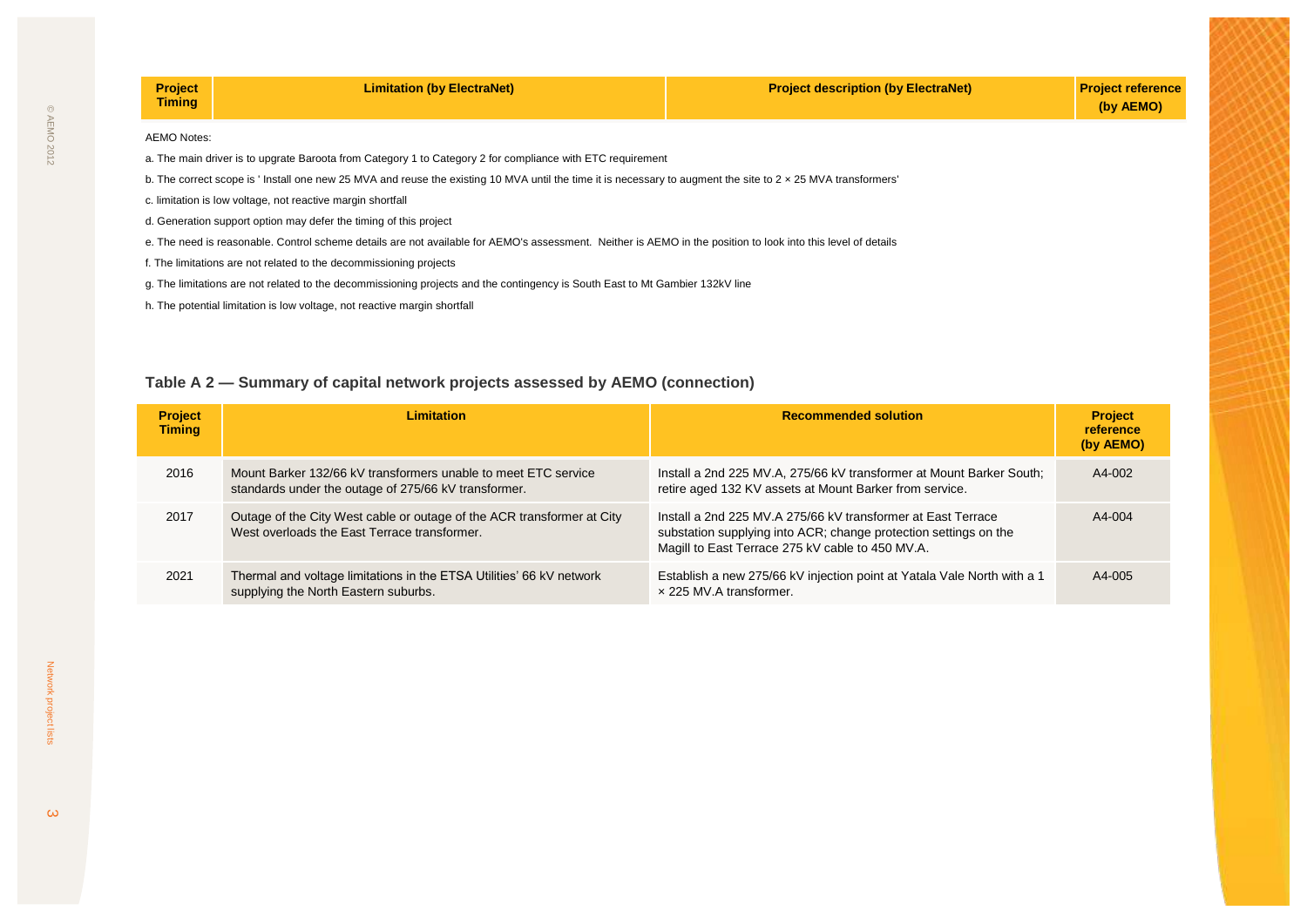| <b>Project</b><br><b>Timing</b> | <b>Limitation</b>                                                                                                                           | <b>Recommended solution</b>                                                                                                                                                          | <b>Project</b><br>reference<br>(by AEMO) |
|---------------------------------|---------------------------------------------------------------------------------------------------------------------------------------------|--------------------------------------------------------------------------------------------------------------------------------------------------------------------------------------|------------------------------------------|
| 2017                            | Kincraig substation at end of technical life; 132/33 kV transformer capacity<br>limitation.                                                 | Rebuild Kincraig substation at an adjacent site; install 2 x 60 MV.A<br>transformers.                                                                                                | A4-022                                   |
| $2013 - 2018$ <sup>a</sup>      | Kanmantoo 5 MV.A <sup>a</sup> 132/11 kV transformer exceeds its rating capacity.                                                            | Replace the substation; install $2 \times 10$ MV.A 132/33 kV transformers at<br>the site; convert to a Category 2 connection point (subject to ETC)<br>change).                      | A4-023                                   |
| 2019                            | Keith substation at end of technical life; inadequate Keith 132/33 kV<br>transformer capacity under N-1 conditions.                         | Rebuild Keith substation in a circuit breaker and a half configuration on<br>an adjacent site; install $2 \times 60$ MV. A transformers.                                             | A4-024                                   |
| 2018-2023 <sup>b</sup>          | Mount Gambier substation at end of technical life; 132/33 kV transformer<br>capacity limitation; unsatisfactory voltages under contingency. | Rebuild existing substation at a nearby site; install $2 \times 60$ MV.A 132/33<br>kV transformers and $2 \times 15$ MVar capacitor banks in addition to the<br>existing capacitors. | A4-025                                   |

AEMO Notes:

a. As per ElectraNet's update, the loadable winding capacity is 3 MVA. The rebuild needs to be completed by 2015 for compliance with ETC.

<span id="page-33-0"></span>b. The timing is mainly driven by asset condition (beyond AEMO's review scope).

 $\overline{4}$ 

**CENTER**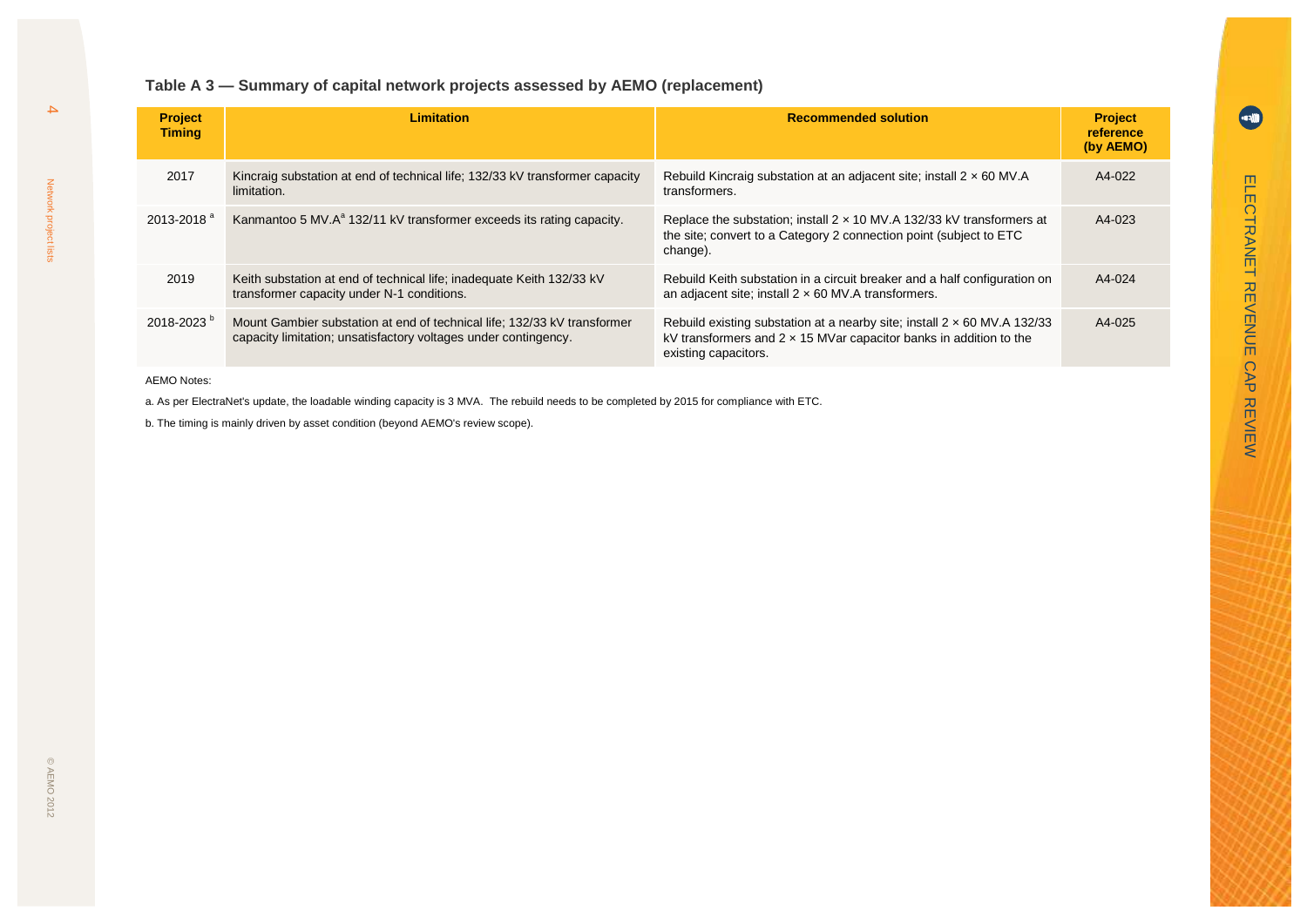#### **Table A 4 — Summary of capital network projects assessed by AEMO (security/compliance)**

| <b>Project</b><br>timing | <b>Limitation</b>                                                                                                                                                                                                                                                                                                                                                                                                 | <b>Recommended solution</b>                                                                                                                                                                                                                                                                                                                           | <b>Project</b><br>reference<br>(by AEMO) |
|--------------------------|-------------------------------------------------------------------------------------------------------------------------------------------------------------------------------------------------------------------------------------------------------------------------------------------------------------------------------------------------------------------------------------------------------------------|-------------------------------------------------------------------------------------------------------------------------------------------------------------------------------------------------------------------------------------------------------------------------------------------------------------------------------------------------------|------------------------------------------|
| 2014                     | After the Cultana and Whyalla projects have been completed the Eyre<br>Peninsula Region will be split from Upper North Region (i.e. 275/132 kV<br>transformers are no longer meshed). Once this is done the existing voltage<br>control scheme will need to be revised to ensure that the operation of the<br>plant is correctly co-ordinated and voltage collapse doesn't result from a<br>routine plant outage. | Revise the voltage control scheme presently implemented in the Eyre<br>Peninsula, review and update the line drop compensation settings at<br>Cultana and Whyalla and introduce the automated switching of<br>reactive plant at Port Lincoln and Yadnarie. <sup>a</sup>                                                                               | A4-018                                   |
| 2017                     | Increased loading on the transmission network has made compliance with<br>NER Ch. 4 security provisions difficult operationally and has reduced the<br>opportunities to do critical network maintenance and construction work to<br>very restrictive windows.                                                                                                                                                     | Install an integrated control scheme in the strategic locations in the<br>network that will ensure compliance to the 'next contingency' security<br>requirements of the NER and allow a higher utilisation of the network<br>under system normal conditions as well as provide the opportunity to<br>do network maintenance as required. <sup>a</sup> | A4-016                                   |
| 2013-2018                | Increasing difficulties in securing maintenance outage windows and<br>maintaining adequate quality of supply on radial networks.                                                                                                                                                                                                                                                                                  | Implement a range of engineering solutions to improve supply<br>reliability and to expand outage windows available to performance<br>necessary maintenance on the network. <sup>b</sup>                                                                                                                                                               | A4-017                                   |
| 2015                     | Substandard circuit breaker arrangement makes it difficult to obtain<br>outages for maintenance and places network security at risk [at South<br>East].                                                                                                                                                                                                                                                           | Install an extra circuit breaker in a third diameter to correct the layout. <sup>c</sup>                                                                                                                                                                                                                                                              | A4-020                                   |
| 2015                     | Tailem Bend substation layout doesn't comply with standards and impacts<br>on operability and maintainability of the network, particularly on the SA-Vic<br>interconnector.                                                                                                                                                                                                                                       | Install additional circuit breakers to overcome operational and<br>maintainability issues and bring site into compliance with the<br>standards. <sup>c</sup>                                                                                                                                                                                          | A4-021                                   |
| 2014                     | After the Cultana and Whyalla projects have been completed the Eyre<br>Peninsula Region will be split from Upper North Region (i.e. 275/132 kV<br>transformers are no longer meshed). Once this is done the existing voltage<br>control scheme will need to be revised to ensure that the operation of the<br>plant is correctly co-ordinated and voltage collapse doesn't result from a<br>routine plant outage  | Revise the voltage control scheme presently implemented in the<br>Upper North, review and update the line drop compensation settings at<br>Davenport and introduce the automated switching of reactive plant at<br>Leigh Creek Coalfield and at Woomera <sup>a</sup>                                                                                  | A4-019                                   |

<span id="page-34-0"></span>AEMO Notes:

a. The need is reasonable. However, the control scheme details are not available for AEMO's assessment. Neither is AEMO in the position to look into this level of details

b. The need is reasonable. However, details which may affect the scope of work are not available for AEMO's assessment, neither is AEMO in the position to look into this level of details.

c. The proposal is considered in line with good utility practice. Timing however is not critical. ElectraNet is expected to update the project descriptions to better reflect the work scope.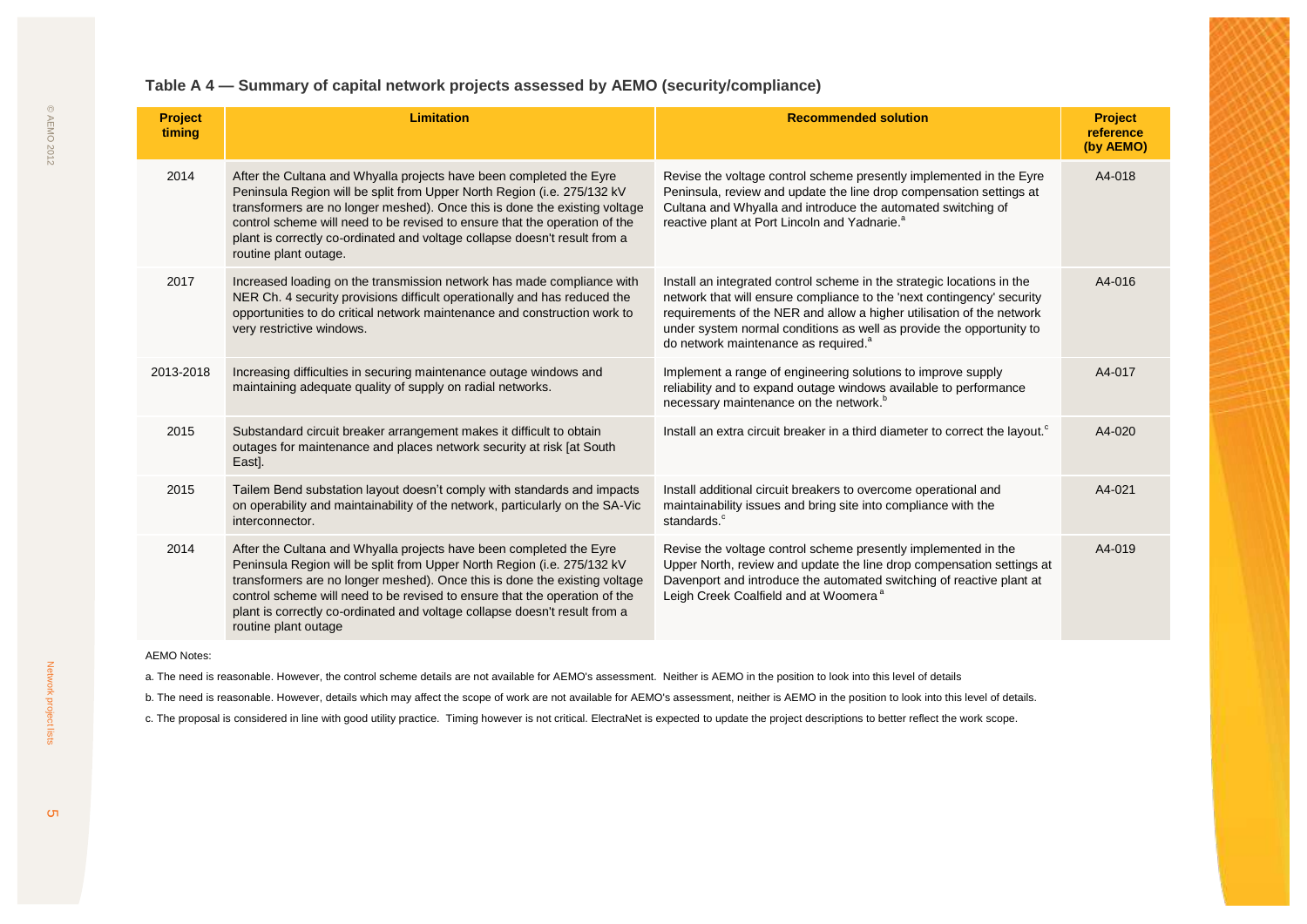#### **Table A 5 — Summary of Capital Network Projects not assessed by AEMO due to advanced status advised by ElectraNet**

#### **Augmentation**

| <b>Project</b><br>timing | <b>Limitation</b>                                                                                                                | <b>Recommended Solution</b>                                                                                                                                                                                                                                                                                                                                                                                            |
|--------------------------|----------------------------------------------------------------------------------------------------------------------------------|------------------------------------------------------------------------------------------------------------------------------------------------------------------------------------------------------------------------------------------------------------------------------------------------------------------------------------------------------------------------------------------------------------------------|
| 2013                     | Unsatisfactory voltages and thermal issues on Davenport to Cultana/Whyalla<br>terminal 132 kV lines under contingency conditions | Turn in both the Playford to Whyalla 132 kV lines into Cultana; supply Yadnarie<br>radially from Cultana; break out 2nd Davenport to Cultana 275 kV circuit; install a<br>2nd 275/132 kV transformer at Cultana (also rebuild Whyalla Terminal substation<br>with 2 $\times$ 120 MV.A 132/33 kV transformers; install 2 $\times$ 15 Mvar 132 kV capacitors<br>banks (replacing the existing tertiary connected banks)) |
| 2013                     | Low voltage at Keith and Tailem Bend under loss of Tailem Bend 275/132 kV<br>transformer                                         | Install $1 \times 30$ Mvar capacitor bank at Tailem Bend substation                                                                                                                                                                                                                                                                                                                                                    |

#### **Connection**

| <b>Project</b><br>timing | <b>Limitation</b>                                                                                  | <b>Recommended Solution</b>                                                                                           |
|--------------------------|----------------------------------------------------------------------------------------------------|-----------------------------------------------------------------------------------------------------------------------|
| 2014                     | An unplanned outage of Para 275/66 kV transformer results in thermal overload<br>of remaining unit | Establish Munno Para substation and install a single 225 MV.A 275/66 kV<br>transformer supplying into the Para system |
| 2013                     | Thermal overload of the remaining transformer at Hummocks under N-1<br>conditions                  | Minimal asset replacement at Hummocks substation, install 2 x 25 MV.A 132/33 kV<br>transformers (ex Playford)         |

#### <span id="page-35-0"></span>**Replacement**

| <b>Project</b><br><b>Timing</b> | <b>Limitation</b>                                                                                                                                                                                       | <b>Recommended Solution</b>                                                                                                                                                                                                                                                                                                                                                                                     |
|---------------------------------|---------------------------------------------------------------------------------------------------------------------------------------------------------------------------------------------------------|-----------------------------------------------------------------------------------------------------------------------------------------------------------------------------------------------------------------------------------------------------------------------------------------------------------------------------------------------------------------------------------------------------------------|
| 2008-2013                       | Critical infrastructure at Whyalla terminal substation at end of technical life;<br>change in ETC categorisation of Whyalla from category 3 to 4 (firm N-1<br>transformer capacity for AMD is required) | Replace Whyalla Terminal substation with 2 x 120 MV.A 132/33 kV transformers;<br>install $2 \times 15$ Mvar 132 kV capacitors banks (replacing the existing tertiary<br>connected banks) (also turn in both the Playford to Whyalla 132 kV lines into<br>Cultana; supply Yadnarie radially from Cultana; break out 2nd Davenport to Cultana<br>275 kV circuit; install a 2nd 275/132 kV transformer at Cultana) |
| 2013                            | Critical infrastructure at Waterloo substation at end of technical life; thermal rating<br>of the transformers under N conditions                                                                       | Rebuild Waterloo substation and install 2 x 25 MV.A 132/33 kV transformers                                                                                                                                                                                                                                                                                                                                      |

**CENT** 

 $\sigma$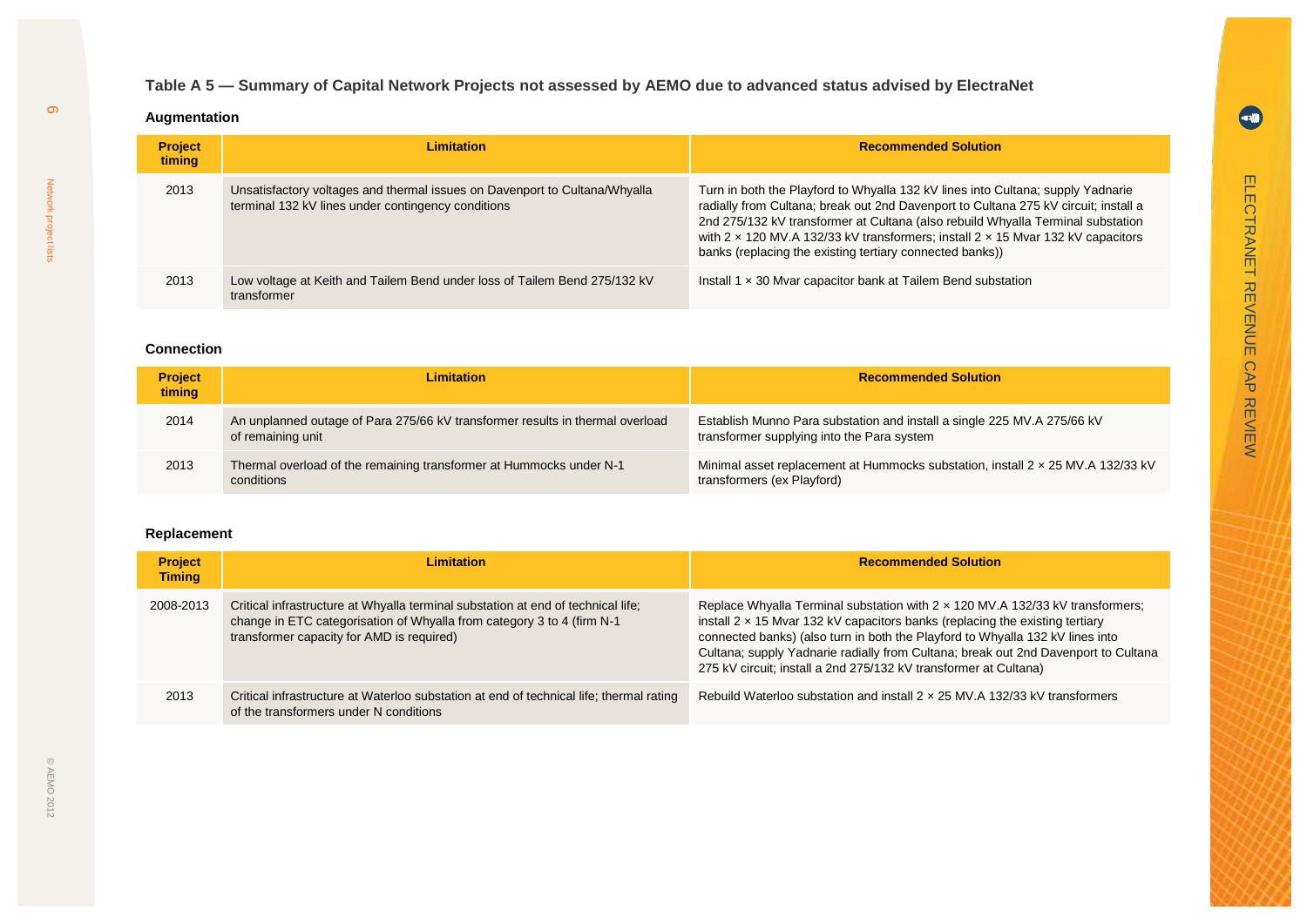# <span id="page-36-0"></span>APPENDIX B - SUMMARY OF CONTINGENT PROJECTS PROPOSED BY ELECTRANET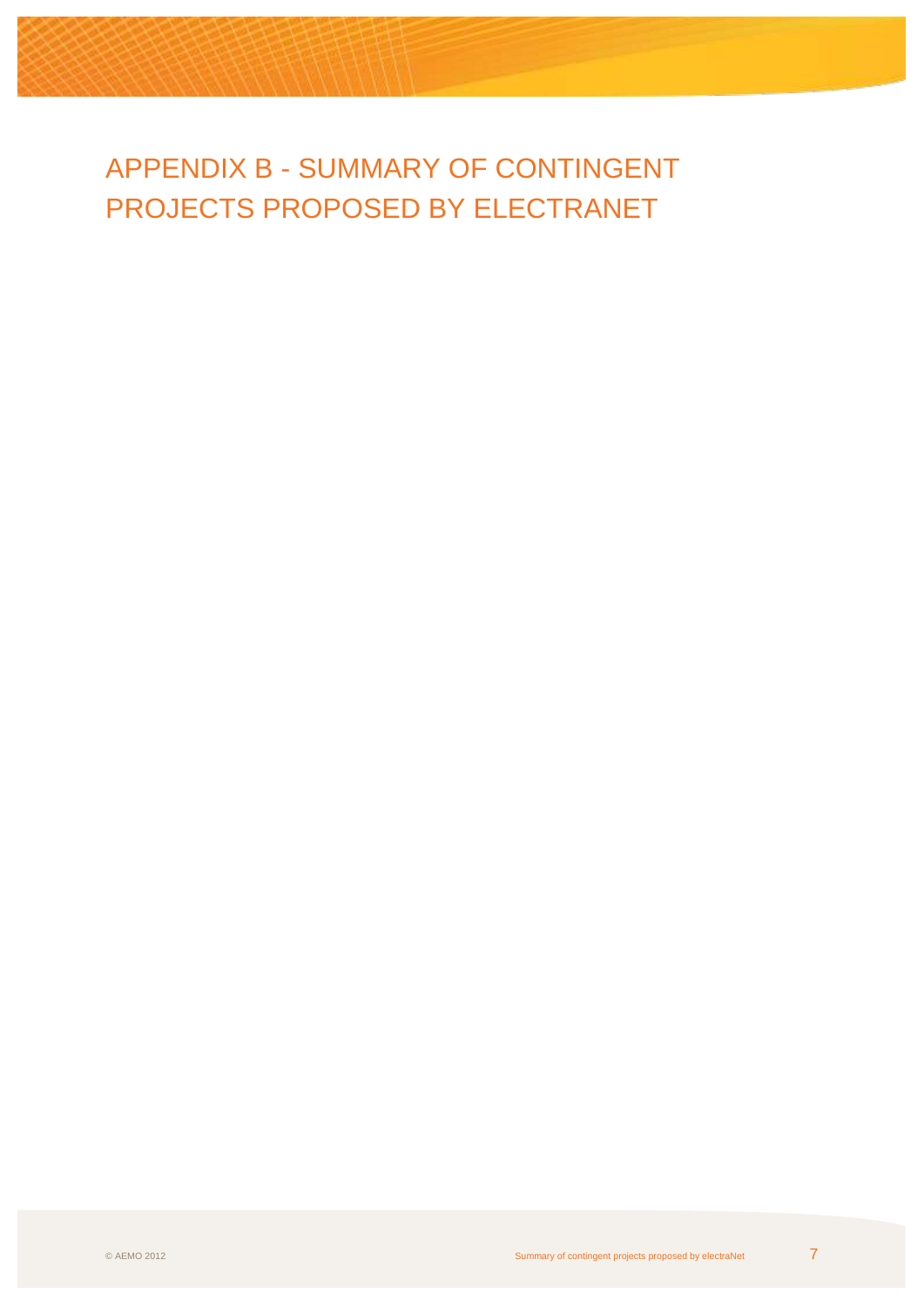#### **Table B 1 — Summary of contingent projects proposed by ElectraNet**

|                 | <b>Project Description</b>                                                                                                                                                                                                                                                                                                                                           | <b>Trigger Events</b>                                                                                                                                                                                                                                                                                                                                                                                                                                            |  |
|-----------------|----------------------------------------------------------------------------------------------------------------------------------------------------------------------------------------------------------------------------------------------------------------------------------------------------------------------------------------------------------------------|------------------------------------------------------------------------------------------------------------------------------------------------------------------------------------------------------------------------------------------------------------------------------------------------------------------------------------------------------------------------------------------------------------------------------------------------------------------|--|
|                 | <b>Eastern Hills</b>                                                                                                                                                                                                                                                                                                                                                 |                                                                                                                                                                                                                                                                                                                                                                                                                                                                  |  |
|                 | Establish a new distribution connection point in the Eastern Hills Region with 1 x 225<br>MVA 275/66 kV transformer and cut into the existing Cherry Gardens to Tungkillo 275 kV<br>lines.                                                                                                                                                                           | 1. Formal request for a new regulated connection point from the DNSP<br>2. Successful completion of the RIT-T showing a new connection point in the<br>region is justified                                                                                                                                                                                                                                                                                       |  |
|                 | <b>Eyre Peninsula</b>                                                                                                                                                                                                                                                                                                                                                |                                                                                                                                                                                                                                                                                                                                                                                                                                                                  |  |
| $\overline{2}$  | Establishment of a 275/132 kV nodal substation north of Yadnarie with $2 \times 200$ MVA<br>transformers (assuming the prior construction of a double circuit 275 kV line from<br>Cultana to Port Lincoln)                                                                                                                                                           | 1. Customer commitment to connect OR an increase of 5 MW in load forecast<br>above the forecast published in the 2011 APR for 2018/19 on the transmission<br>network south of Cultana <sup>19</sup><br>2. Successful completion of the RIT-T showing a new connection point in the<br>region is justified                                                                                                                                                        |  |
| 3               | Establishment of a 275/132 kV nodal substation south of Yadnarie with 2 x 200 MVA<br>transformers (assuming the prior construction of a double circuit 275 kV line from<br>Cultana to Port Lincoln)                                                                                                                                                                  | 1. Customer commitment to connect OR an increase of 5 MW in load forecast<br>above the forecast published in the 2011 APR for 2018/19 on the transmission<br>network south of Yadnarie <sup>20</sup><br>2. Successful completion of the RIT-T showing a new connection point in the<br>region is justified                                                                                                                                                       |  |
|                 | <b>Main Grid</b>                                                                                                                                                                                                                                                                                                                                                     |                                                                                                                                                                                                                                                                                                                                                                                                                                                                  |  |
|                 | Reinforcement of the Eyre Peninsula network south of Cultana by constructing a double<br>circuit 275 kV line from Cultana to Port Lincoln (also covers scope of works required to<br>replace Port Lincoln 132 kV section, this project will also cover the installation of an SVC<br>in the region should it be required)                                            | 1. Demand forecast at Port Lincoln exceeding 49 MW<br>2. Successful completion of the RIT-T showing transmission investment is justified                                                                                                                                                                                                                                                                                                                         |  |
| $\overline{5}$  | Construction of a new Davenport North switching station (near Yorkeys Crossing) and<br>new double circuit 275 kV transmission line from Davenport North to Cultana along with<br>associated line reconfiguration works in the upper north region of South Australia (this<br>project will also cover the installation of an SVC in the region should it be required) | 1. Customer commitment to connect increasing the total forecast demand supplied<br>south of Cultana to above 590 MW<br>2. Successful completion of the RIT-T showing network development                                                                                                                                                                                                                                                                         |  |
| $6\phantom{1}6$ | Construction of double circuit 275 kV line from Robertstown to Monash, installation of 2<br>x 225 MVA 275/66 kV transformers and a refurbished 275/132 kV transformer at Monash<br>and the removal of all high voltage ElectraNet assets from Berri.                                                                                                                 | 1. An increase of 12.5 MW in load forecast above the forecast published in the<br>2011 APR for 2018/19 for the North West Bend and Berri connection points OR<br>publication by AEMO of available Murraylink dispatch into South Australia that is<br>insufficient to provide the necessary network support to meet ETC reliability<br>standards in the Riverland region.<br>2. Successful completion of the RIT-T showing transmission investment is justified. |  |

**CONTENT** 

<span id="page-37-0"></span>Summary of contingent projects proposed by electraNet

Summary of contingent projects proposed by electraNet

<sup>19</sup>, <sup>27</sup> [AEMO notes] The alternative triggers based on 5 MW load forecast increase for these two nodal substations are exclusive.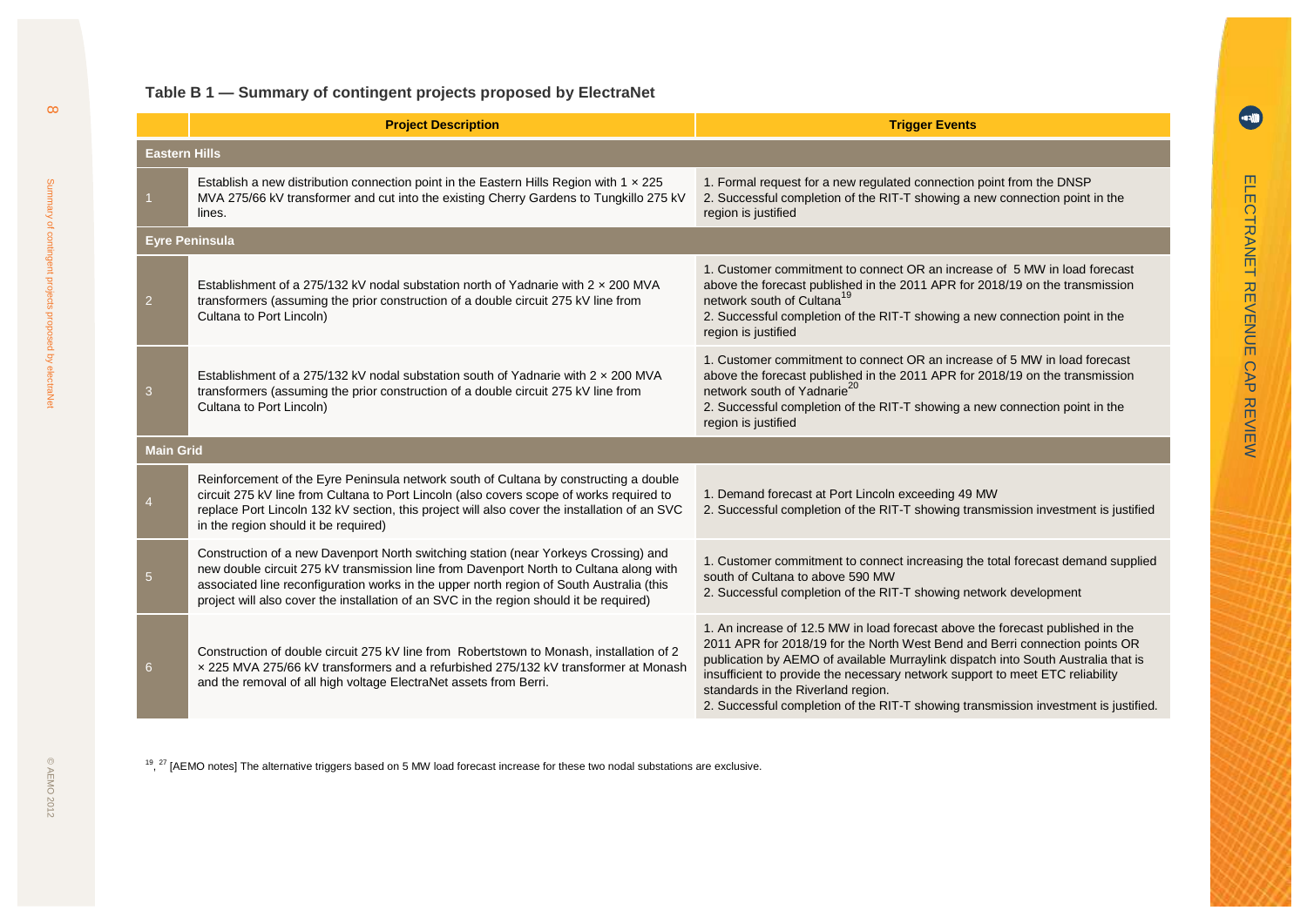|                 | <b>Project Description</b>                                                                                                                                                                                                                                                                                                                                                                                                                                        | <b>Trigger Events</b>                                                                                                                                                                                                               |
|-----------------|-------------------------------------------------------------------------------------------------------------------------------------------------------------------------------------------------------------------------------------------------------------------------------------------------------------------------------------------------------------------------------------------------------------------------------------------------------------------|-------------------------------------------------------------------------------------------------------------------------------------------------------------------------------------------------------------------------------------|
| $\overline{7}$  | Construction of a double circuit 275 kV transmission line from Kanmantoo North to<br>Currency Creek to extend the transmission network and establish a new distribution<br>connection point on the Fleurieu Peninsula (if not established to supply the distribution<br>network already, this project would also include the establishment of a 275 kV switching<br>station at Kanmantoo North cut into the existing Cherry Gardens to Tungkillo 275 kV<br>lines) | 1. Formal request for a new regulated connection point from the DNSP<br>2. Successful completion of the Regulatory Test demonstrating a transmission<br>solution is economically justified                                          |
| 8 <sup>8</sup>  | Construction of a new double circuit 275 kV transmission line (cut into the existing Para<br>to Bungama 275 kV circuit), installation of 1 x 200 MVA 275/132 kV transformer and 2 x<br>60 MVA 132/33 kv transformers and other associated substation works at Hummocks                                                                                                                                                                                            | 1. Aggregate demand forecast for the Hummocks, Kadina East, Ardrossan West<br>and Dalrymple connection points exceeding 90 MW<br>2. Successful completion of the RIT-T showing a new connection point in the<br>region is justified |
| 9               | Uprating (or rebuilding) of the Para - Brinkworth - Davenport and/or the Para - Bungama<br>- Davenport 275 kV transmission Lines                                                                                                                                                                                                                                                                                                                                  | 1. Successful completion of the RIT-T demonstrating positive net market benefits                                                                                                                                                    |
| 10 <sup>°</sup> | Turn both Davenport to Robertstown 275 kV circuits into Belalie (or Mokota), construct a<br>double circuit 275 kV connection between Belalie (or Mokota) to Brinkworth, turn the<br>west circuit into Brinkworth to tie the four circuits together and aloow the flows on the<br>circuits to be balanced.                                                                                                                                                         | 1. Successful completion of the RIT-T demonstrating positive net market benefits                                                                                                                                                    |
| 11              | Install series compensation at Black Range, a 3rd 275/132 kV transformer at South East,<br>decommission the Snuggery - Keith and the Keith - Tailem Bend 132 kV circuits and<br>install $2 \times 15$ Mvar capacitors at Keith                                                                                                                                                                                                                                    | 1. Successful completion of the RIT-T demonstrating positive net market benefits                                                                                                                                                    |
| 12 <sup>°</sup> | Establishment of a new high voltage (AC or DC) interconnector along either a northern<br>(from Wilmington to Mount Piper) or southern (Tepko or Krongart to Heywood) route                                                                                                                                                                                                                                                                                        | 1. Successful completion of the RIT-T demonstrating positive net market benefits                                                                                                                                                    |
| 13 <sup>°</sup> | Construction of a new double circuit 275 kV transmission line from Davenport to Olympic<br>Dam West and associated substation works (this assumes that the BHPB Olympic Dam<br>mine will proceed prior to the Eyre Peninsula iron ore developments)                                                                                                                                                                                                               | 1. Customer commitment to connect increasing the total forecast demand supplied<br>from Davenport to above 260 MW<br>2. Successful completion of the RIT-T showing network development in the region<br>is justified                |
| 14              | Construction of a new high voltage (AC or DC) transmission network from Wilmington to<br>Innamincka to enable economic delivery of additional generation to major load centres<br>and serve associated load                                                                                                                                                                                                                                                       | 1. Successful completion of the RIT-T demonstrating positive net market benefits                                                                                                                                                    |
| 15 <sub>1</sub> | Installation of reactive support plant at Davenport for voltage control such as an SVC or<br>suitable alternative                                                                                                                                                                                                                                                                                                                                                 | 1. Commitment to the retirement of the Playford Power Station<br>2. Successful completion of the RIT-T showing installation of additional reactive<br>support at Davenport is justified                                             |
| 16 <sup>°</sup> | Construct a third 275 kV circuit between Para and Tungkillo; string the unstrung circuit<br>on the Tailem Bend to Tungkillo line; complete the diameters at Tungkillo and at Tailem<br>Bend                                                                                                                                                                                                                                                                       | 1. Successful completion of the RIT-T demonstrating positive net market benefits                                                                                                                                                    |
| 17 <sup>2</sup> | Substation works required to facilitate the entry of the TIPS to Cherry Gardens 275 kV<br>circuit into Parafield Gardens West substation and the TIPS to Cherry Gardens and TIPS<br>to Magill 275 kV circuits into Para substation                                                                                                                                                                                                                                | 1. Successful completion of the RIT-T demonstrating positive net market benefits                                                                                                                                                    |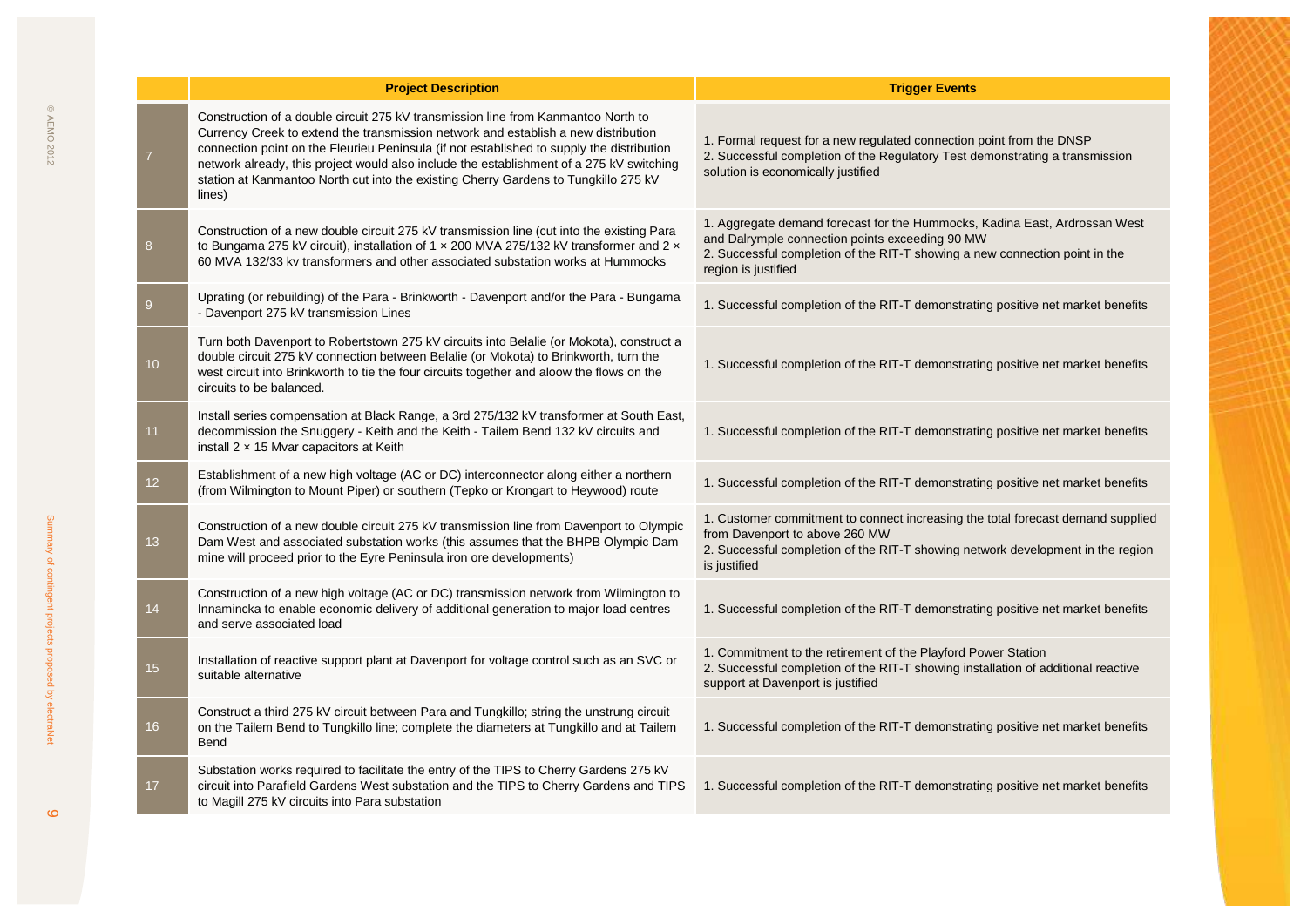|                 | <b>Project Description</b>                                                                                                                                                                                                                                                                                                                                                                                              | <b>Trigger Events</b>                                                                                                                                                                                                                                                                                                         |  |  |
|-----------------|-------------------------------------------------------------------------------------------------------------------------------------------------------------------------------------------------------------------------------------------------------------------------------------------------------------------------------------------------------------------------------------------------------------------------|-------------------------------------------------------------------------------------------------------------------------------------------------------------------------------------------------------------------------------------------------------------------------------------------------------------------------------|--|--|
|                 | <b>Metropolitan</b>                                                                                                                                                                                                                                                                                                                                                                                                     |                                                                                                                                                                                                                                                                                                                               |  |  |
| 18              | Installation of 1 x 300 MVA 275/66 kV transformer at City West substation supplying into<br>the western suburbs along with associated switchgear, establishment of a new<br>distribution connection point at City West                                                                                                                                                                                                  | 1. Formal request for a new regulated connection point from the DNSP<br>2. Successful completion of the RIT-T showing a new connection point in the<br>region is justified                                                                                                                                                    |  |  |
| 19 <sup>°</sup> | Installation of 1 x 300 MVA 275/66 kV transformer at City West supplying into the<br>southern suburbs along with associated switchgear. Splitting the 66 kV sub-transmission<br>network between the Happy Valley and the Morphett Vale East bulk supply points.<br>Installation of 1 x 225 MVA 275/66 kV transformer at MVE along with associated<br>switchgear and 1 x 275 kV CB to complete the mesh bus arrangement. | 1. An increase in demand exceeding the forecast load published in the 2011 APR<br>for 2018/19 by 60 MW for the aggregate of the Southern Suburbs connection<br>points<br>2. Successful completion of the RIT-T showing that modifying the existing<br>connection points is justified                                          |  |  |
| 20              | Establishment of a new Kingsford 275/66 kV connection point with 2 x 225 MVA<br>transformers OR reinforcement of an existing connection point/substation in the region                                                                                                                                                                                                                                                  | 1. Formal request for a new regulated connection point from the DNSP OR Formal<br>request to modify an existing connection point from the DNSP<br>2. Successful completion of the RIT-T showing a new or modified connection point<br>in the region is justified                                                              |  |  |
| 21              | Reconfiguration of the western suburbs transmission network through the establishment<br>of Torrens Island C switchyard                                                                                                                                                                                                                                                                                                 | 1. Successful completion of the RIT-T demonstrating positive net market benefits                                                                                                                                                                                                                                              |  |  |
|                 | <b>Mid North</b>                                                                                                                                                                                                                                                                                                                                                                                                        |                                                                                                                                                                                                                                                                                                                               |  |  |
| 22              | Establish a new distribution connection point in the Mid North region with 1 x 225 MVA<br>275/66 kV transformer and cut into the existing Robertstown to Davenport 275 kV lines.                                                                                                                                                                                                                                        | 1. Formal request for a new regulated connection point from the DNSP<br>2. Successful completion of the RIT-T showing a new connection point in the<br>region is justified                                                                                                                                                    |  |  |
| 23              | Establish a new distribution connection point in the Barossa Valley region with $1 \times 225$<br>MVA 275/66 kV transformer and cut into the existing Para to Robertstown 275 kV lines                                                                                                                                                                                                                                  | 1. Formal request for a new regulated connection point from the DNSP OR an<br>increase in forecast demand exceeding the forecast published in the 2011 APR for<br>the Barossa Valley connection points 2018/19 by 25 MW<br>2. Successful completion of the RIT-T showing a new connection point in the<br>region is justified |  |  |
| 24              | Reinforcement of the Port Pirie connection point by installing a second 60 MVA 132/33<br>kV transformer and the construction of a second 132 kV line between Bungama and Port<br>Pirie                                                                                                                                                                                                                                  | 1. Formal request for a new regulated connection point from the DNSP<br>2. Successful completion of the RIT-T showing a new connection point in the<br>region is justified                                                                                                                                                    |  |  |
|                 | <b>South East</b>                                                                                                                                                                                                                                                                                                                                                                                                       |                                                                                                                                                                                                                                                                                                                               |  |  |
| 25              | Establish a new 132/33 kV connection point in the South East region with 2 x 25 MVA<br>132/33 kV transformers and cut into the existing Tailem Bend to Keith #2 line (for<br>Coonalpyn West) or the existing Keith to Penola West circuit (for Sugar Loaf Hill or<br>Mount Benson)                                                                                                                                      | 1. Formal request for a new regulated connection point from the DNSP<br>2. Successful application of the RIT-T showing a new or modified connection point<br>in the region is justified                                                                                                                                       |  |  |
| 26              | Construct a second South East - Mount Gambier - Blanche - Snuggery 132 kV circuit on<br>the same alignment as the existing circuit                                                                                                                                                                                                                                                                                      | 1. An increase in the forecast demand exceeding the forecast published in the<br>2011 APR for 2018/19 by 30 MW for the aggregate of the Snuggery, Blanche and<br>Mount Gambier connection points<br>2. Successful application of the RIT-T showing a network augmentation is justified                                        |  |  |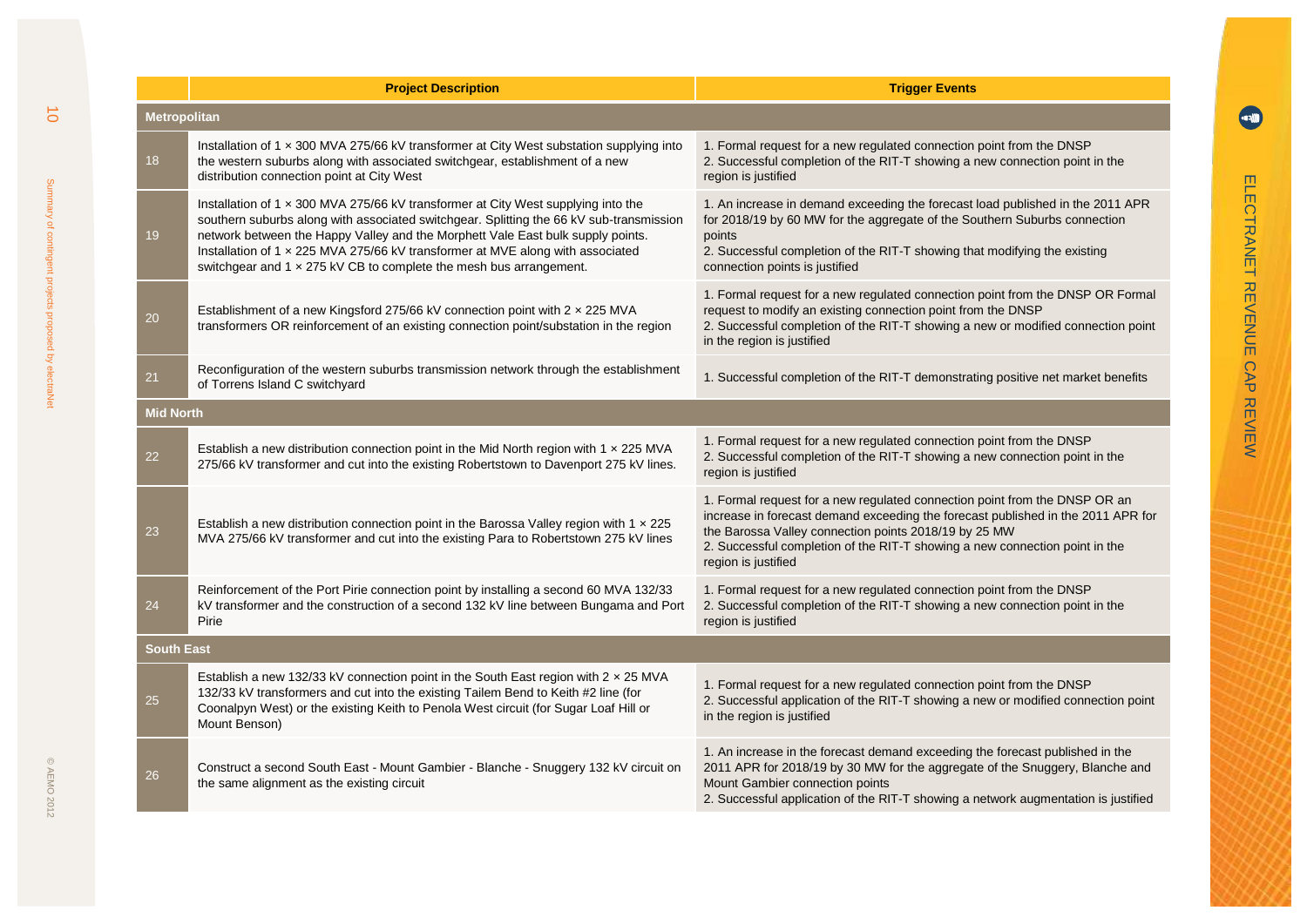|                    | <b>Project Description</b>                                                                                                                                                                                 | <b>Trigger Events</b>                                                                                                                                                                                                                                                                                       |
|--------------------|------------------------------------------------------------------------------------------------------------------------------------------------------------------------------------------------------------|-------------------------------------------------------------------------------------------------------------------------------------------------------------------------------------------------------------------------------------------------------------------------------------------------------------|
| 27                 | Establish a new transmission connection point at Kincraig with $1 \times 200$ MVA 275/132 kV<br>transformer and associated 132 kV network reconfiguration OR install dynamic reactive<br>support at Keith. | 1. An increase in the forecast demand exceeding the forecast published in the<br>2011 APR for 2018/19 by 4 MW at Keith, 3 MW at Kincraig or 3 MW at Penola<br>West connection points<br>2. Successful application of the RIT-T showing a new or modified connection point<br>is justified                   |
| 28                 | Augmentation of 275/132 kV transformer capacity at South East or a new site at Kincraig<br>and associated 132 kV line reconfiguration (if necessary)                                                       | 1. An increase in the forecast demand exceeding the forecast published in the<br>2011 APR for 2018/19 by 25 MW for the aggregate of the Snuggery, Blanche and<br>Mount Gambier connection points<br>2. Successful application of the RIT-T showing a new or modified connection point<br>is justified       |
| <b>Upper North</b> |                                                                                                                                                                                                            |                                                                                                                                                                                                                                                                                                             |
| 29                 | Rebuilding of the Leigh Creek and/or Pimba 132 kV lines and establishment of<br>associated substation assets                                                                                               | 1. Customer commitment to connect and / or an increase in forecast demand of 10<br>MW above the forecast published in the 2011 APR for 2018/19 at a distance of<br>more than 10 km from Davenport<br>2. Successful application of the RIT-T showing a new connection point and line<br>upgrade is justified |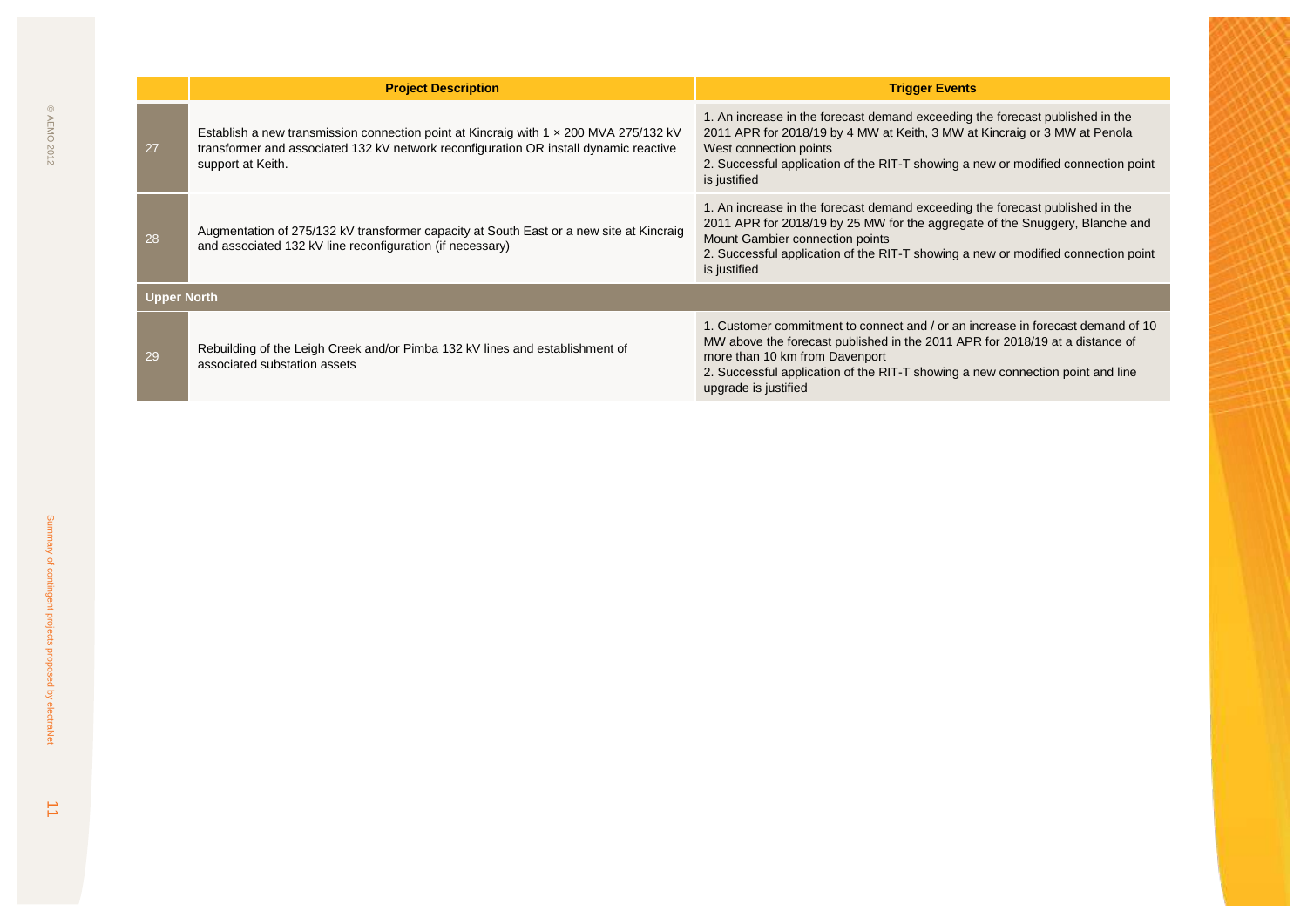**[This page is left blank intentionally]**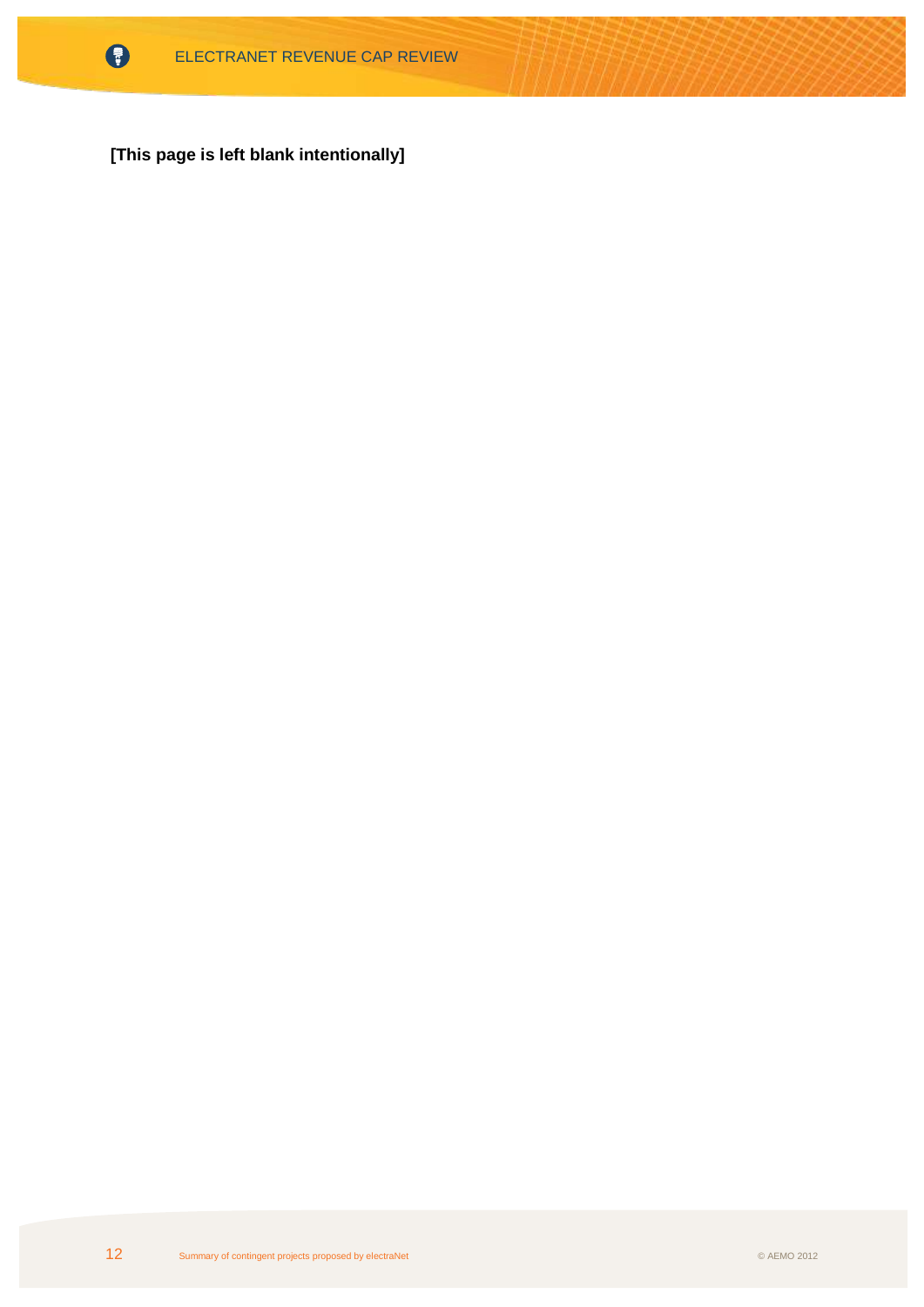# <span id="page-42-0"></span>APPENDIX C - ALTERNATIVE OPTIONS

This appendix provides details about alternative options to the proposed projects consolidated from various documents provided by ElectraNet.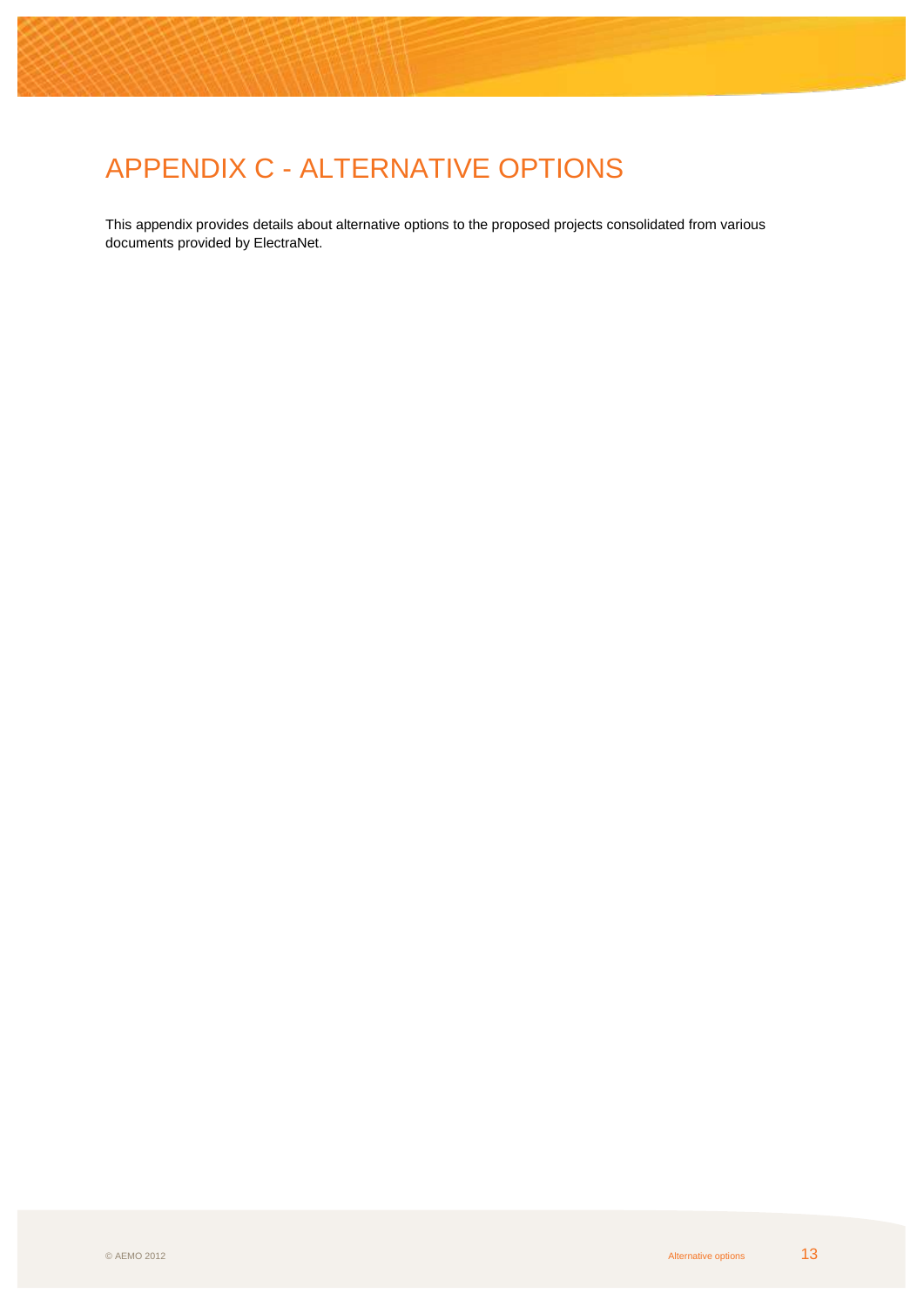### **Table C 2 — Alternative Options**

| <b>Reference</b> | <b>Project Description</b>                                                                                                                                                      | <b>Alternative Options</b>                                                                                                                                                                                                                                                                                                                                                                                                                                                                                           |
|------------------|---------------------------------------------------------------------------------------------------------------------------------------------------------------------------------|----------------------------------------------------------------------------------------------------------------------------------------------------------------------------------------------------------------------------------------------------------------------------------------------------------------------------------------------------------------------------------------------------------------------------------------------------------------------------------------------------------------------|
| A4-001           | Install one new 25 MVA and reuse the existing 10 MVA at Baroota until the time it is<br>necessary to augment the site to $2 \times 25$ MVA transformers.                        | Option 1 – the proposed project<br>Option 2 – one new 10 MVA transformer and one refurbished 10 MVA<br>transformer<br>Option 3 - Install two new 25 MVA transformer                                                                                                                                                                                                                                                                                                                                                  |
| A4-002           | Install a second 275/66 kV 225 MVA transformer at Mount Barker South.                                                                                                           | Option 1 - the proposed project<br>Option 2 – Install a third 132/66 kV 60 MVA transformer at Mount Barker and<br>then replace the existing transformers<br>Option 3 - Distribution solution<br>Option 4 - Non-network solution: Generation<br>Option 5 - Non-network solution: Demand Side Management                                                                                                                                                                                                               |
| A4-003           | Replace the two 150 MVA 275/66 kV transformers at Torrens Island with two 225 MVA<br>units.                                                                                     | Option 1- the proposed project<br>Option 2 - Install a second 225 MVA transformer at Kilburn along with<br>associated land procurement and substation reconfiguration works<br>Option 3 - Establish Royal Park substation with 1 x 300 MVA 275/66 kV<br>transformer fed by 1 x 720 MVA 275 kV cable from City West<br>Option 4 - Distribution solution<br>Option 5 - Non-network solution: Generation support in the Metro West area<br>Option 6 - Non-network solution: Demand side management                      |
| A4-004           | Install a 2nd 225 MVA 275/66 kV transformer at East Terrace substation supplying into<br>ACR; change protection settings on the Magill to East Terrace 275 kV cable to 450 MVA. | Option 1 – the proposed project<br>Option 2 - construct a second 275 kV cable from TIPS to City West and install<br>second 275/66 kV transformer supplying into ACR<br>Option 3 – construct 275 kV cable from City West to East Terrace or Magill<br>and install second 275/66 kV transformer at City West supplying into ACR<br>Option 4 – replace the existing 225 MVA transformer at East Terrace<br>substation with a 300 MVA transformer;<br>Option 5 - Generation support<br>Option 6 - Demand side management |

 $\frac{1}{4}$ 

E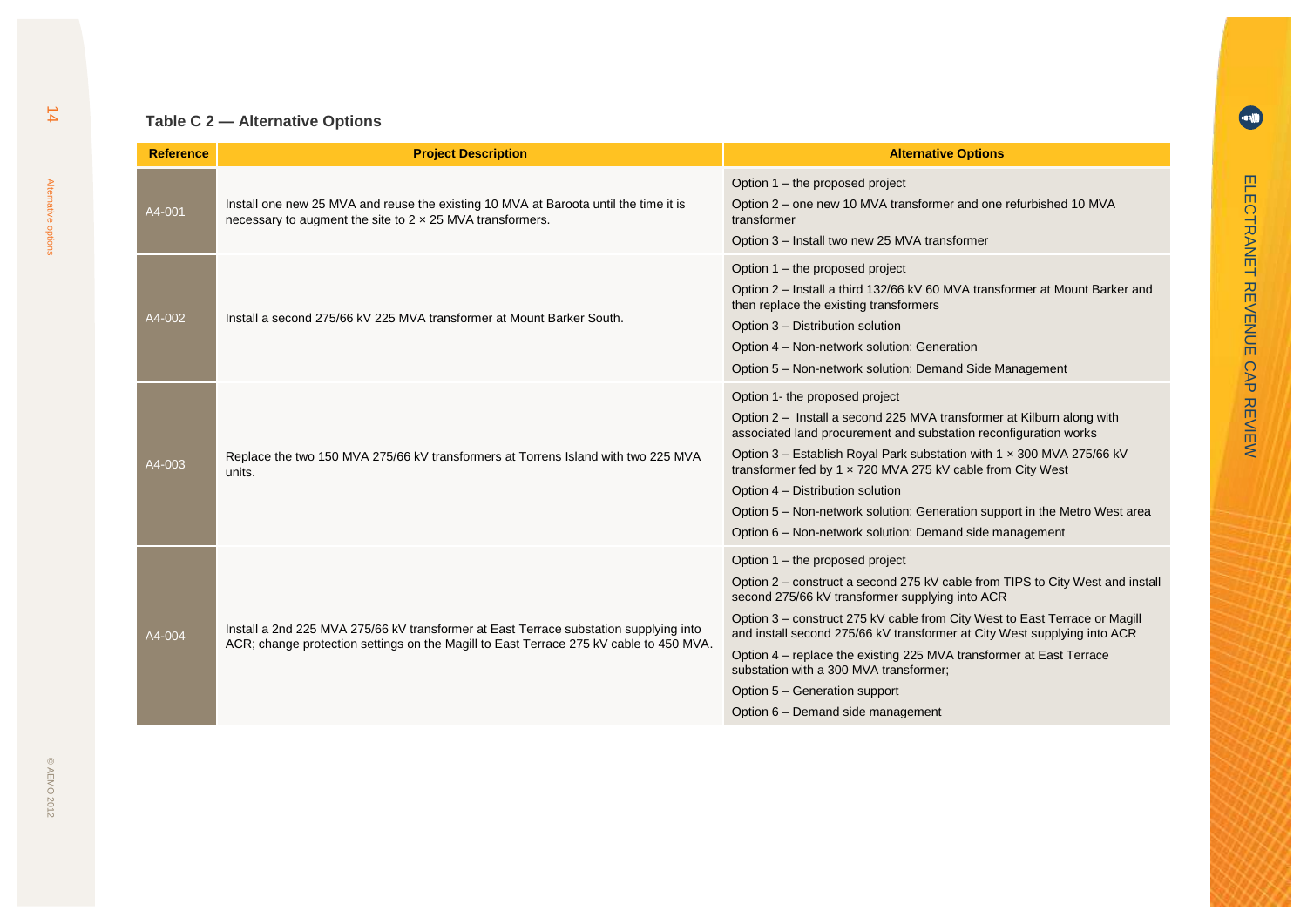| <b>Reference</b> | <b>Project Description</b>                                                                                                                                                                                                                                                                                                                                                                                                                              | <b>Alternative Options</b>                                                                                                                                                                                                                                                                                                                                                                                                                                    |
|------------------|---------------------------------------------------------------------------------------------------------------------------------------------------------------------------------------------------------------------------------------------------------------------------------------------------------------------------------------------------------------------------------------------------------------------------------------------------------|---------------------------------------------------------------------------------------------------------------------------------------------------------------------------------------------------------------------------------------------------------------------------------------------------------------------------------------------------------------------------------------------------------------------------------------------------------------|
| A4-005           | Establish a new 275/66 kV injection point at Yatala Vale North with a 1 x 225 MVA<br>transformer.                                                                                                                                                                                                                                                                                                                                                       | Option 1 - the proposed option<br>Option 2 – Defer Yatala Vale by replacing Northfield transformers with 300<br>MVA units and rearranging Magill transformers (note by ElectraNet: This<br>option has been discounted because it will not address the distribution system<br>limitations and high cost)<br>Option 3 - Distribution solution<br>Option 4 - Non-network solution: Generation support<br>Option 5 - Non-network solution: Demand side management |
| A4-006           | Install additional weather stations across the network and operate circuits as required in<br>real-time.                                                                                                                                                                                                                                                                                                                                                | Option 1 - the proposed option<br>Option 2 - use of tension monitoring<br>Option 3 - do nothing                                                                                                                                                                                                                                                                                                                                                               |
| A4-007           | Install all control equipment necessary to automate the switching of both 132 kV and 275<br>kV connected capacitors and reactors at substations between Heywood and Davenport,<br>creating a wide area control scheme to ensure maximum available import and export is<br>always available; Additionally, the operation of 275/132 kV inter-bus or connection point<br>transformer OLTCs, critical to such wide area control, are also to be automated. | Option 1 - the proposed option<br>Option $2 -$ do nothing<br>Option 3 - Network augmentation                                                                                                                                                                                                                                                                                                                                                                  |
| A4-008           | Install 1 x 15 MVAr POW switched capacitor bank at Monash substation.                                                                                                                                                                                                                                                                                                                                                                                   | Option 1- the proposed project<br>Option 2 - Distribution solution<br>Option 3 - Non-network solution: Generation support<br>Option 4 - Non-network solution: Demand side management                                                                                                                                                                                                                                                                          |
| A4-009           | Install 1 x 15 MVAr PoW switched capacitor bank at Kadina East substation.                                                                                                                                                                                                                                                                                                                                                                              | Option 1 - the proposed project<br>Option 2 - Establish a 275/132 kV injection point at Hummocks<br>Option 3 - Permanent or rapid automatic distribution load shift<br>Option 4 - Demand Side Management<br>Option 5 - Load side Power Factor improvement<br>Option 6 - Generation support                                                                                                                                                                    |
| A4-010           | Install $1 \times 8$ MVAr PoW switched capacitor bank at Dalrymple substation.                                                                                                                                                                                                                                                                                                                                                                          | Option 1 - the proposed project<br>Option 2 – Permanent or rapid automatic distribution load shift<br>Option 3 - Demand Side Management<br>Option 4 - Load side Power Factor improvement<br>Option 5 - Generation support                                                                                                                                                                                                                                     |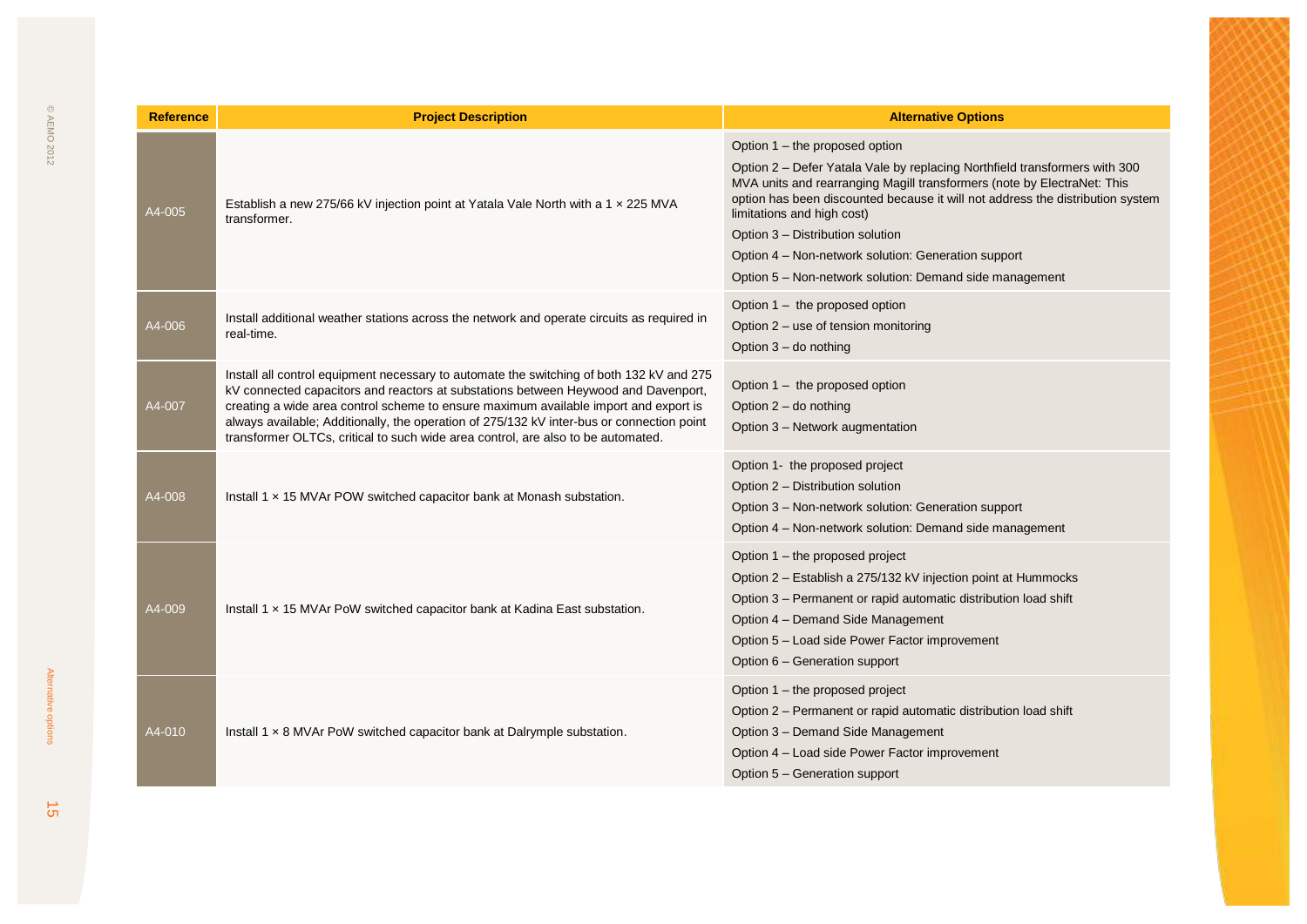| <b>Reference</b> | <b>Project Description</b>                                                         | <b>Alternative Options</b>                                                                                                                                                                                                                                                                                                                                                                                                                                                                                                                                    |
|------------------|------------------------------------------------------------------------------------|---------------------------------------------------------------------------------------------------------------------------------------------------------------------------------------------------------------------------------------------------------------------------------------------------------------------------------------------------------------------------------------------------------------------------------------------------------------------------------------------------------------------------------------------------------------|
| A4-011           | Install a second 200 MVA 275/132 kV transformer at Bungama Substation.             | Option 1 - the proposed project<br>Option 2 - Install 132 kV and/or 33 kV switched capacitors at and near<br><b>Bungama</b><br>Option 3 - Install second 132/33 kV transformer at Port Pirie<br>Option 4 – Distribution solution<br>Option 5 - Non-network solution: Generation support<br>Option 6 - Non-network solution: Demand Side Management                                                                                                                                                                                                            |
| A4-012           | Install 1 x 15 MVAr 132 kV capacitor at Hummocks substation.                       | Option 1 - the proposed project<br>Option 2 - Major augmentation of the supply to the Yorke Peninsula system<br>(Establish a 275/132 kV injection at Hummocks substation, supplied by<br>turning the 275 kV Para to Bungama line in and out to Hummocks)<br>Option 3 - Install 1 x 15 MVAr 132 kV capacitor at Waterloo substation<br>Option 4 – Re-energize the Robertstown to Waterloo #1 132 kV line<br>Option 5 - Distribution solution<br>Option 6 - Non-network solution: Generation support<br>Option 7 - Non-network solution: Demand side management |
| A4-013           | Install $1 \times 12$ MVAr 132 kV PoW switched capacitor at Roseworthy substation. | Option 1 - the proposed option<br>Option 2 - Install a second 275/132 kV transformer at Templers West and<br>rebuild Templers 132 kV section at Templers West to create a Templers West<br>to Waterloo 132 kV line<br>Option 3 – Distribution solution<br>Option 4 - Non-network solution: Generation support<br>Option 5 - Non-network solution: Demand side management                                                                                                                                                                                      |
| A4-014           | Install 1 x 15 MVAr 132 kV PoW switched capacitor at Penola West substation.       | Option 1 - the proposed option<br>Option 2 - Distribution solution: Install 1 x 5 MVAr 33 kV capacitor bank at<br>Penola West substation<br>Option 3 - Non-network solution: Generation support / Demand side<br>management                                                                                                                                                                                                                                                                                                                                   |
| A4-015           | Install 1 x 15 MVAr 132 kV PoW switched capacitor at Blanche substation.           | Option 1 – Install 1 x 15 MVAr 132 kV PoW switched capacitor at Blanche<br>substation<br>Option 2 - Distribution solution<br>Option 3 - Non-network solution: Generation support / Demand side<br>management                                                                                                                                                                                                                                                                                                                                                  |

 $\vec{5}$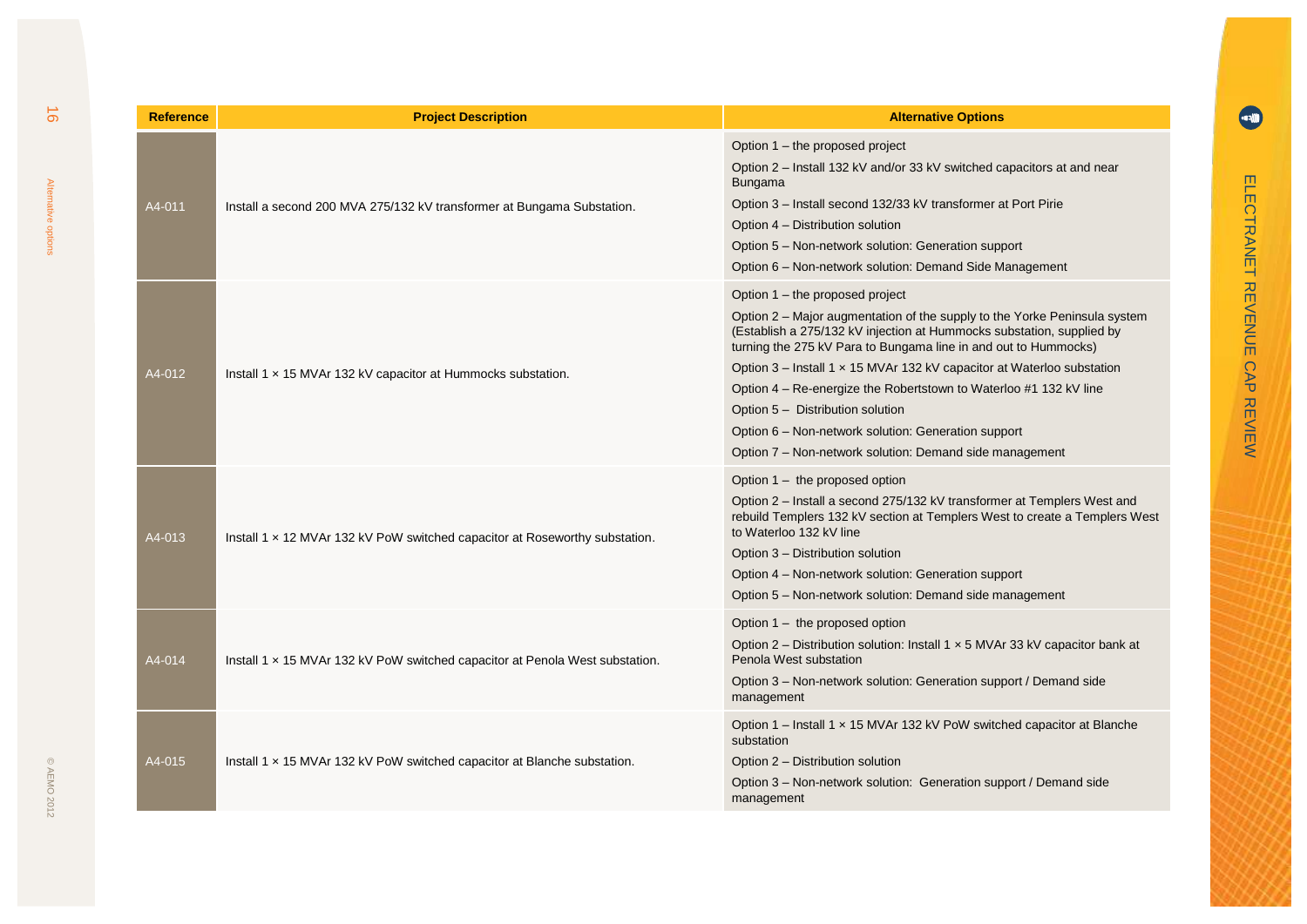$\overline{\phantom{a}}$ 

| <b>Reference</b> | <b>Project Description</b>                                                                                                                                                                                                                                                                                                            | <b>Alternative Options</b>                                                                                                                                                                                                                                                                                                                                                                              |
|------------------|---------------------------------------------------------------------------------------------------------------------------------------------------------------------------------------------------------------------------------------------------------------------------------------------------------------------------------------|---------------------------------------------------------------------------------------------------------------------------------------------------------------------------------------------------------------------------------------------------------------------------------------------------------------------------------------------------------------------------------------------------------|
| A4-016           | Install an integrated control scheme in the strategic locations in the network that will<br>ensure compliance to the 'next contingency' security requirements of the NER and allow<br>a higher utilisation of the network under system normal conditions as well as provide the<br>opportunity to do network maintenance as required. | Option 1 - the proposed option<br>Option 2 - do nothing<br>Option 3 - Demand side management                                                                                                                                                                                                                                                                                                            |
| A4-017           | Implement a range of engineering solutions to improve supply reliability and to expand<br>outage windows available to perform necessary maintenance on the network.                                                                                                                                                                   | Option 1 – the proposed option<br>Option 2 - Purchase mobile transformers instead of mobile generators and do<br>the same project as proposed in Option 1<br>Option 3 - do nothing                                                                                                                                                                                                                      |
| A4-018           | Revise the voltage control scheme presently implemented in the Eyre Peninsula, review<br>and update the line drop compensation settings at Cultana and Whyalla and introduce<br>the automated switching of reactive plant at Port Lincoln and Yadnarie.                                                                               | Option 1 - the proposed option<br>Option 2 - Do nothing<br>Option 3 - Network Augmentation                                                                                                                                                                                                                                                                                                              |
| A4-019           | Revise the voltage control scheme presently implemented in the Upper North, review<br>and update the line drop compensation settings at Davenport and introduce the<br>automated switching of reactive plant at Leigh Creek Coalfield and at Woomera.                                                                                 | Option 1 – the proposed option<br>Option 2 - Do nothing<br>Option 3 - Network Augmentation                                                                                                                                                                                                                                                                                                              |
| A4-020           | Complete Tailem Bend substation diameters to ensure compliance with the ElectraNet<br>policy 1-02-OP05.                                                                                                                                                                                                                               | Option 1 – The proposed option<br>Option 2 – Rebuild Tailem Bend substation on an adjacent block of land<br>Option 3 - Do nothing                                                                                                                                                                                                                                                                       |
| A4-021           | Complete South East substation diameters to ensure compliance with the ElectraNet<br>policy 1-02-OP05.                                                                                                                                                                                                                                | Option 1 – The proposed option<br>Option 2 – Rebuild South East substation on an adjacent block of land to<br>allow compliance with and ElectraNet policy 1-02-OP05<br>Option 3 - Do nothing                                                                                                                                                                                                            |
| A4-022           | Rebuild Kincraig as a breaker-and-half 132 kV substation with two new 60 MVA 132/33<br>kV transformers.                                                                                                                                                                                                                               | Option 1 - The proposed option<br>Option 2 - Rebuild Kincraig as an ultimate breaker-and-half 132 kV substation<br>with three new 25 MVA 132/33 kV transformers<br>Option 3 - Rebuild Kincraig substation with existing capacity and distribution<br>solution<br>Option 4 - Rebuild Kincraig substation with existing capacity and non-network<br>solution: Generation support / demand side management |